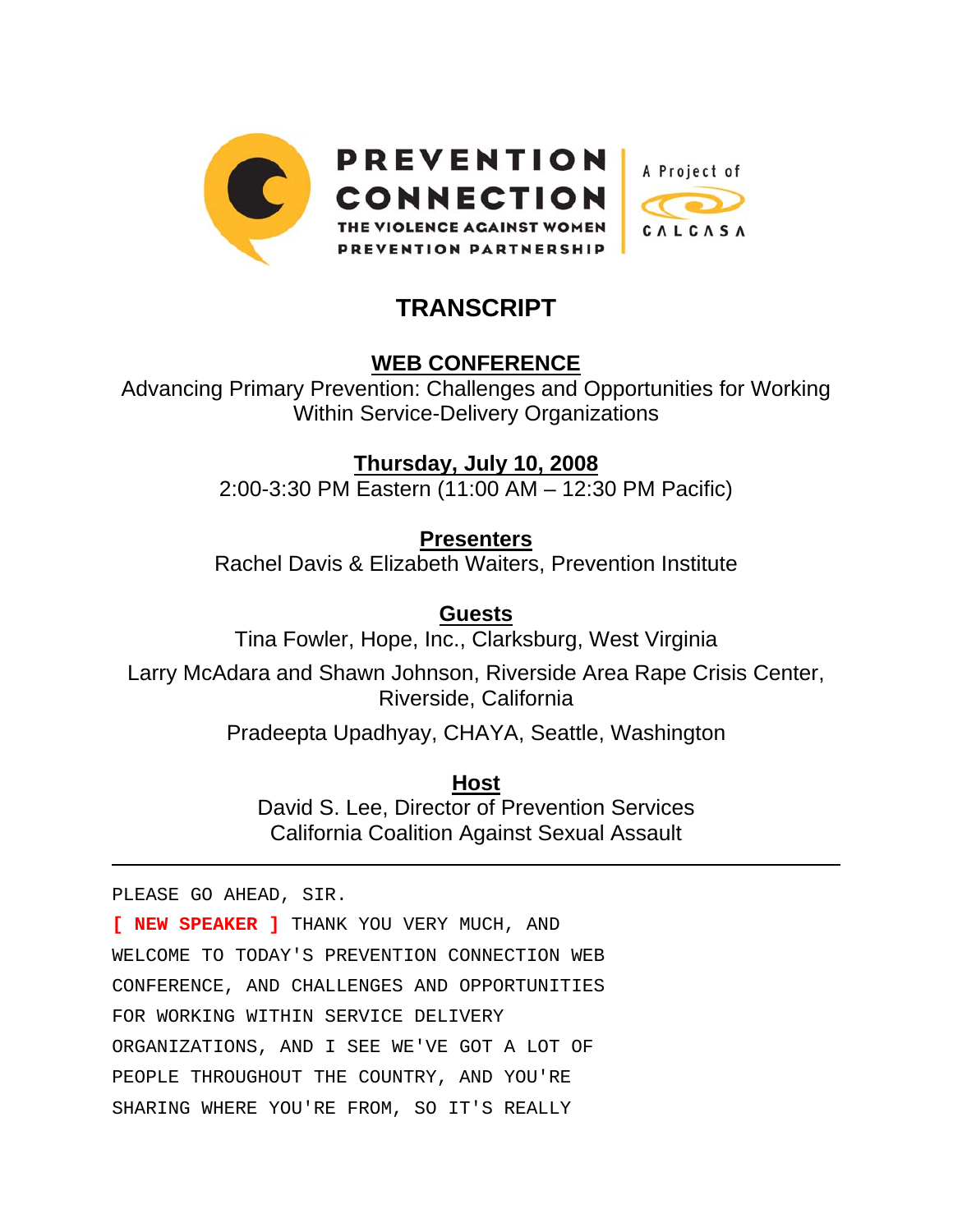GREAT TO SEE HOW MANY PEOPLE ARE HERE. I'D LIKE TO WELCOME YOU TO TODAY'S SESSION. I'M REALLY EXCITED TO HAVE THIS REALLY IMPORTANT DISCUSSION THAT WE ARE MOVING FORWARD TO.

I DO WANT TO BE ALSO LET YOU KNOW THAT PREVENTION CONNECTION IS A PROJECT WITH THE CALIFORNIA COALITION AGAINST SEXUAL ASSAULT AND WE HAVE A TEAM OF PEOPLE THAT WORK ON THIS, AND OUR MAIN CONTACTS WILL BE MYSELF, DAVID LEE, AND CHAD SNIFFEN.

PREVENT CONNECT HAS BEEN OUR WEBSITE WHERE WE DID SIGN UP, AND WE HAVE A WIDE VARIETY OF INFORMATION. WE HAVE POD CASTS, ONLINE PRESENTATION.

I'M ALSO EXCITED ABOUT THE PREVENTION WICKIE. IT IS A USER GENERATED WEBSITE OF PEOPLE PUTTING INFORMATION SPECIFICALLY ABOUT VIOLENCE AGAINST WOMEN PREVENTION, AND IT'S A WAY THAT WE'RE COLLECTING THE WISDOM OF PEOPLE IN THE FIELD TO BE ABLE TO DO OUR WORK.

YOU ALSO CAN SIGN UP FOR OUR LISTSERV WHICH SOMETIMES CAN BE A HEAVY DISCUSSION, BUT A LOT OF PEOPLE DOING THAT. YOU CAN ALSO SIGN UP FOR OUR WEB CONFERENCES WHERE WE WILL HAVE ARTICLES THAT HAVE RECENTLY BEEN PUBLISHED AND HAVE SMALL DISCUSSIONS, ALSO ARCHIVES OF ALL THE INFORMATION IS AVAILABLE ON OUR WEBSITE, SO PLEASE CHECK THAT OUT TO LEARN MORE ABOUT THAT.

I DO WANT TO HIGHLIGHT A COUPLE UPCOMING CONFERENCES. IN AUGUST, WE WILL HAVE A WEB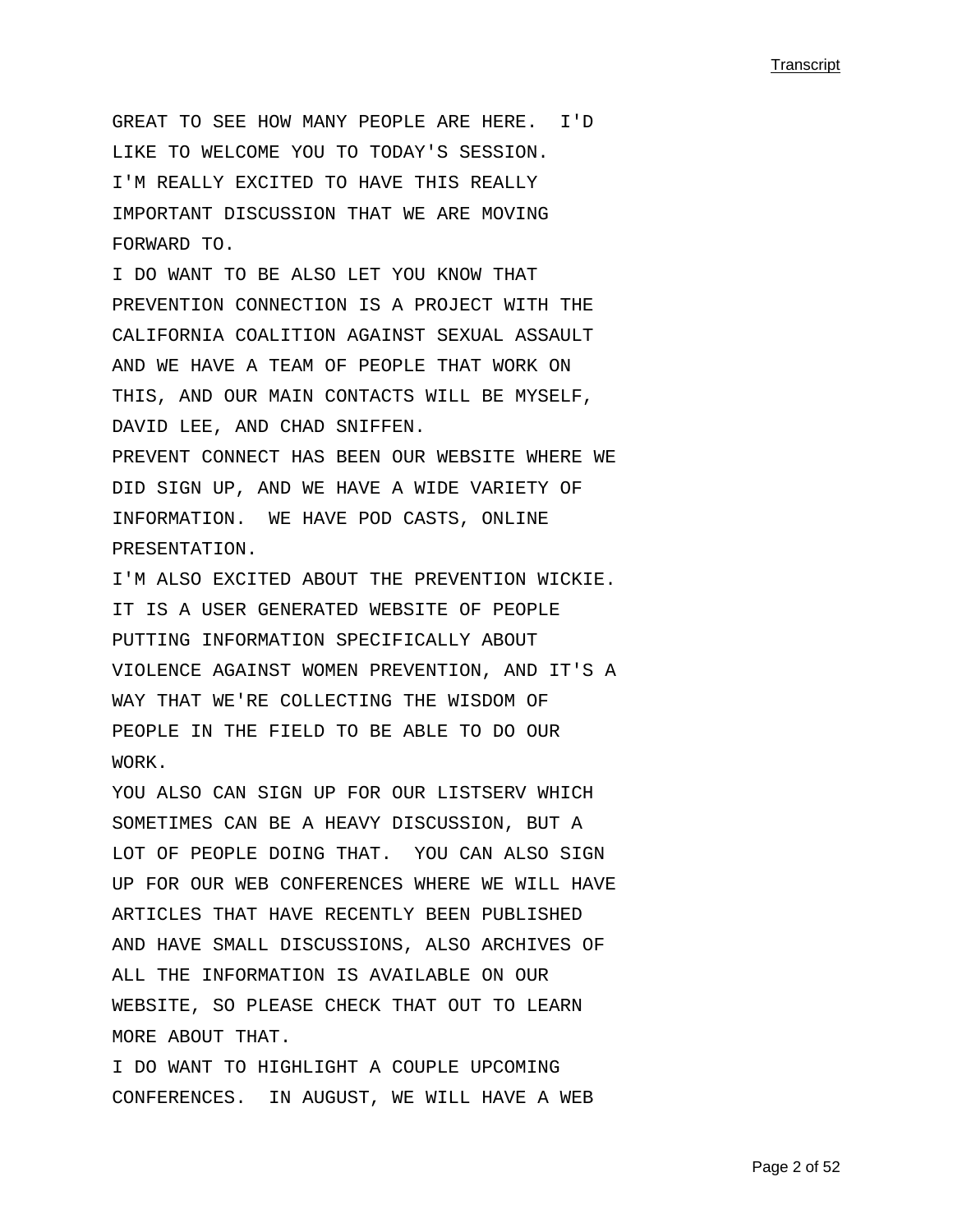CONFERENCE AGAINST VIOLENCE WOMEN. SO WE ARE GOING TO BE EXCITED TO HAVE SOME GREAT SPEAKERS FOR THAT, AND THEN ON SEPTEMBER PREVENTION INSTITUTE WILL BE LEADING A WEB CONFERENCE ON CULTURE AND VIOLENCE AGAINST WOMEN, LOOKING AT RAP AND OTHER MUSIC GENERAL ARE AS IN RELATIONSHIP TO VIOLENCE AGAINST WOMEN PREVENTION. I HOPE YOU JOIN US FOR THOSE UPCOMING CONFERENCES. I WANT TO TALK BRIEFLY ABOUT HOW WE CAN USE OUR TECHNOLOGY. ONE OF THE THINGS YOU CAN DO IS YOU CAN RAISE YOUR HAND.

IF YOU LOOK, THERE IS A HAND ABOVE MY PICTURE ON THE RIGHT HAND SIDE OF YOUR COMPUTER AND PLEASE, EVERYONE, RAISE YOUR HAND. I'VE GOT 26 PEOPLE. KEEP RAISING YOUR HAND. THIS IS SOMETHING WE WILL BE DOING THAT. CONTINUE TO RAISE YOUR HAND. IF YOU HAVEN'T, IT SHOULD BE ABOVE MY PICTURE ON THE COMPUTER SCREEN. GREAT, THANK YOU VERY MUCH FOR BEING ABLE TO RAISE THE HAND. THAT WILL BE SOMETHING THAT WE CAN DO THROUGHOUT OUR WEB CONFERENCE.

MANY OF YOU ARE FAMILIAR WITH THE TEXT CHAT THAT WE WROTE DOWN THAT YOU'VE WRITING DOWN WHERE YOU'RE FROM, THAT'S GREAT. OUR WEB CONFERENCE YOU WILL BE ABLE TO WRITE COMMENTS, ASK QUESTIONS, AND CONNECT AND NETWORK WITH EACH OTHER. WE WILL POST OUR TEXT CHAT AT THE END OF THE SESSION, SO HOPE YOU WILL BE ABLE TO SEE THE INFORMATION THAT'S AVAILABLE. THE BOXES ARE A LITTLE DIFFICULT TO READ, SO ONE WAY TO EXPAND YOUR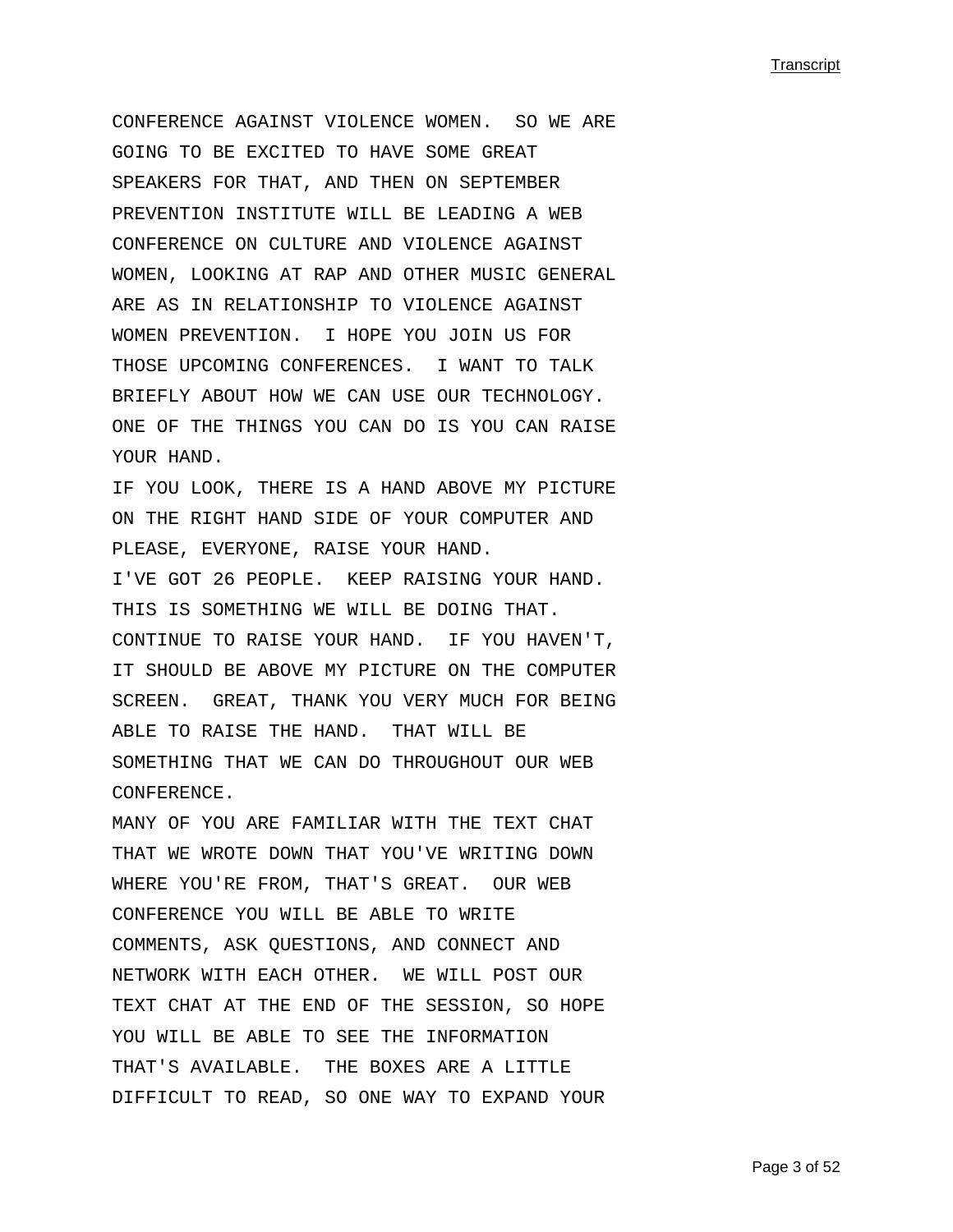TEXT CHAT, THERE'S A LITTLE BOX, I'M CIRCLING IT, AND IF YOU CLICK THAT, IT WILL OPEN UP THE BOX AND MAKE IT A LITTLE EASIER TO READ. THAT'S SOMETHING YOU MIGHT CONSIDER DOING. ANOTHER FEATURE THAT WE HAVE IS WHAT WE CALL OUR IS QUESTIONS AND ANSWERS AND THAT WE CAN BE ABLE TO ASK YOU QUESTIONS AND IT SHOULD BE OPENING UP SHORTLY, AND WHAT I WANT TO DO IS ASK A QUESTION, SO THE FIRST QUESTION I WANT TO ASK IS HAVE YOU ATTENDED A PREVIOUS PREVENTION CONNECTION WEB CONFERENCE, EITHER YES, YOU HAVE ATTENDED A PREVIOUS ONE, OR NO, YOU HAVE NOT.

THAT APPEARS ON YOUR SCREEN, SO GO AHEAD AND -- I HAVEN'T SEEN ANYONE ANSWERING YET. ANSWER IT IN THE SCREEN. I SEE THAT WE'VE GOT A BUNCH OF PEOPLE WRITING DOWN THAT THEY HAVE OR HAVEN'T, SO GO AHEAD ON THE SCREEN WHERE IT SAYS HAVE YOU ATTENDED A PREVIOUS CONFERENCE, GO AHEAD AND KEEP VOTING. WE HAVE ABOUT 50% OF THE PEOPLE THAT HAVE VOTED. I SEE THAT MANY PEOPLE HAVE WROTE INTO THE MESSAGE. I'M GOING TO SHARE THE RESULTS WITH YOU JUST SO YOU CAN GET A SENSE THAT WE HAD ABOUT 43% HAVE ATTENDED A PREVIOUS, ABOUT 31%, THIS IS THE FIRST TIME, WELCOME TO PREVENTION CONNECTION, AND I BELIEVE THE REMAINING DID NOT VOTE. WE WILL WITHDRAW THOSE RESULTS AND JUST GET A SENSE, THE OTHER PIECE, I JUST WANTED TO GET A LITTLE SENSE FROM YOU, IF YOU WOULD BE ABLE TO DESCRIBE YOUR ORGANIZATION, WHAT BEST DESCRIBES YOUR ORGANIZATION AND WHAT I'M GOING TO DO IS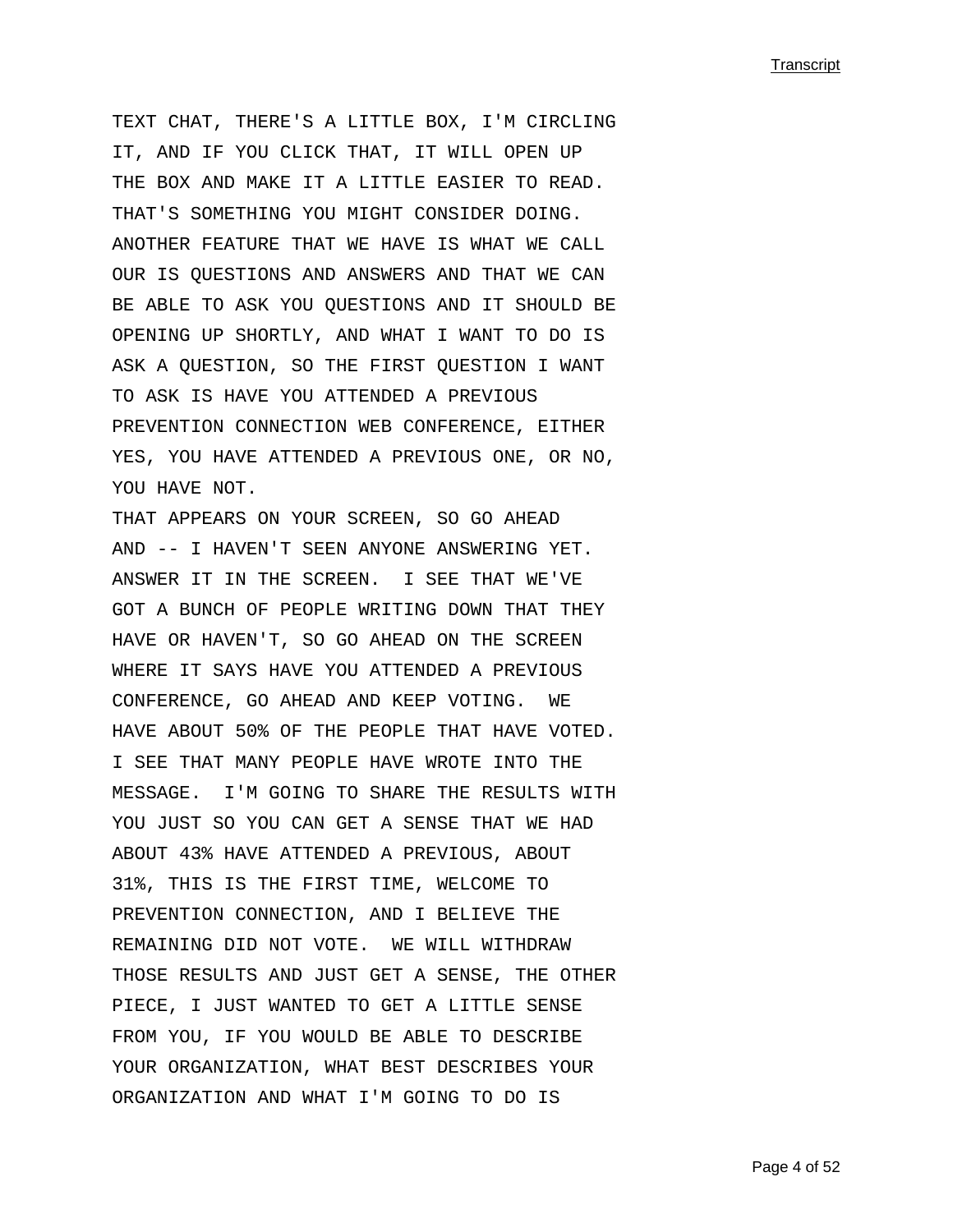ASK -- OH, I HAVE TO WITHDRAW MY QUESTION, WHERE I CAN DO THAT. I'VE WITHDRAWN MY QUESTION, AND NOW I'M GOING TO POSE THE NEW QUESTION, WHICH IS -- THAT WAS THE WRONG QUESTION I JUMPED AHEAD TOO EARLY. I'M GOING TO ASK THIS QUESTION HERE. THAT QUESTION IS WHAT DESCRIBES YOUR ORGANIZATIONS? ARE YOU A DOMESTIC VIOLENCE AGENCY, ARE YOU A SEXUAL ASSAULT PREVENTION AGENCY, ARE YOU A PUBLIC HEALTH DEPARTMENT, ARE YOU WITH EDUCATION, A COLLEGE OR UNIVERSITY, ARE YOU OR SOME OTHER AND GO AHEAD AND CLICK ON THAT AND I CAN SEE WHAT PEOPLE ARE DOING. IF YOU WROTE OTHER, GO AHEAD AND WRITE DOWN IN THE TEXT CHAT WHAT YOU ARE SO WE CAN GET A LITTLE TENSE OF WHO IS IN THE AUDIENCE, PUBLIC HEALTH DEPARTMENTS, AND THEN I'M GOING TO SHARE DOMESTIC VIOLENCE PREVENTION, JUST CLICK IN THE LITTLE CIRCLE, THAT'S HOW YOU GET THE BOX. WE'VE GOT SOME DUAL AGENCIES. CHILD ABUSE AGENCIES, THAT'S GREAT, COMPREHENSIVE VICTIM SERVICES. I'M GOING TO SHARE THE RESULTS. AS YOU CAN SEE, 12% FROM DOMESTIC VIOLENCE AGENCIES, 7% FROM PUBLIC HEALTH, 7% FROM EDUCATION, COLLEGE OR UNIVERSITY, AND 25% ARE OTHER. I'M NOT GOING TO WITHDRAW THAT QUESTION, AND I'M GOING TO CLOSE THE QUESTIONS FOR ALL OF YOU SO YOU WILL GO BACK TO OUR SLIDES. OUR NEXT SLIDE ON SLIDE 7 IS I JUST WANT TO BE ABLE TO HIGHLIGHT WITH THIS TECHNOLOGY YOU CAN SEND A PRIVATE TEXT CHAT TO US IF YOU HAVE ANY QUESTIONS ABOUT THE TECHNOLOGY. YOU CAN ALSO CALL TECHNICAL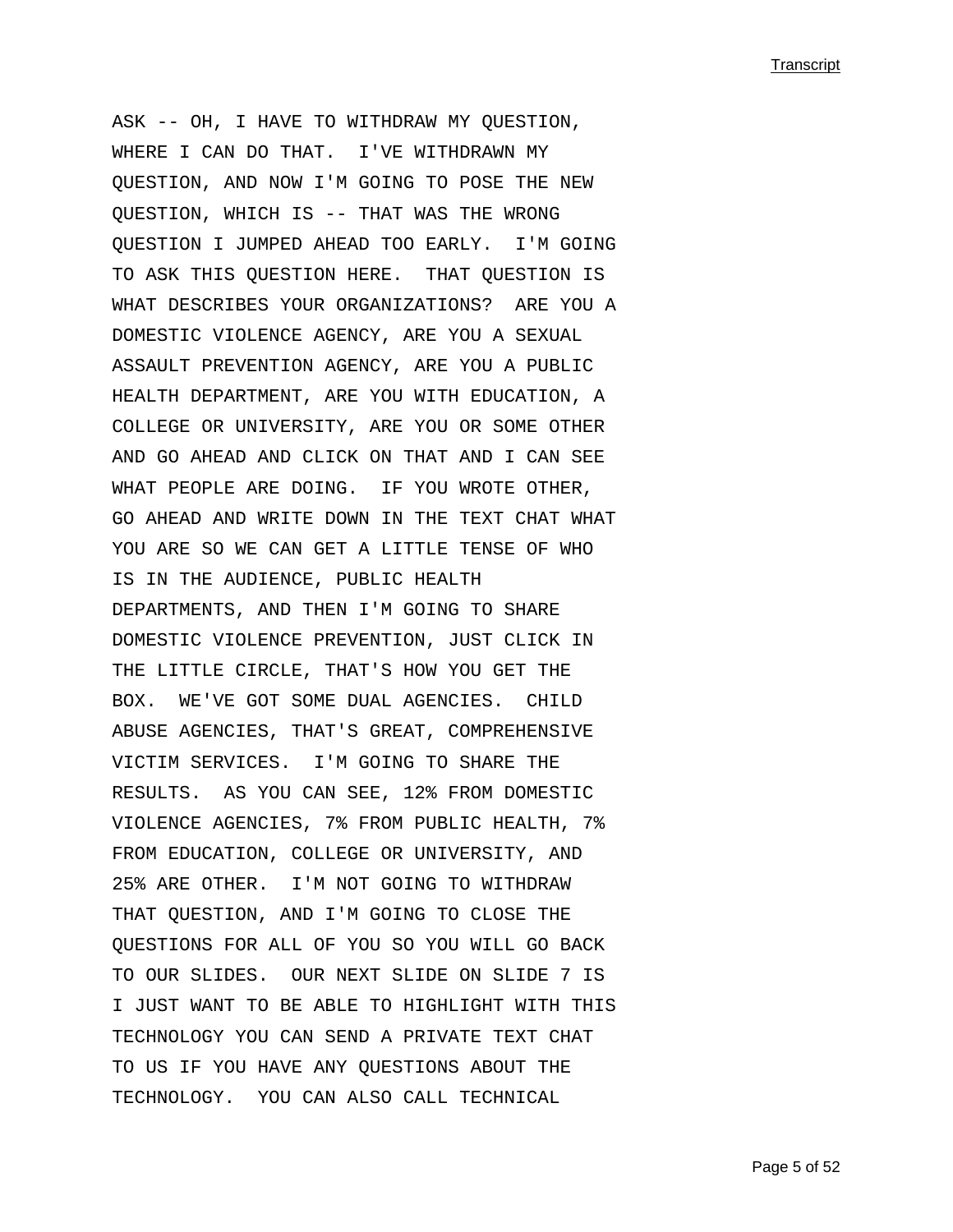ASSISTANCE AND IF YOU WANT OTHER INFORMATION, YOU CAN CALL AND CHAD IS HERE TO CELL YOU AT 888-922-5227. I'M GOING TO MOVE TO SLIDE AND HIGHLIGHT THAT WE ARE IN THIS PRESENTATION TALKING ABOUT VIOLENCE AGAINST WOMEN. OUR DEFINITION IS VERY BROAD. WE INCLUDE DOMESTIC VIOLENCE AND LOOK AT VIOLENCE ACROSS THE LIFE-SPAN, WHAT WE ARE DOING AT PREVENTION CONNECTIONS AND TO CONNECT OTHER FORMS OF VIOLENCE. SO THAT IS WHAT WE ARE SEEKING TO BE ABLE TO DO HERE. ON SLIDE 9, I WANT TO HIGHLIGHT SOME OF OUR NATIONAL, OUR CDC-FUNDED COLLABORATIVE PARTNERS, THE RESOURCE CENTER, PREVENTION CONNECTION IS SPONSORED BY THE UNITED STATES CENTERS OF DISEASE CONTROL AND PREVENTION. THEY DO NOT REPRESENT THE OFFICIAL VIEWS OF THE U.S. GOVERNMENT, THE CDC OR CALCASA. WE ACTUALLY ARE GOING TO BE TALKING ABOUT GETTING PEOPLE FROM THOSE TIMES OF PROGRAMS INVOLVED IN PRIMARY PREVENTION TODAY, LOOKING AT THAT SERVICE DELIVERY QUESTION. I'M REALLY PLEASED TO BE ABLE TO HAPPENED OVER THE REST OF OUR CONVERSATIONS FROM PREVENTION INSTITUTE WHERE WE HAVE LIZ WAITERS AND RACHEL DAVIS, AND THEY WILL BE LEADING OUR CONVERSATION WITH OUR GUESTS, AND MANY OF YOU WILL BE ABLE TO GET A CHANCE TO PARTICIPATE. WHY DON'T I HAND IT OVER TO YOU, LIZ AND RACHEL.

**[ NEW SPEAKER ]** GREAT, THANKS, DAVID. I'M A PROGRAM DIRECTOR HERE AND I'M HAPPY TO BE HERE AGAIN WITH YOU FOR YET ANOTHER IN A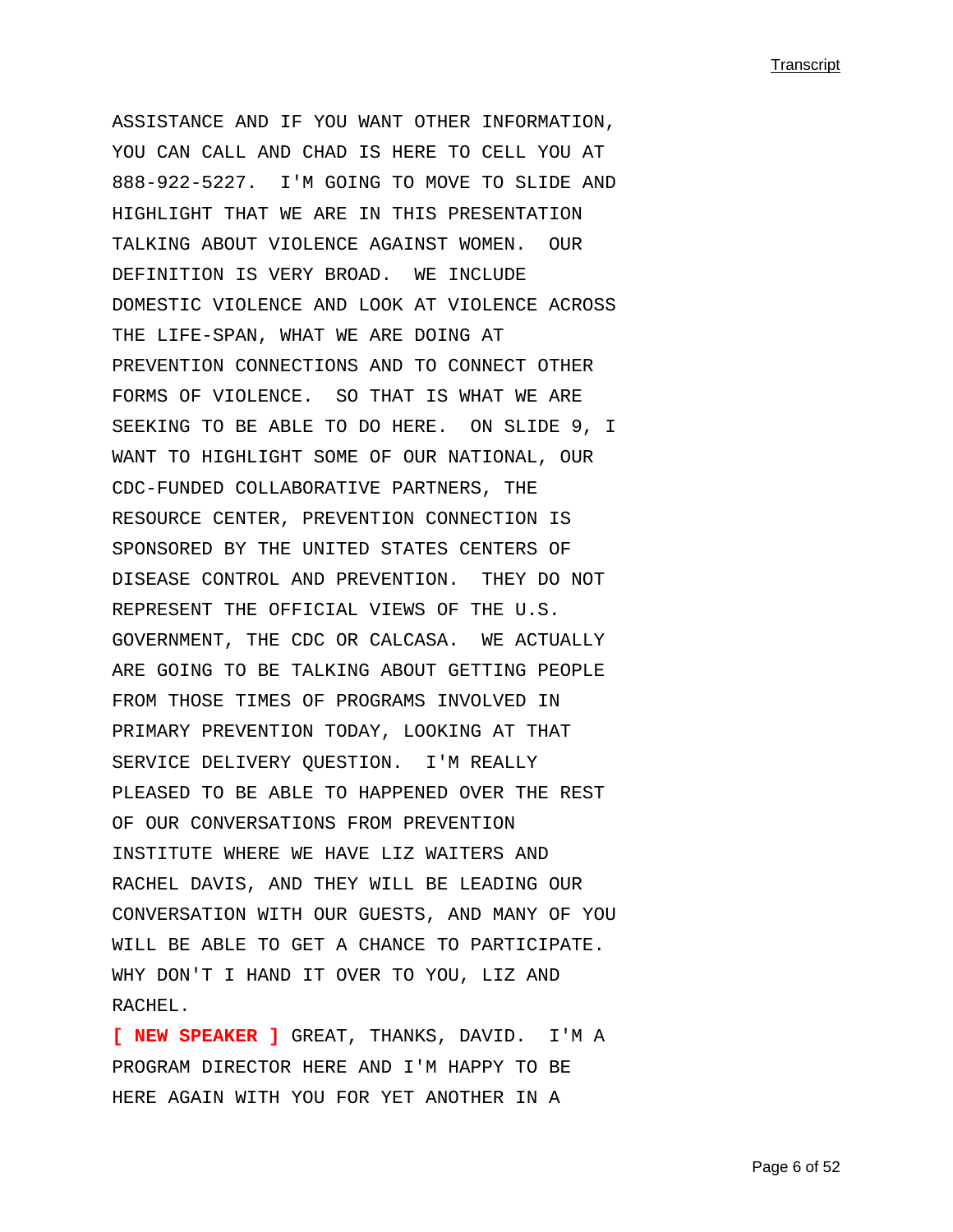SERIES OF PREVENTION CONNECTION WEB FORUMS, AND I'D LIKE TO INTRODUCE MY CO-HOST FOR TODAY, RACHEL DAVIS, WHO IS OUR PROGRAM MANAGER HERE -- NO, SORRY -- MANAGING DIRECTOR HERE AT PREVENTION INSTITUTE. **[ NEW SPEAKER ]** HI, LIZ, THANKS. HI, EVERYONE. I'M GLAD TO BE HERE. I'VE BEEN BEHIND THE SCENES, AND IT'S NICE TO BE HERE, LIZ, WITH YOU AND I'M VERY INTERESTED IN TALKING ABOUT WHAT WE'RE TALKING ABOUT TODAY. I THINK IT'S AN IMPORTANT ISSUE AND THAT TOGETHER WE HAVE A LOT TO LEARN, AND I'VE BEEN WORKING A LOT OF YOUTH VIOLENCE PREVENTION AND I'M CURIOUS TO HEAR SOME OF THE ANSWERS AND SOLUTIONS WE GET TODAY BECAUSE I THINK THAT WILL INFORM THE BROADER FIELD FOR PREVENTING VIOLENCE AS WELL, SO HI, EVERYONE.

**[ NEW SPEAKER ]** WE HAD A LOT OF PEOPLE HOPEFULLY, WE WANT TO HEAR FROM PEOPLE WHO ARE MEMBERS OF DELTA, HOW THEY'RE PUTTING THIS TOGETHER, WE HAVE A REALLY EXCITING PANEL, AND AS YOU ALL KNOW I PREVENTING VIOLENCE IS AN ISSUE OF HOW WE CAN PREVENT IT BEFORE IT CURSE. WE'RE TRYING TO PUT TOGETHER A SYSTEMIC APPROACH TO CHANGE COMMUNITY CONDITIONS THAT CAN HELP FOSTER HEALTHY ENVIRONMENTS AND HEALTHY BEHAVIORS THAT WILL IN TURN PREVENT VIOLENCE FROM OCCURRING IN THE FIRST PLACE.

**[ NEW SPEAKER ]** ON SLIDE 12, WE HAVE THE SPECTRUM OF PREVENTION, AND IF YOU LOOK AT THAT, YOU CAN SEE THAT THERE IS A RANGE OF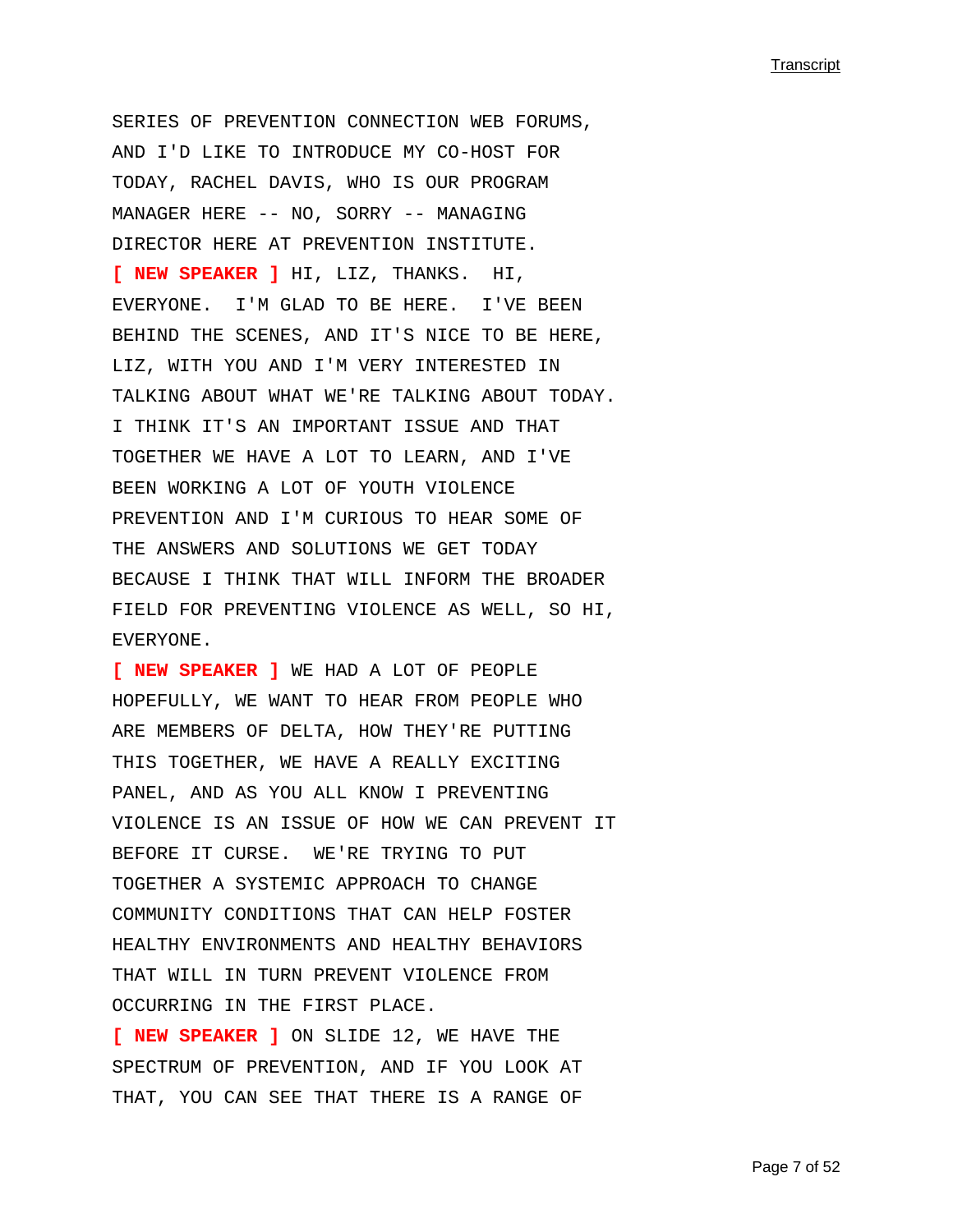ELEMENTS NEEDED TO MOBILIZE THE COMMUNITY TO DEVELOP THESE COMPREHENSIVE STRATEGIES TO CHANGE ENVIRONMENTS AND NORMS THAT ARE OTHERWISE CONDUCIVE TO OR TOLERANT TO VIOLENCE AGAINST WOMEN.

**[ NEW SPEAKER ]** EXACTLY, WHILE WE'VE BEEN USING THIS AS A FRAMEWORK, TO THINK ABOUT THE RANGE OF STRATEGIES, TODAY WE ALSO WANT TO THINK OF IT AS A FRAMEWORK OF A RANGE OF STRATEGIES THAT MIGHT NEED TO BE IN PLACE WITHIN AN ORGANIZATION TO INCORPORATE PRIMARY PREVENTION SUCCESSFULLY.

**[ NEW SPEAKER ]** SO AS WE EXPLORE TODAY THE WAYS IN WHICH PRIMARY PREVENTION CAN BE DONE WITHIN SERVICE DELIVERY ORGANIZATIONS AND ASK YOU ABOUT WHAT'S WORKING OR WHAT MIGHT BE NEEDED, WE'RE GOING TO ENCOURAGE YOU TO LOOK AT THESE LEVELS AND USING THIS FRAMEWORK. **[ NEW SPEAKER ]** THAT'S RIGHT. TODAY, WE'RE GOING TO BE TALKING ABOUT THE NOTION OF PRACTICING PRIMARY PREVENTION FROM WITHIN A SERVICE DELIVERY MODEL. AS MOST OF YOU WOULD PROBABLY AGREE, THERE'S A VERY STRONG AND EFFECTIVE INFRASTRUCTURE IN PLACE. FOR EXAMPLE, THROUGH SHELTERS AND RAPE CRISIS CENTERS, AND COALITIONS THAT HAVE FOCUSED ON ADVOCACY FOR SERVICES.

**[ NEW SPEAKER ]** OF COURSE, THERE'S ALSO BEEN AN INCREASING EMPHASIS ON ALSO DOING PRIMARY PREVENTION, AND THE RESOURCES HAVE BEEN ALLOCATED THROUGH THIS SAME DELIVERY SYSTEM FOR THE MOST PART. FRANKLY, AS I'M SURE EVERYONE WHO IS ON THIS CALL TODAY CAN ATTEST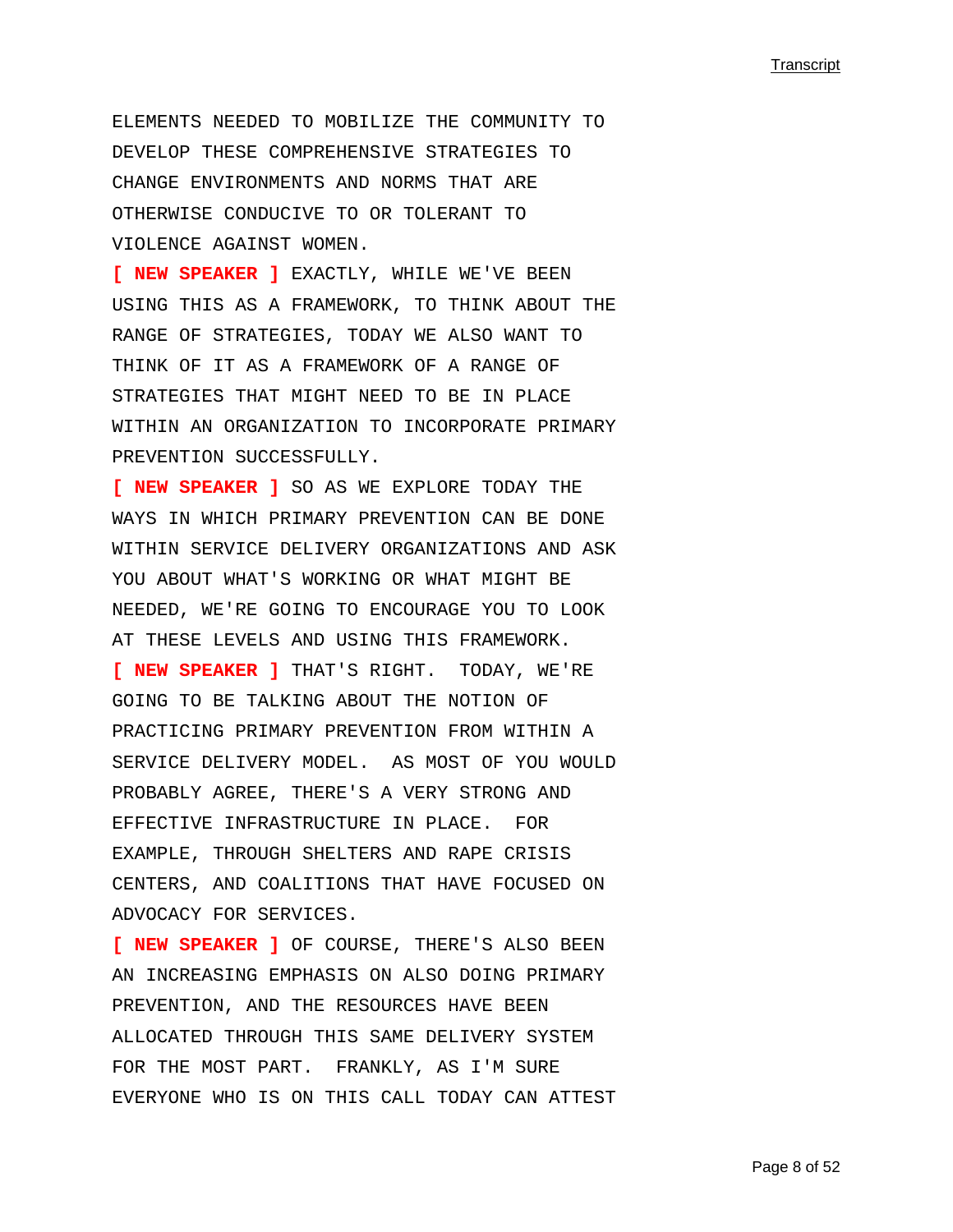TO, THERE HAVEN'T BEEN ENOUGH RESOURCES FOR EITHER, AND IT'S BEEN CHALLENGING FOR ORGANIZATIONS AND THE FOCUSED ON NOT ONLY INTERVENTION AND SERVICES BUT ALSO EFFECTIVE PRIMARY PREVENTION.

**[ NEW SPEAKER ]** BECAUSE OF THAT, WE THOUGHT IT WOULD BE HELPFUL TO EXPLORE THIS IN MORE DEPTH TO IDENTIFY SOME OF THE MILESTONES AND ALSO IDENTIFY IMPLICATIONS FOR THE FIELD SO THAT PRIMARY PREVENTION CAN BE BETTER SUPPORTED.

**[ NEW SPEAKER ]** SO LET'S START OFF WITH A SHOW OF HANDS. IF YOU WORK WITHIN A SERVICE DELIVERY ORGANIZATION WITH MAJOR RESPONSIBILITIES FOR VICTIM SERVICES AND SERVICES SUCH AS HOTLINES, SHELTERS OR REFERRALS, RAISE YOUR HAND.

**[ NEW SPEAKER ]** TO RAISE YOUR HAND WOULD BE ABOVE THE PICTURE OF LIZ AND RACHEL. GO AHEAD AND DO IT.

**[ NEW SPEAKER ]** WE'VE GOT ALMOST 60 FOLKS HAVE RAISED THEIR HAND SO A LOT OF PEOPLE. SO WE'RE GOING TO BE LEARNING FROM YOU AND WE'LL LET YOU KEEP RAISING THOSE HANDS A LITTLE BIT AS WE MOVE FORWARD, BUT CERTAINLY WE HOPE THAT NOT ONLY TODAY YOU'LL GET SOME TIPS FOR HOW TO CHANCE THAT MORE, BUT ALSO YOU'LL LET US KNOW AND SHARE WITH US WHAT YOU'VE BEEN DOING THAT'S BEEN WORKING EFFECTIVELY.

**[ NEW SPEAKER ]** WE'RE LOOKING FORWARD TO READING THE TEXT CHAT AND WE WILL BE OPENING THE PHONE LINES THROUGHOUT THIS. AS YOU LOOK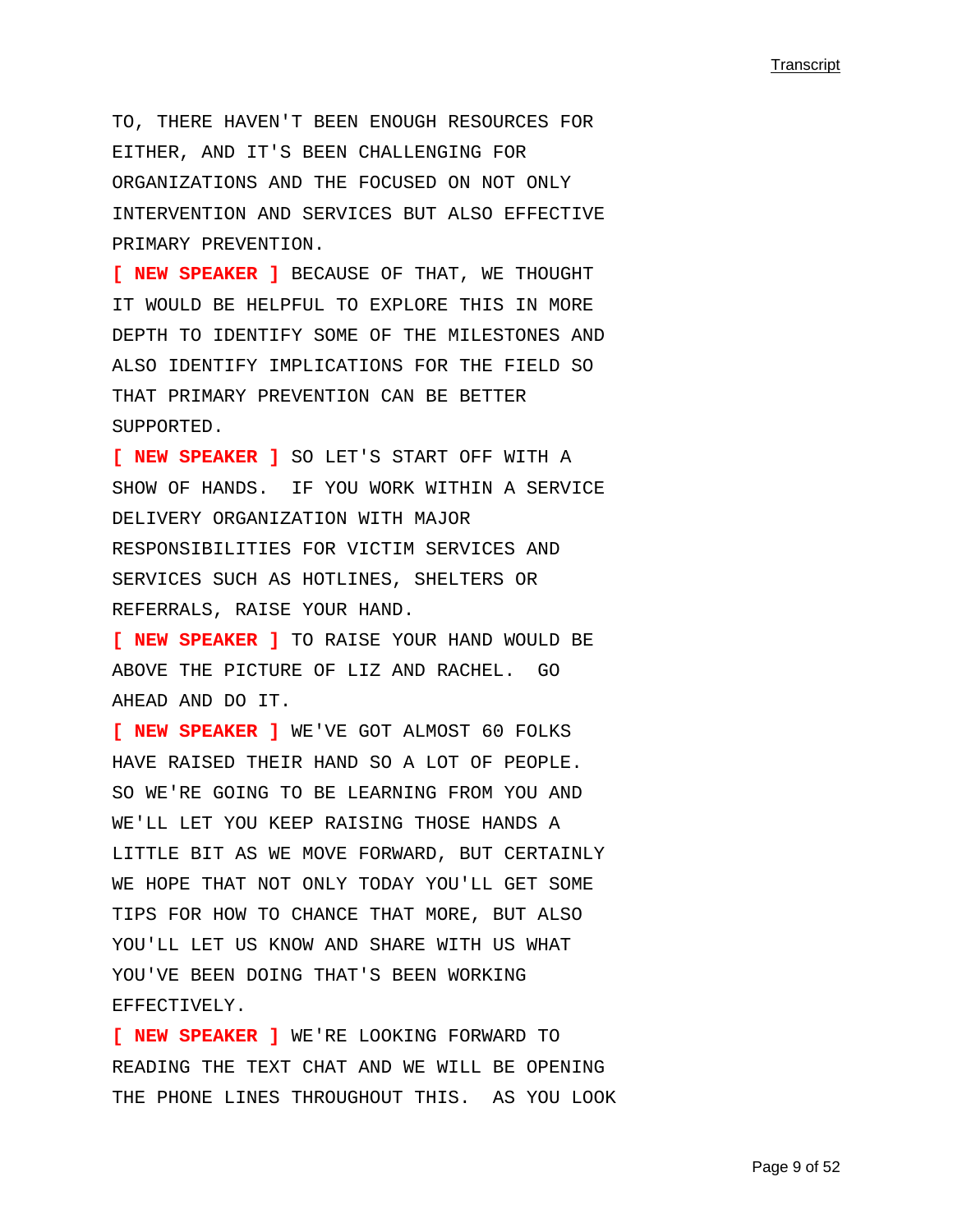AT THE NEXT SLIDE, DURING THE NEXT 55 MINUTES OR SO WE'RE GOING TO BE DISCUSSING THE CHALLENGES OF ADOPTING A PRIMARY PREVENTION APPROACH WITHIN SERVICE DELIVERY ORGANIZATIONS, WE'RE GOING TO DESCRIBE WAYS IN WHICH SERVICE DELIVERY ORGANIZATIONS ARE ENGAGING IN A PRIMARY PREVENTION APPROACH, WE'RE GOING TO SHARE STRATEGIES, AND THAT MEANS NOT ONLY BETWEEN OUR PANELISTS, BUT ALSO OUR AUDIENCE OF WHAT'S BEEN EFFECTIVE, AND WE'RE GOING TO BRAINSTORM WAYS TO WORK IN PARTNERSHIP WITH SERVICE DELIVERY ORGANIZATIONS.

**[ NEW SPEAKER ]** NOW THAT I FIGURED OUT HOW TO ADVANCE SLIDES, I CAN PUT UP THE SLIDE WITH AGENDA. SO YOU CAN HOPEFULLY SEE ON THE SCREEN TODAY, WE'LL BEGIN WITH A BRIEF ORGANIZATION OF OUR TOPIC AND OUR PANELISTS, AND THEN WE'LL OPEN UP THE PHONE LINES AND TEXT CHAT TO GIVE ALL OF YOU MORE OF A CHANCE TO ASK QUESTIONS, AND SHARE WHAT YOU'VE BEEN DOING. AND WE'LL END WITH AN INVESTIGATION THAT WE HOPE YOU WILL TAKE TIME TO COMPLETE AS THOSE ARE VERY IMPORTANT FOR US IN SHAPING THESE. FINALLY, WE'LL BE HAVE INTERACTION AND DISCUSSIONS THROUGHOUT.

**[ NEW SPEAKER ]** EXACTLY. BEFORE WE GET STARTED, ONE THING I'D LIKE TO DO IS THANK ALL OF YOU WHO SUBMITTED ANSWERS TO THE QUESTIONS THAT WERE PRESENTED TO YOU WHEN YOU WERE REGISTERING FOR TODAY'S FORUM, AND WE ARE GETTING ANSWERS NOT ONLY THROUGHOUT THE COUNTRY, BUT FROM PEOPLE IN OTHER COUNTRIES,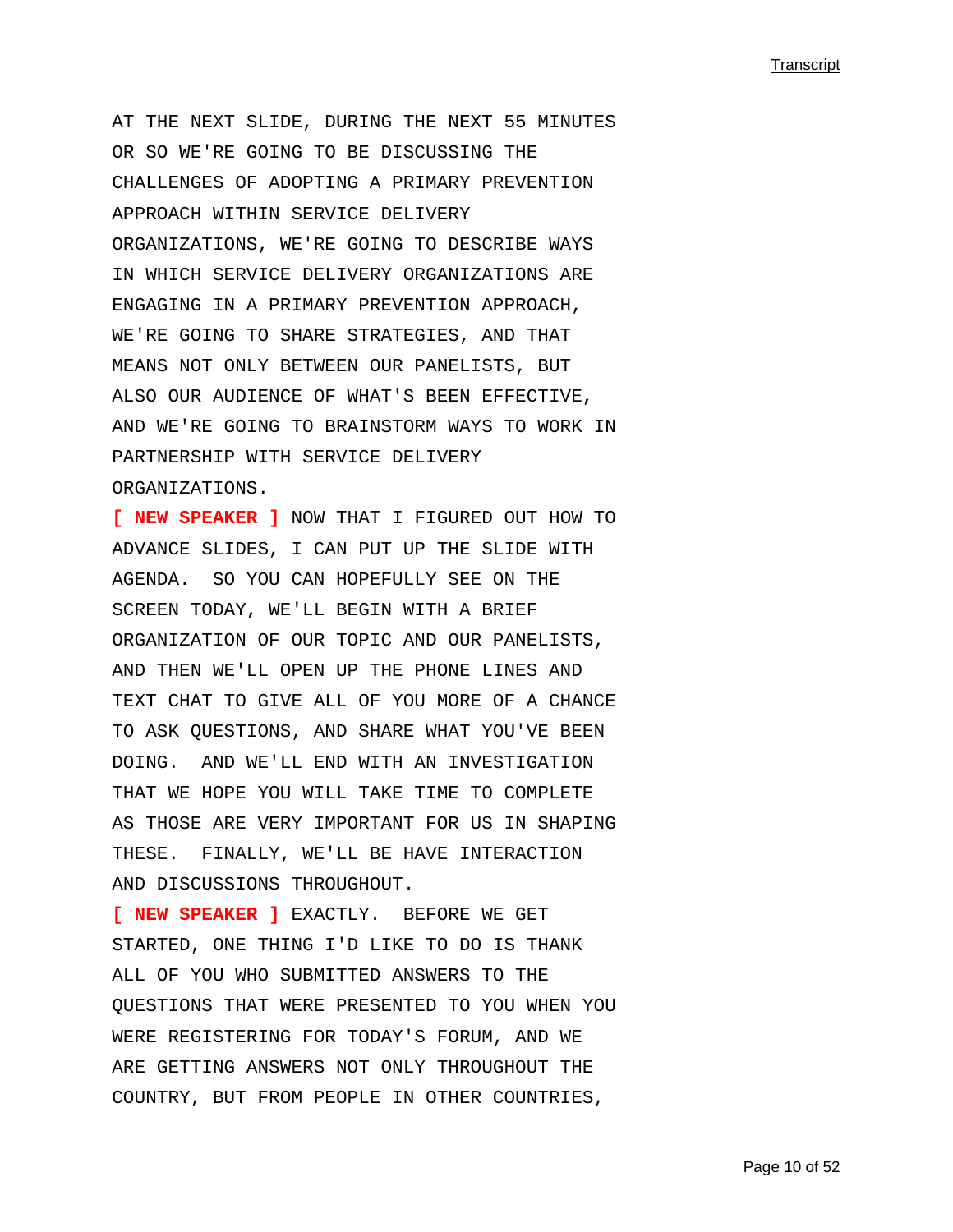WE WERE GETTING ANSWERS TO THE QUESTIONS AS LATE AT THIS MORNING, A LOT OF RESPONSES WE HAVE RECEIVED HELPED SHAPE TODAY'S FORUM AND THE QUESTIONS WE'RE GOING TO POSE TO OUR PANELISTS AS WELL.

**[ NEW SPEAKER ]** YEAH, TODAY'S FORUM IS A LITTLE DIFFERENT THAN OTHER FORUMS BECAUSE WE'RE GOING TO MUCH MORE OF A DIALOG AND A CONFERENCE. WE'RE PUTTING SOME QUESTIONS OUT THERE TO EXPLORE AND DISCUSS TOGETHER, AND WE'RE LOOKING FORWARD TO AN EXCITING DISCUSSION WITH OUR PANELISTS.

**[ NEW SPEAKER ]** LET'S GET STARTED.

**[ NEW SPEAKER ]** THAT BRINGS US TO SLIDE 17. AS WE ALL KNOW, VIOLENCE AGAINST WOMEN RESULTS IN PHYSICAL AND EMOTION AND HARM, NOT ONLY TO WOMEN, BUT CHILDREN AND FAMILIES, WHILE THERE IS A CRITICAL NEED FOR SERVICES IN RESPONSES TO THOSE WHO HAVE AFFECTED BY VIOLENCE AGAINST WOMEN, THERE'S ALSO A CRITICAL NEED TO ENSURE THAT EVERYTHING POSSIBLE BE DONE TO PREVENT VIOLENCE IN THE FIRST PLACE.

**[ NEW SPEAKER ]** UH-HUH. PRIMARY PREVENTION MEANS TAKING ACTION BEFORE THE ONSET OF SYMPTOMS, AND AS ATTENTION TO PRIMARY PREVENTION INCREASES, FUNDING REQUIREMENTS OFTEN DICTATE THAT SERVICE DELIVERY ORGANIZATIONS INCORPORATE THAT INTO THEIR PRACTICES.

**[ NEW SPEAKER ]** WHICH MEANS AS SERVICES DELIVERY ORGANIZATIONS CONTINUE TO ASSIST WOMEN AND THEIR FAMILIES, WE HOPE THAT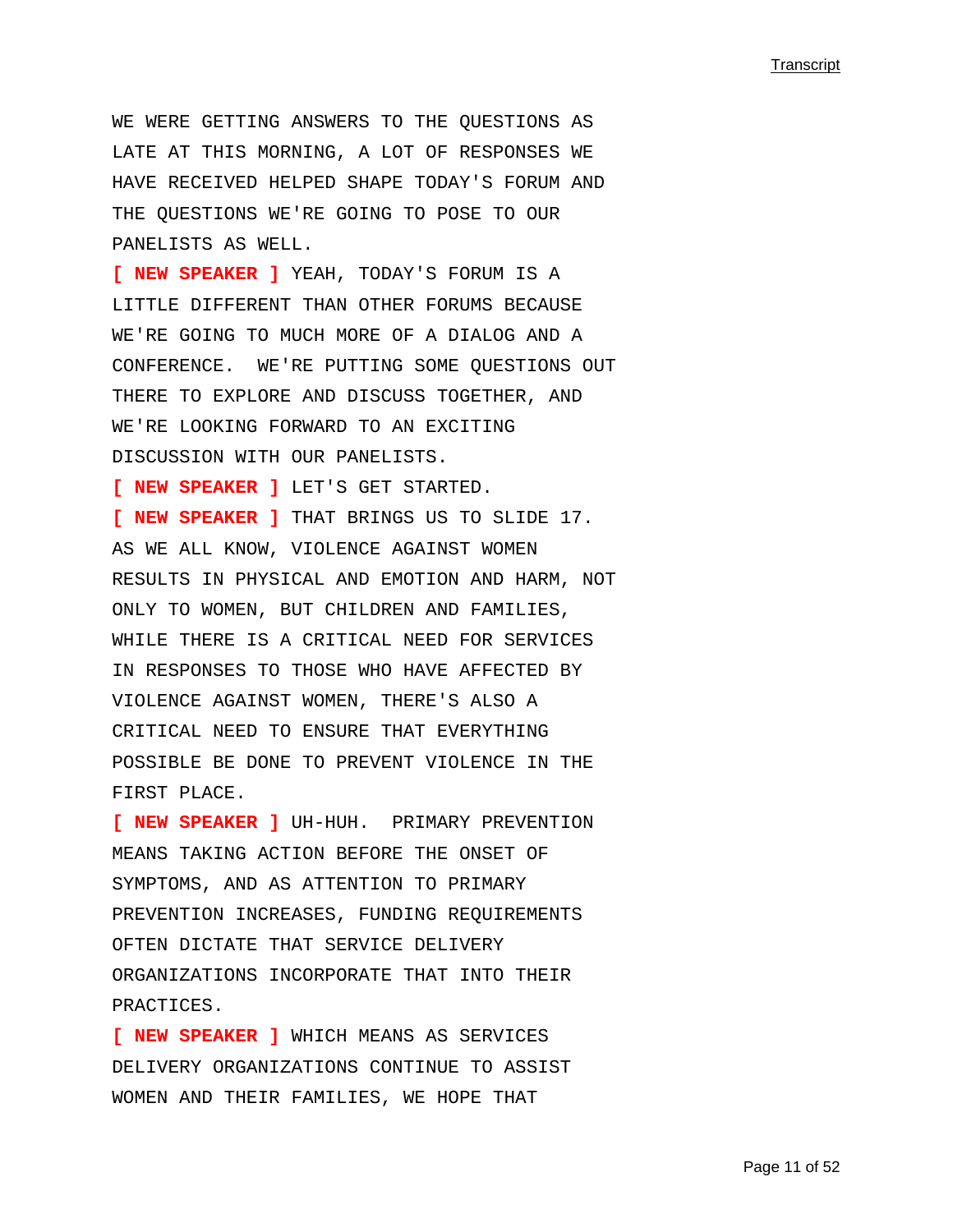INCREASING WE'RE ALSO ASKING WHAT CAN BE CONTO PREVENT VIOLENCE AGAINST WOMEN BEFORE IT OCCURS AND WHAT'S THE ROLE OF SERVICE DELIVERY ORGANIZATIONS WITHIN THAT.

**[ NEW SPEAKER ]** ON THIS CONTINUUM ON HERE, THE SLIDE EXPLAINS THE CONNECTION BETWEEN WHEN APPROACHES ARE APPLIED.

**[ NEW SPEAKER ]** SO THE PREVENTION LEVEL IS TAKING PLACE BEFORE THE VIOLENCE HAS OCCURRED. INTERVENTION IS REALLY IMMEDIATE RESPONSES AFTER OR TO ENSURE THAT KIND OF IMMINENT VIOLENCE DOESN'T OCCUR, AND ON THE TREATMENT END OF THE END, WE HAVE PERPETRATOR ACCOUNTABILITY PROGRAMS WHICH REPRESENT LONGER TERM RESPONSES AFTER VIOLENCE HAS OCCURRED AND PROMOTES, YOU KNOW, SAFETY LONG-TERM AS WELL.

**[ NEW SPEAKER ]** NOW TO GET US RIGHT INTO THE TODAY'S TOPIC, WE WANT TO START OFF WITH A FEW POLLING OUESTIONS. SO ON THE NEXT SLIDE YOU'LL SEE HERE, RACHEL, THANK YOU, OKAY, THE FIRST QUESTION THAT WE WANT TO ASK IS ON THE PREVENTION INTERVENTION, VICTIM SERVICES CONTINUUM, WHAT'S THE PREDOMINANT FOCUS OF YOUR ORGANIZATION? IS IT ON PREVENTION, INTERVENTION, VICTIM SERVICES, OR ALL THREE EQUALLY?

**[ NEW SPEAKER ]** AND WE'RE LIMITED IN HOW MANY OPTIONS WE CAN GIVE YOU, SO WE REALIZE WE'RE SORT OF FORCING WHAT MIGHT BE A FALSE WAITING.

**[ NEW SPEAKER ]** RIGHT. **[ NEW SPEAKER ]** OR A FALSE ANSWER, AND YEAH,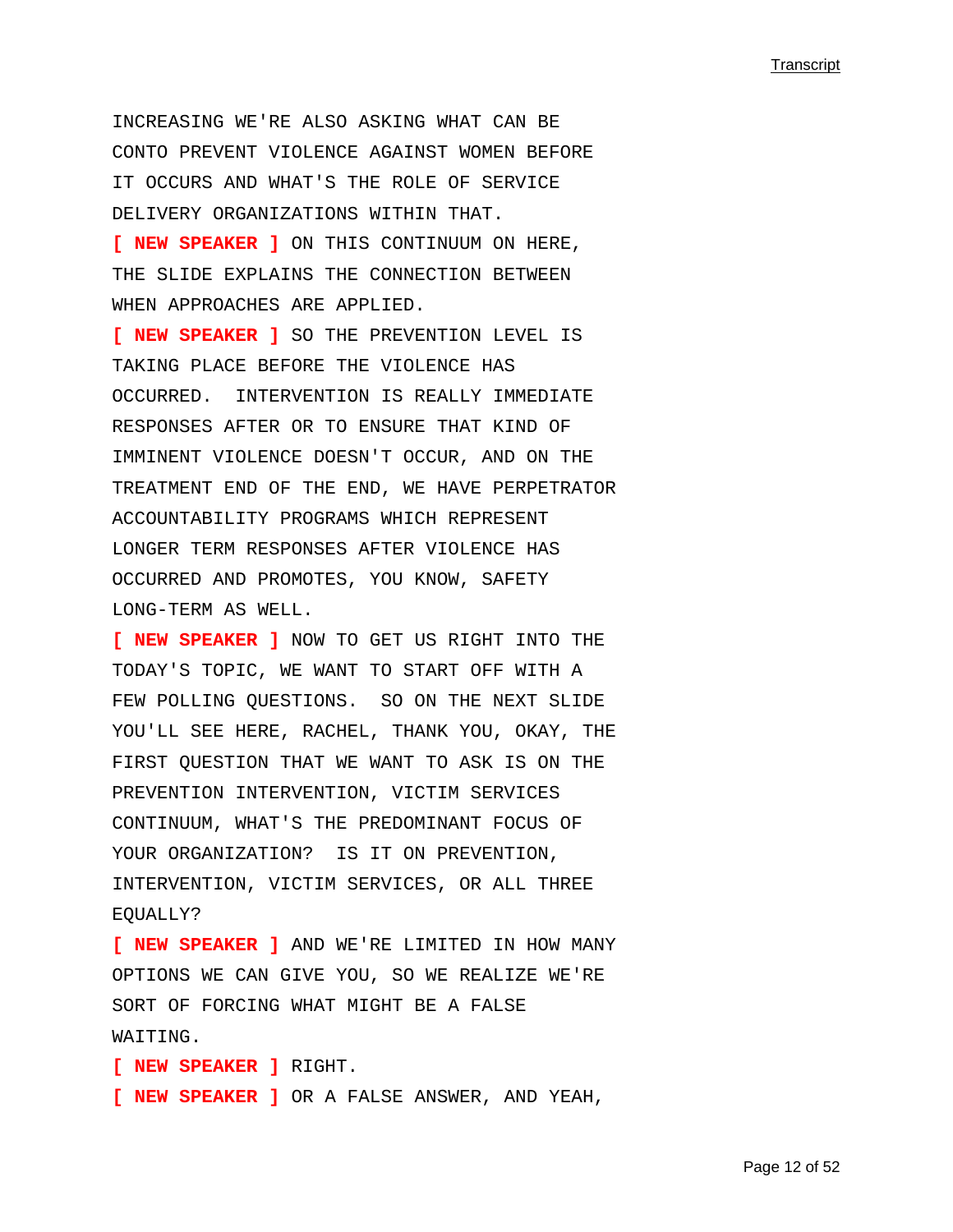THERE IS NO INBETWEEN HERE. **[ NEW SPEAKER ]** DAVID'S GOT -- **[ NEW SPEAKER ]** I SEE A LOT OF PEOPLE ARE WRITING IN THE TEXT CHAT, AND I NOTE THAT PEOPLE ARE VOTING ON YOUR SCREEN, YOU SHOULD SEE YOUR QUESTION. **[ NEW SPEAKER ]** IF YOU'VE WRITTEN ALL 3 EQUALLY, IF YOU JUST GO AHEAD AND PUT THAT INTO THE CHECK OFF THE BOX ON THE POLLING QUESTION, THAT WOULD BE SUPER. **[ NEW SPEAKER ]** SHOULD WE SHARE THE ANSWERS? **[ NEW SPEAKER ]** SURE LET'S SEE WHAT WE CAME UP. **[ NEW SPEAKER ]** IT LOOKS LIKE A THIRD OF THE PEOPLE DO ALL 3 EQUALLY, AND THEN 12% PREVENTION, AND THEN, YOU KNOW, RECOGNIZING THOSE THAT ARE ON THE CALL MIGHT NOT BE REPRESENTATIVE OF THE FIELD. **[ NEW SPEAKER ]** RIGHT, BUT I THINK IT WILL BE INTERESTING TO SEE HOW THAT MIGHT CONTRAST WITH THE NEXT QUESTION. **[ NEW SPEAKER ]** UH-HUH. **[ NEW SPEAKER ]** WHICH IS ON THIS SAME CONTINUUM, WHAT IS THE PREDOMINANT FOCUS OF YOUR WORK REGARDLESS OF WHAT THE PRIMARY FOCUS OF YOUR ORGANIZATION MIGHT BE, SO AGAIN, YOU HAVE THOSE OPTIONS, PREVENTION, INTERVENTION, VICTIM SERVICES, CONTINUUM, ALL THREE EQUALLY. **[ NEW SPEAKER ]** WE'LL JUST GIVE FOLKS A LITTLE MORE TIME TO GET THEIR ANSWERS IN

**[ NEW SPEAKER ]** UH-HUH.

THERE.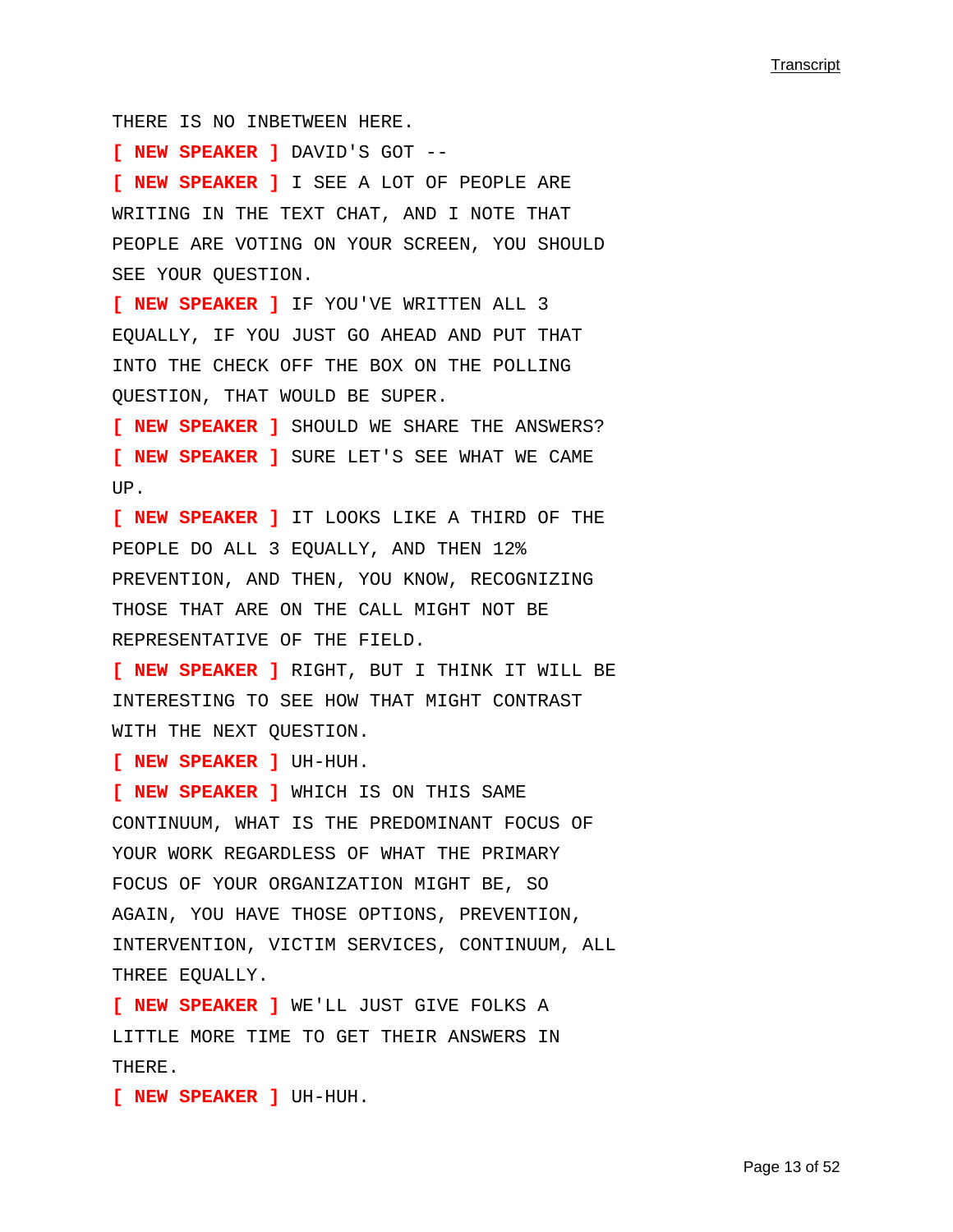I WAS KIND OF SURPRISED THERE TO SEE ONLY 6% WERE IN INTERVENTION AND 6% IN VICTIM SERVICES.

**[ NEW SPEAKER ]** YEAH, I THINK THAT DAVID'S POINT ABOUT WHO WOULD BE PARTICIPATING IN PREVENTION CONNECTION MIGHT --

**[ NEW SPEAKER ]** I'LL SHARE THE RESULTS OF THIS CONNECTION BECAUSE HERE WE SEE THAT 37% OF THE PEOPLE WHO ARE PARTICIPATING IN THIS CALL FOCUS, PREDOMINANT FOCUS IS ON PREVENTION, I'M HEARING A LITTLE BIT OF SOMEONE'S VOICE, WHICH IS ONE OF OUR GUEST SPEAKERS, SO IF YOU CAN BE ATTENTIVE.

**[ NEW SPEAKER ]** THANK YOU. SO WE HAVE OVERALL PEOPLE ARE LOOKING AT PREVENTION HERE.

**[ NEW SPEAKER ]** OKAY.

**[ NEW SPEAKER ]** GREAT, HOPEFULLY YOU'LL HAVE A LOT TO SHARE WITH US ABOUT HOW YOU'RE DOING PREVENTION AND HOW YOU'VE MOVED YOUR ORGANIZATION INTO A DIRECTION THAT YOU CAN ACTUALLY FOCUS PRIMARILY ON PREVENTION. **[ NEW SPEAKER ]**. SO IN OUR NEXT SLIDE, SLIDE 20, YOU'LL SEE THE PREVENTION CONTINUUM, WHICH DESCRIBES THE DIFFERENCES BETWEEN PRIMARY, SECONDARY AND TERTIARY PREVENTION, AND APPROACHES TAKE PLACE BEFORE VIOLENCE CURSE, SECONDARY PREVENTION DESCRIBES IMMEDIATE RESPONSES OF A VIOLENCE HAS OCCURRED AND IS FOCUSED ON THE CONSEQUENCES OF THE VIOLENCE IN THE SHORT-TERM AND THE FAR END OF THE CONTINUUM, YOU HAVE PREVENTION WHICH CONSISTS OF LONG-TERM RESPONSES AS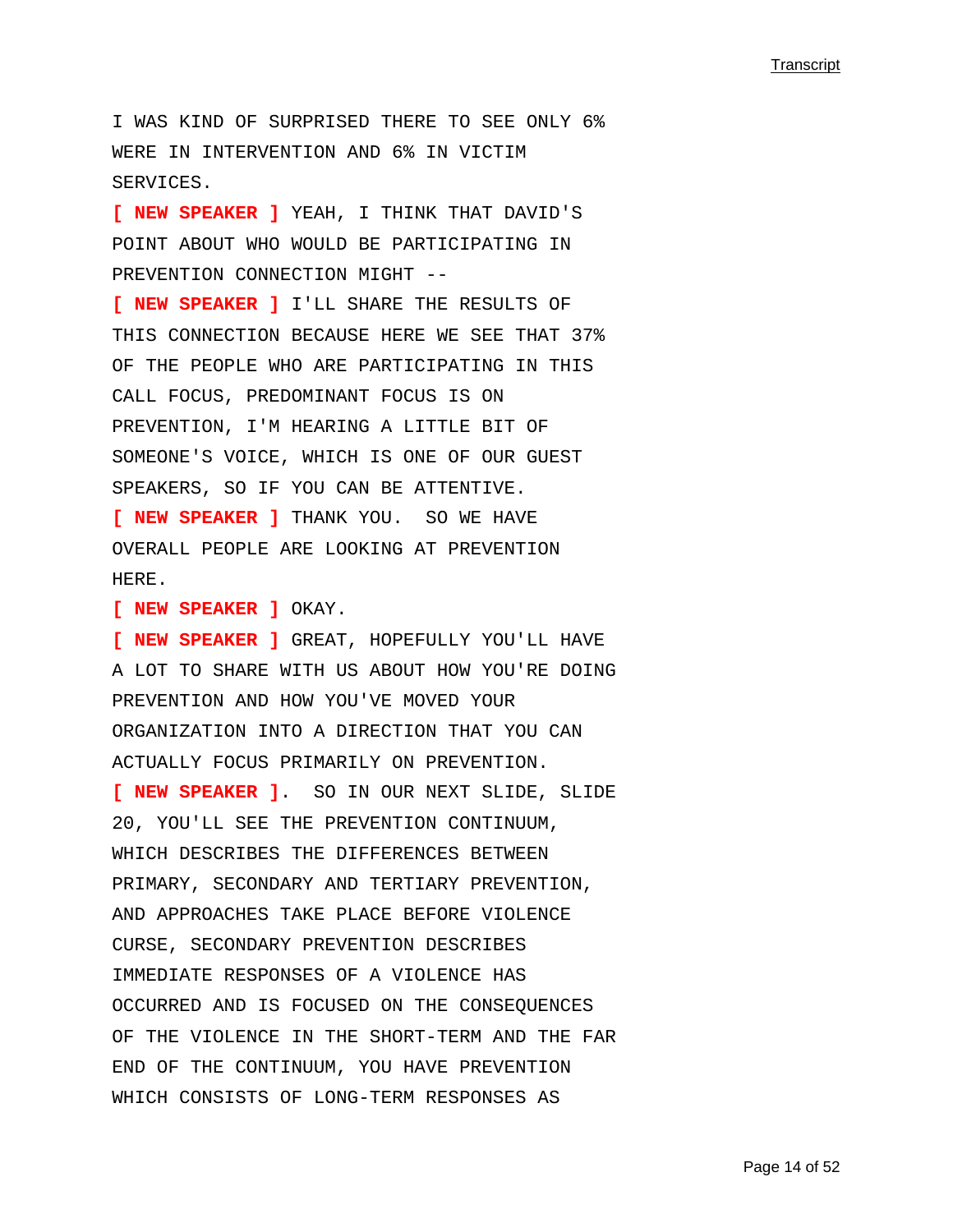RACHEL SAID EARLIER, AFTER VIOLENCE TO DEAL WITH THE LASTING CONSEQUENCES OF VIOLENCE. **[ NEW SPEAKER ]** SO, YOU KNOW, THIS MIGHT BE A LITTLE REDUNDANT WITH THE QUESTIONS WE JUST DID, BUT WE WANTED TO DRILL DOWN A LITTLE MORE IN TERMS OF PREVENTION PIECE AND THINKING ABOUT WHO MIGHT MOST LIKELY BE PARTICIPATING RIGHTS NOW. WHAT WE WANT TO DO IS BRING UP ANOTHER POLLING QUESTION, AND LOOK AT THIS BREAK DOWN BETWEEN THE PRIMARY, SECONDARY, AND TERTIARY, DAVID, DO YOU WANT TO GO AND BRING UP THE POLLING QUESTION? **[ NEW SPEAKER ]** THIS IS PRIMARY. **[ NEW SPEAKER ]** THE PRIMARY, THE UP-FRONT COMMUNITY WIDE. I THINK THAT POLLING IS COMING UP. THE SYSTEM SEEMS TO BE A LITTLE SHOW. **[ NEW SPEAKER ]** IT SHOULD BE UP ON YOUR SCREEN, AND PEOPLE ARE STARTING TO VOTE. **[ NEW SPEAKER ]** GREAT. AGAIN, THIS IS OF YOUR ORGANIZATION, NOT NECESSARILY YOUR FOCUS, BUT YOUR ORGANIZATION'S FOCUS. **[ NEW SPEAKER ]** AND THE IMPETUS IS ON PRIMARY PREVENTION. **[ NEW SPEAKER ]** I SEE A FEW PEOPLE ARE WRITING A TEXT CHAT THAT THEIR ORGANIZATION IS FOCUSED 100% ON PREVENTION. **[ NEW SPEAKER ]** WOW. **[ NEW SPEAKER ]** SOME PEOPLE ARE EXPLAINING THEIR SCREEN IS NOT ADVANCING, AND THERE'S A LITTLE BIT -- SOME PEOPLE HAVE SLOW CONNECTIONS, SOMETIMES YOUR COMPUTER DOES OCCASIONALLY FREEZE AND YOU NEED TO LEAVE THE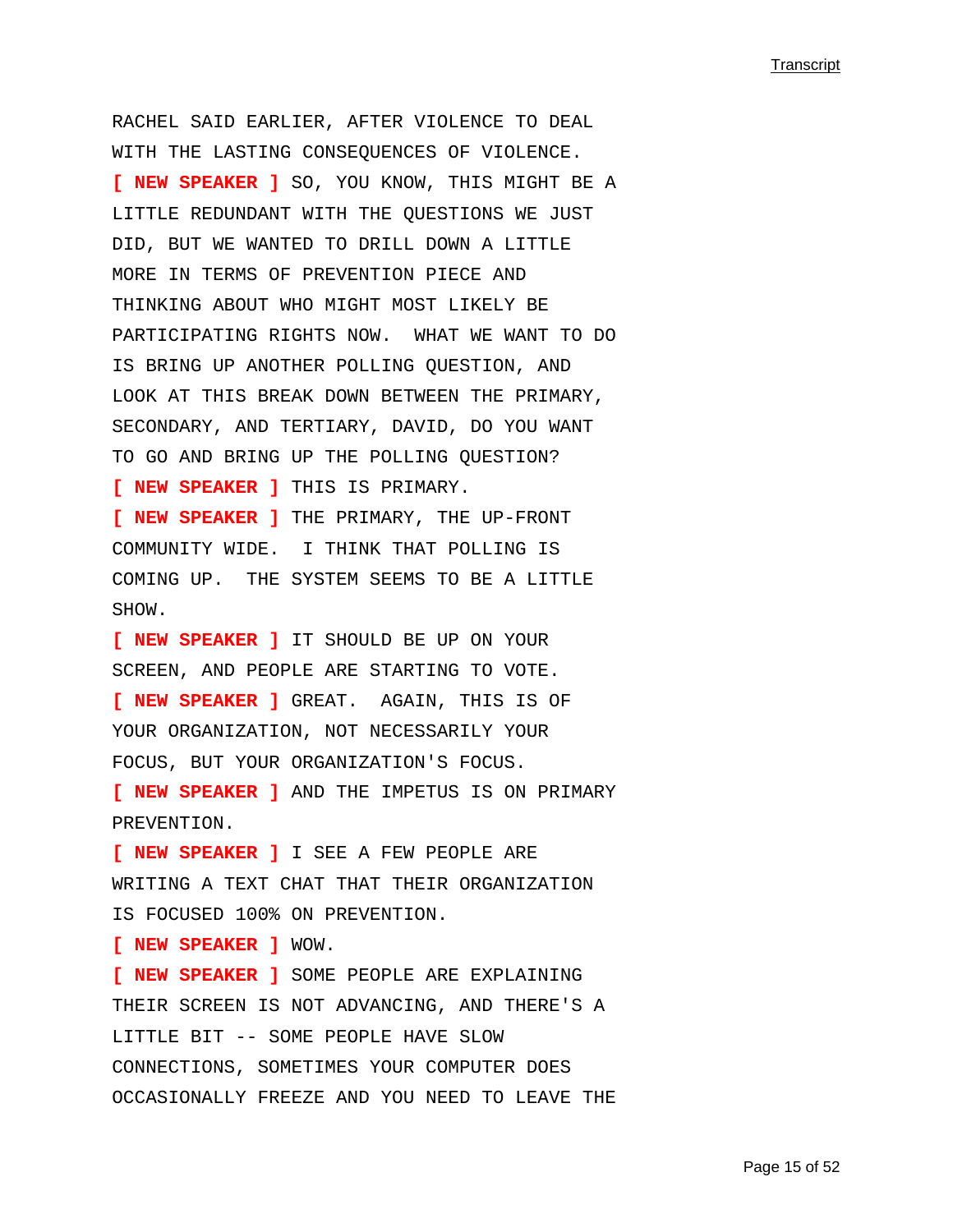MEETING AND THEN COME BACK IN.

**[ NEW SPEAKER ]** OKAY.

**[ NEW SPEAKER ]** LET'S SHARE THE RESULTS OF WHAT WE'VE GOT BECAUSE I THINK WHILE MANY PEOPLE HAVE WRITING 100% IN THEIR TEXT CHAT, WE SEE A LITTLE DIFFERENCE. THE BIGGEST RESPONSE WAS 25% OF THE PEOPLE RESPONDED THEIR ORGANIZATIONS PUTS BETWEEN 25 AND 50% OF THEIR FOCUS ON PRIMARY PREVENTION, ANOTHER 19% WITH LESS THAN 25%, AND HE ONLY 8% OF THE PEOPLE RESPONDING SAID THEIR ORGANIZATION IS FOCUSED 100% ON PRIMARY PREVENTION, AND ALSO SMALL NUMBERS ARE FOR B AND C.

**[ NEW SPEAKER ]** SO I THINK THAT'S KIND OF INTERESTING, A QUARTER, BETWEEN 25 AND 50%, BUT YOU KNOW, LOOKING AT PRIMARY PREVENTION AS AN EMPHASIS OF, YOU KNOW, UP TO 50%, THAT'S PRETTY SIGNIFICANT.

**[ NEW SPEAKER ]** YEAH.

**[ NEW SPEAKER ]** SO LET'S GO TO THE NEXT ONE AND, YOU KNOW, YOU MIGHT SEE A PATTERN HERE. NOW WE WANT TO HEAR WHAT THE FOCUS OF YOUR WORK IS REGARDLESS OF WHAT THE OVERALL EMPHASIS OF THE ORGANIZATION. SO HERE ARE THE QUESTIONS. DAVID, HAVE YOU POSTED IT YET? THE QUESTION SHOULD BE --**[ NEW SPEAKER ]** OPEN, THERE IT IS. **[ NEW SPEAKER ]** -- SHOULD BE POSTED WE'RE ASKING WHAT PERCENTAGE OF YOUR FOCUS IS PRIMARY PREVENTION? WE'RE ABLE TO SAVE THAT, AND HAVE AN ARCHIVE OF PEOPLE'S RESPONSES. **[ NEW SPEAKER ]** UH-HUH. **[ NEW SPEAKER ]** IT WON'T BE AN EXACT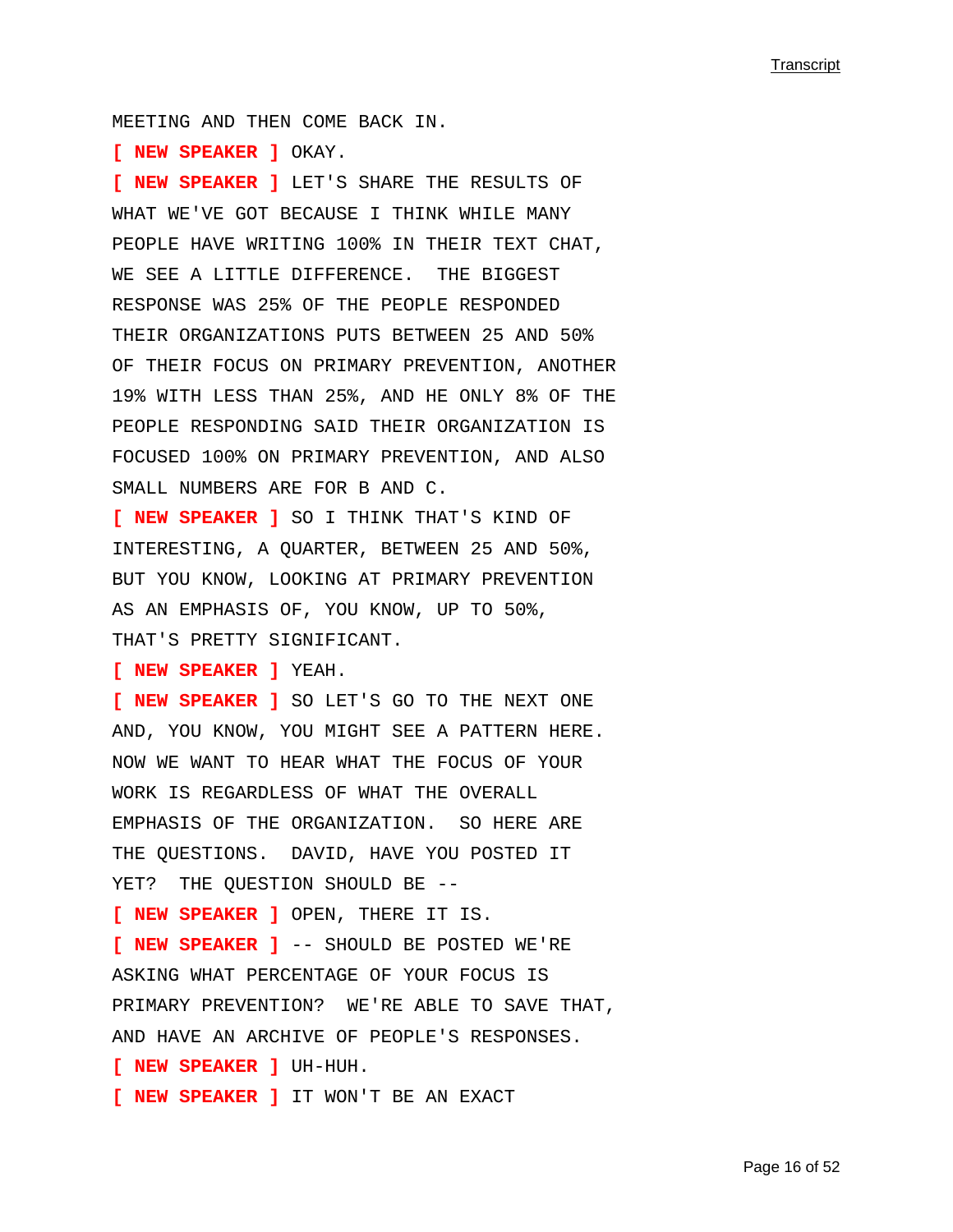SCIENTIFIC SAMPLING SINCE WE WON'T KNOW THERE'S DOUBLE, BUT --

**[ NEW SPEAKER ]** WELL, WHAT WE'RE SEEING IS A VERY DIFFERENT PATTERN FOR PEOPLE WHO ARE PARTICIPATING COMPARED TO THEIR ORGANIZATION, AND WHEN WE LOOK AT, I'LL SHARE THE RESULTS, THAT SHOULD BE APPEARING -- I'M TRYING TO SHARE THE RESULTS. THE HIGHEST POINT IS THAT 17% OF OUR AUDIENCE HAS 100% OF THEIR PERSON WORK IS FOCUSED ON PRIMARY PREVENTION, ANOTHER 14% IS MORE THAN 75% AND WE HAVE THE SMALLER NUMBERS FOR THE LOWER ONES, THAT SAYS A LOT ABOUT OUR AUDIENCE. OUR AUDIENCE IS PRIMARILY FOCUSED ON PRIMARY PREVENTION, BUT THE ORGANIZATIONS AREN'T NECESSARILY PRIMARILY FOCUSED, WHICH ISN'T NECESSARILY A PROBLEM, BUT IT IS SOMETHING WE NEED TO BE AWARE OF.

**[ NEW SPEAKER ]** IT SAYS THAT WE HAVE THE RIGHT AUDIENCE FOR THIS DIALOG TODAY, BECAUSE REALLY, YOU KNOW, FOLKS ARE TRYING TO DO THIS WORK FROM WITHIN ORGANIZATIONS THAT AREN'T AS FOCUSED ON IT AS THEY ARE, AND THAT CERTAINLY BRINGS WITH IT, I THINK, SOME CHALLENGES THAT WE'LL GET TO, BUT ALSO, YOU KNOW, I'M SURE YOU'LL ALL HAVE A LOT OF SOLUTIONS AND ADVICE THAT CAN HELP CONTRIBUTE TO THE FIELD. **[ NEW SPEAKER ]** WELL, GO RIGHT FROM THAT, KEEPING THOSE RESULTS IN MIND, WE WANT TO ASK ONE MORE QUESTION BEFORE WE GET INTO THE BULK OF THIS DISCUSSION. WE'D LIKE YOU TO SHARE

WITH US, SOME OF THE CHALLENGES THAT YOU'VE EXPERIENCED TRYING TO DO PRIMARY PREVENTION,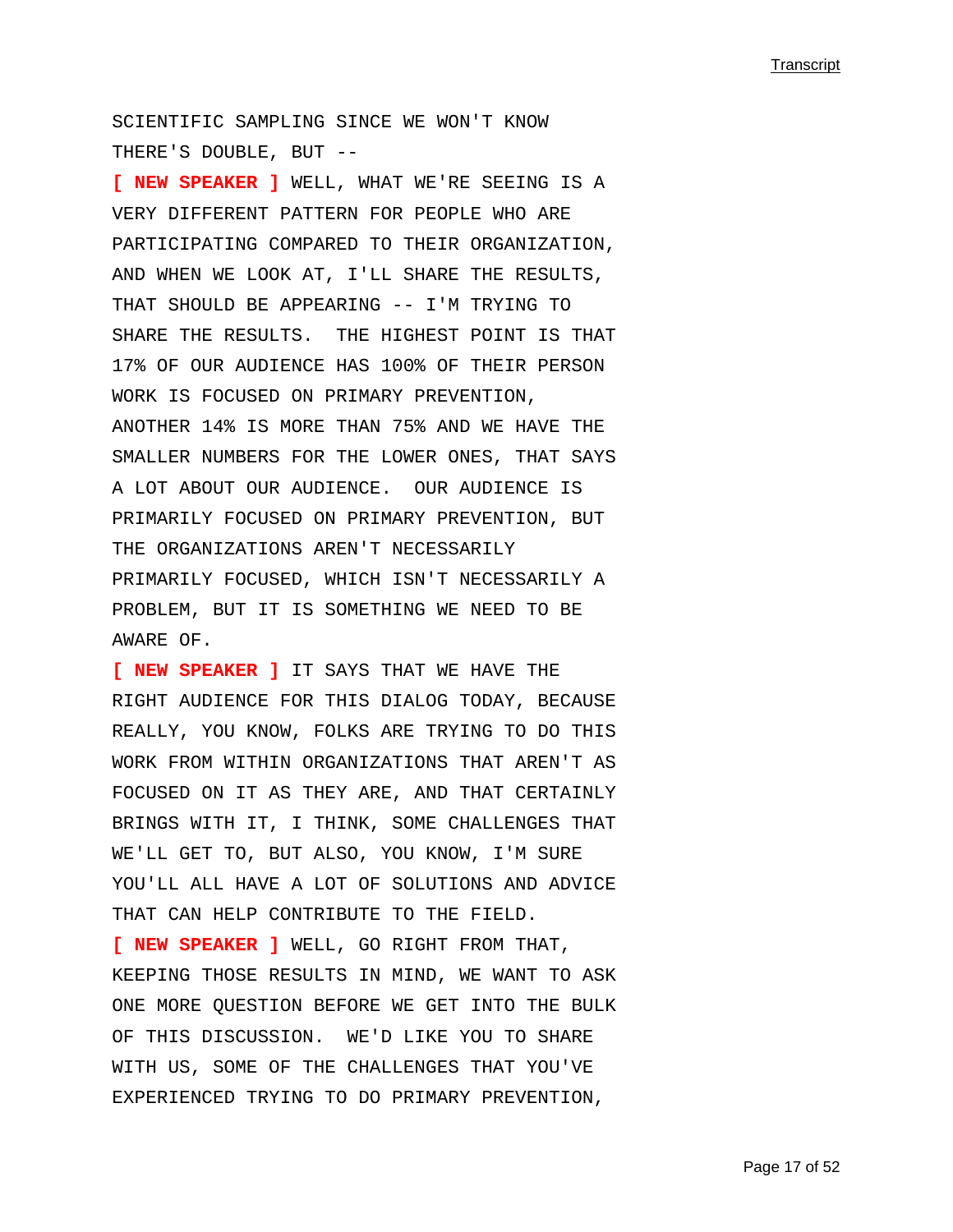AND AS WE'RE COLLECTING THESE, I'LL GIVE YOU JUST A MINUTE, AND THEN I'LL START TALKING ABOUT SOME OF THE CHALLENGES THAT PEOPLE SUBMITTED WHEN THEY WERE REGISTERING. **[ NEW SPEAKER ]** SO THIS IS, THIS ONE WE WANT TO ENCOURAGE YOU TO USE YOUR TEXT CHAT FUNCTION, AND WE SEE SOME FOLKS ARE STARTING TO DO THAT. **[ NEW SPEAKER ]** UH-HUH. **[ NEW SPEAKER ]** FOCUS ON RISK DEDUCTION.

FUNDING THEME I'M SEEING, AND NOT ENOUGH TIME IN SCHOOLS.

**[ NEW SPEAKER ]** THE PERSON WHO WROTE THERE IS NO INTERK, CAN YOU WRITE MORE ABOUT WHAT YOU'RE TALKING ABOUT.

**[ NEW SPEAKER ]** HERE'S ANOTHER, LOSS OF FUNDING FOR VICTIMS.

**[ NEW SPEAKER ]** YEP, THAT'S COME UP. GREAT, PLEASE KEEP TEXT CHATTING AND I'M GOING TO SHARE SOME OF THE RESPONSES THAT CAME THROUGH WITH THE REGISTRATION QUESTION. FUNDING, AS YOU SEE THAT'S COMING UP AGAIN, TIME, ENERGY AND STAFF, NOT ENOUGH OF EITHER OF THOSE, A LIMITED UNDERSTANDING OF PRIMARY PREVENTION AND THE PRIMARY PREVENTION IMPLICATIONS AT INTERVENTION WORK. THE IMMEDIATE NEEDS OF DIRECT SERVICE OFTEN TAKE PRECEDENCE OVER PRIMARY PREVENTION. THE ATTITUDE OF WE'RE ALREADY DOING PREVENTION AND IT WORKS. ALSO, JUST RESISTANCE TO CHANGE. THIS IS ONE THAT I FOUND REALLY INTERESTING. ISOLATION FROM INTERVENTION STAFF, IN PARTICULAR IN THE SEPARATION OF DUTIES, WHEREAS SOME STAFF ARE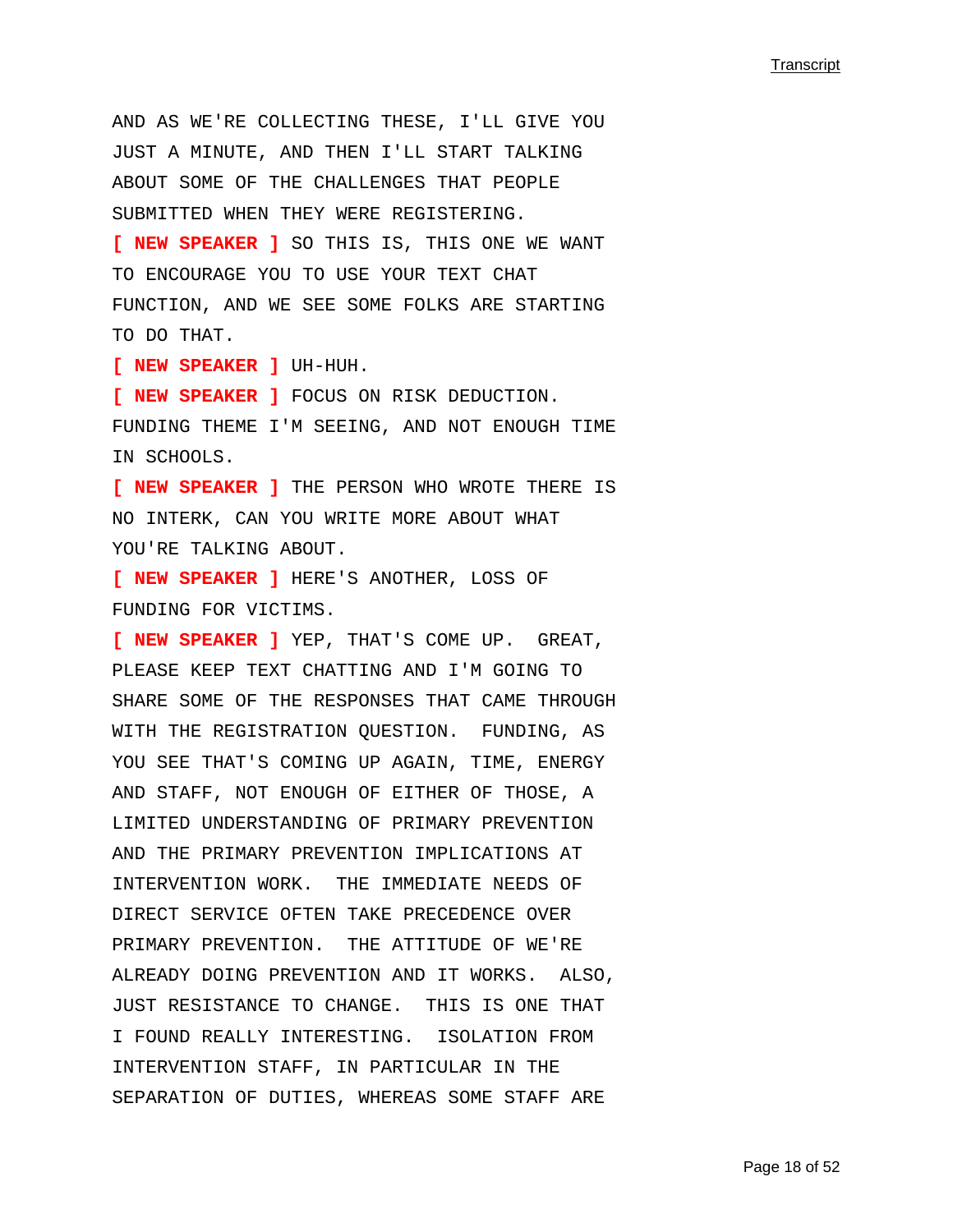OUT DOING COMMUNITY WORK AND OTHER STAFF ARE IN OF HOUSE DOING IN-HOUSE CRISIS HOTLINE WORK, AND THAT SETS UP A BIT OF A DICHOTOMY. PREVENTION WORK IS ALSO SEEN AS TOO THEORETICAL AND LACK OF CLEAR VISION OF THE ORGANIZATION, AND NO EVIDENCE BASED OR OUTCOME-DRIVEN PROCESSES IN PLACE TO VIEW LOCAL AND CULTURAL PROCESSES AS PREVENTION. **[ NEW SPEAKER ]** YOU KNOW, I THINK BETWEEN BETWEEN THE THINGS YOU ARE JUST READING, LIZ, THAT FOLKS, YOU KNOW, GAVE US AHEAD OF TIME, AND ALSO WHAT PEOPLE ARE TYPING IN NOW, THIS IS REALLY IMPORTANT FOR THE FIELD TO KNOW IN TRYING TO SUPPORT FOLKS WHO ARE, YOU KNOW, TRYING TO DO THE WORK YOU'RE DOING. THE OTHER THING I THINK I SAW A COUPLE OF PLACES PEOPLE TALK ABOUT FEAR, WHICH RELATES TO THAT FUNDING THING AND DIDN'T NECESSARILY COME UP IN THE THINGS YOU TALKED ABOUT, LIZ, THAT PEEP ARE TYPING THOSE IN, AND I THINK THAT'S SOMETHING THAT AS A WHOLE FIELD WE HAVE GOT TO GET PAST. THIS IS NOT ABOUT TAKING ANOTHER PIECE OF A SMALL PIE, BUT WE NEED TO FIGURE OUT HOW TO MAKE THE PIE BIGGER, SO WE HAVE MORE RESOURCES.

**[ NEW SPEAKER ]** AS WE'VE OFTEN SAID, TOO, THE MORE WORKWEEK MOVE UPSTREAM, HOPEFULLY THAT WILL DECREASE THE NEED FOR THE INCREDIBLE NEED THAT WE HAVE RIGHT NOW FOR VICTIM SERVICES.

**[ NEW SPEAKER ]** UH-HUH. ALL RIGHT. WELL, I THINK THAT THIS IS KIND OF A HELP FULL STARTING POINT NOW AS WE MOVE INTO THE PANEL.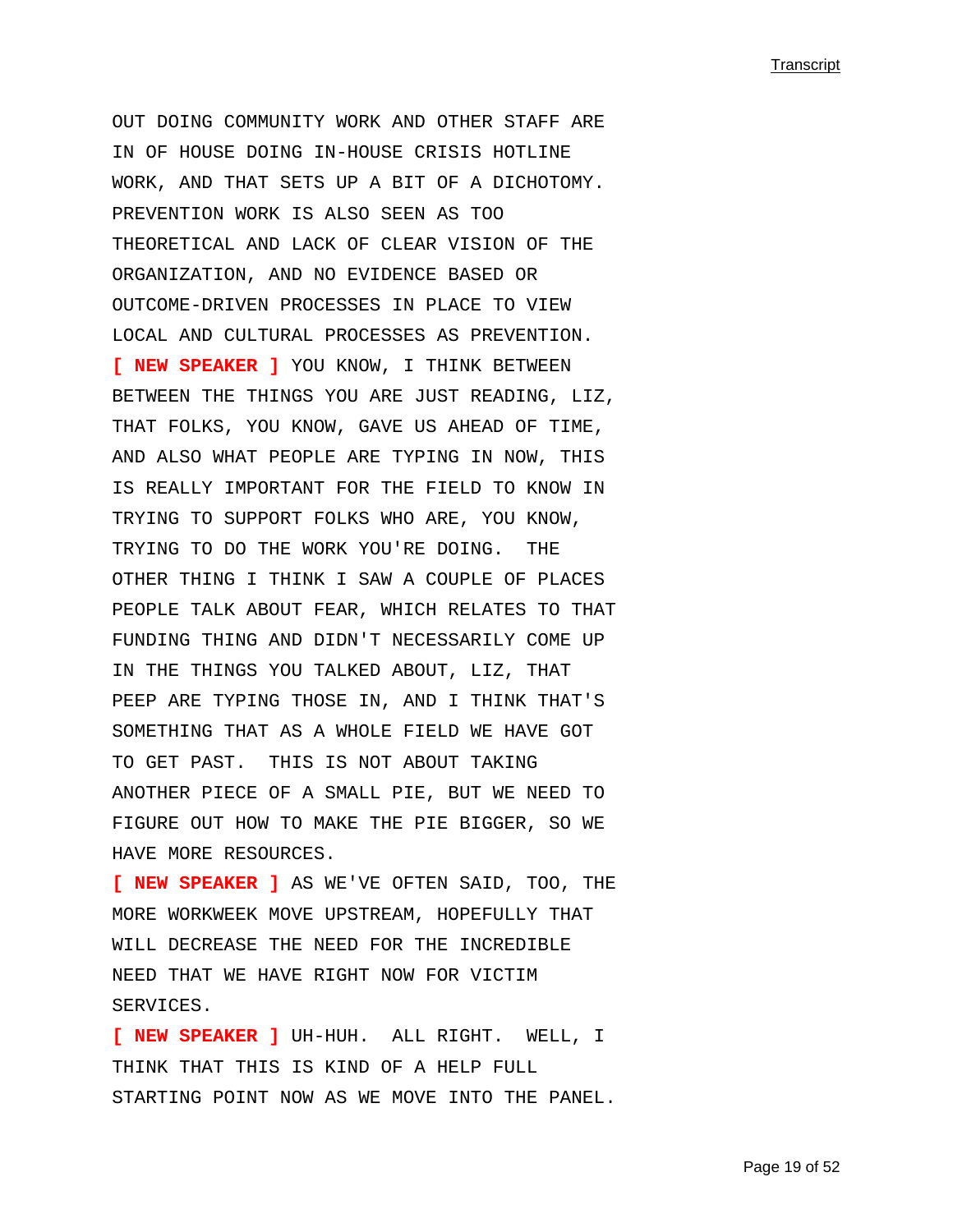YOU KNOW, I THINK -- I'M IMAGINING THESE KINDS OF THINGS ARE WHAT'S GOING TO COME UP, AND WE'LL BE ABLE TO OPEN IT UP AND HEAR MORE SPECIFICS FROM FOLKS AND HELP PEOPLE WHO HAVE BEEN DEALING WITH THESE KINDS OF CHALLENGES. **[ NEW SPEAKER ]** GREAT. I REALLY WANT TO THANK ALL OF YOU FOR SHARING WITH US JUST NOW AND ALSO SHARING YOUR SUCCESSES THAT WE'RE GOING TO TALK ABOUT A LITTLE LATER ON. NOW WE'RE GOING TO MOVE INTO OUR PANEL DISCUSSION, AND I WOULD LIKE TO INTRODUCE OUR FOUR GUEST PANELISTS TODAY. WE HAVE WITH US TINA NOW LETTER, WHO IS THE OUTREACH COORDINATOR FOR HOPE, INCORPORATED. WE ARE LARRY McADARA AND SHAWN JOHNSON. LARRY IS THE EXECUTIVE DIRECTOR OF THE RIVERSIDE AREA RAPE CRISIS CENTER, AND SHAWN JOHNSON IS THE DIRECTOR OF THE OPERATION SHELTER -- IF I'M READ THAT GO RIGHT, A RUNAWAY SHELTER, AND THEY'RE BOTH COFACILITATERS OF MY STRENGTH IS NOT FOR HURTING CAMPAIGN, AND WE ALSO HAVE PRADEEPTA UPADHAY, FROM CAHAYA. WELCOME TO ALL FOUR OF YOU.

**[ NEW SPEAKER ]** NOW WE'VE GONE THROUGH THAT TECHNICAL HURDLE.

**[ NEW SPEAKER ]** YOU HAVE A LITTLE -- WE HAVE SOME UP IN SEATTLE, YOU'RE HAVING A LITTLE BIT OF TECHNICAL PROBLEMS, SO YOU'RE NOT GOING TO SEE PRADEEPTA, BUT YOU'RE GOING TO HEAR HER ON THE PHONE.

**[ NEW SPEAKER ]** WE'RE GOING TO START OFF WITH TINA. COULD YOU DESCRIBE WHAT YOUR COMPANY DOES.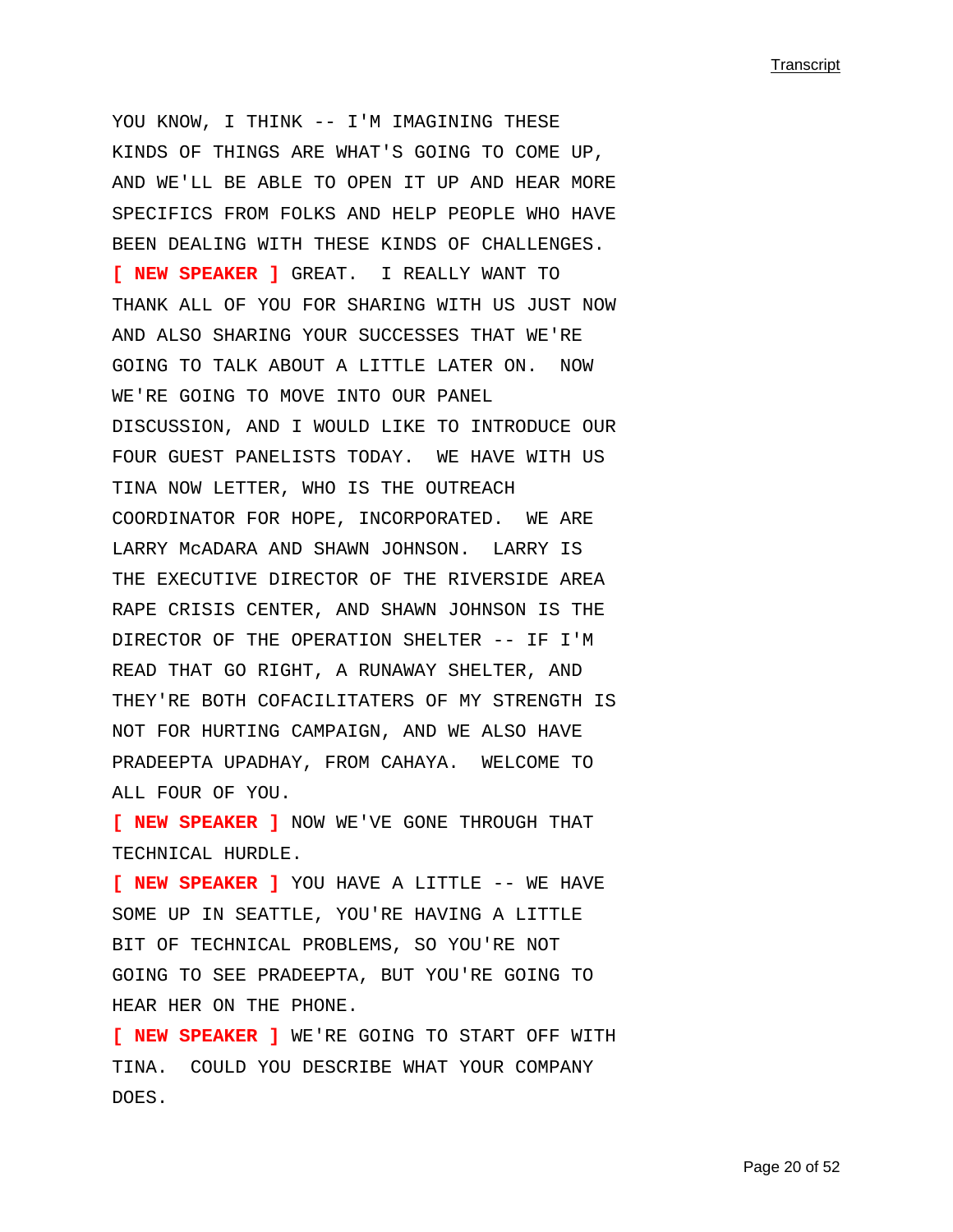**[ NEW SPEAKER ]** IT IS A NON-PROFIT UNITED WAY AGENCY AND WE SERVE VICTIMS OF DOMESTIC VIOLENCE AND SEXUAL ASSAULT BY PROVIDING EMERGENCY SHELTER AND THEN A WIDE VARIETY OF SERVICE.

>> CAN YOU TALK TO US HOW YOU'RE DOING PRIMARY PREVENTION WITHIN YOUR ORGANIZATION? **[ NEW SPEAKER ]** SURE. WE HAVE A COUPLE PROGRAMS WE'RE REAL EXCITED ABOUT. ONE OF THE PROGRAMS, WE HAVE A LOCAL START TEAM, WHICH IS SEXUAL RESPONSE TEAM, AND WE GO INTO LOCAL HIGH SCHOOLS PRIOR TO PROM, WHICH ALSO HAPPENS TO BE APRIL, AND OUR TEAM CONSISTS OF ADVOCATES FROM OUR AGENCIES, LAW ENFORCEMENT, PROSECUTOR, A COORDINATOR FROM OUR LOCAL HOSPITAL AND CHILD PROTECTION SERVICE WORKER. EACH MEMBER GOES INTO A SCHOOL FOR AN ASSEMBLY AND WE SPEAK ABOUT DRUGS-FACILITATED SEXUAL ASSAULT. EACH PERSON TALKS ABOUT WHAT IT IS, WHAT ARE THE CONSEQUENCES OF SEXUAL ASSAULT, WHAT INDIVIDUALS CAN BE DO TO BE SAFE WHEN THEY GO TO THE PROM. IT'S BEEN VERY IMPACTFUL EVERY TIME WE GO TO THE SCHOOL, WE ALWAYS HAVE PEOPLE THAT SAY AFTERWARDS AND TALK TO US. A LOT OF TIMES JUST SHARING THEIR EXPERIENCES. ONE OF THE THINGS OUR DETECTIVES DOES IS AT THE END OF THE PRESENTATION, WE PASS OUT CARDS, AND WE MAKE SURE EVERYBODY IN THE WHOLE ASSEMBLY RECEIVED THE CARD AND IT HAS ALL OF OUR NUMBERS, AND HE JUST LETS THEM KNOW, ALL OF YOU HAVE THESE CARDS, SO IF YOU SEE A FRIEND WHO HAS A CARD, DON'T ASSUME THAT SOMETHING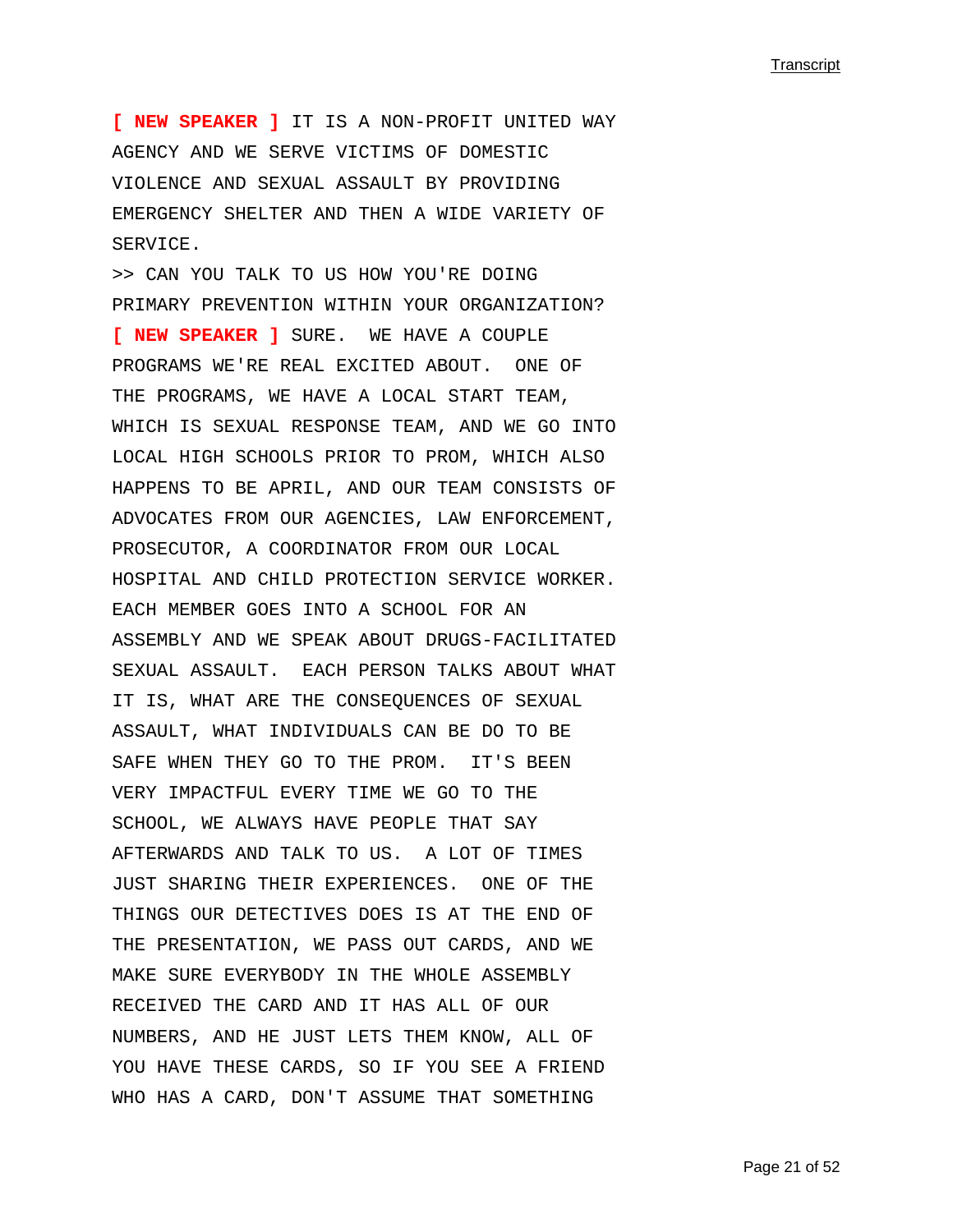HAPPENED TO THEM. YOU ALL HAVE THESE CARDS. WE WANT YOU ALL TO PUT THEM IN A SAFE PLACE, AND IF YOU EVER NEED ANYTHING, YOU HAVE A LIST OF PEOPLE TO CALL OR SOME SEE FOR HELP. **[ NEW SPEAKER ]** THIS IS GREAT. ONE OF THE QUESTIONS THAT'S COME UP A NUMBER OF TIMES HAS BEEN THE DIFFICULTY OF GETTING INTO SCHOOLS AND GETTING INTO SCHOOLS TO DO MULTIPLE SESSIONS AND JUST GETTING IT BY THEM, SCHOOL BOARD, SCHOOL PERSONNEL. WHAT DO YOU THINK HAS BEEN THE KEY TO YOUR SUCCESS IN GETTING IN TO, NOT ONLY GETTING INTO THE SCHOOLS, BUT GETTING INTO THE SCHOOLS FOR MULTIPLE SESSIONS?

**[ NEW SPEAKER ]** THAT'S THE OTHER PART OF THE PROGRAM THAT WE DO. WE DO GO INTO A SCHOOL FOR A WHOLE ENTIRE GRADING PERIOD, AND WE'RE IN A SCHOOL AT LEAST ONE DAY A WEEK, EVERY WEEK. WE STARTED THAT PROGRAM LOCALLY. WE WENT TO A PERSON I KNEW AT THE BOARD OF EDUCATION, TOOK THE CURRICULUM TO HIM TO LOOK AT IT, THEY' GREED TO LET US START WITH ONE PILOT SCHOOL, AND THEY WELCOMED US WITH OPEN ARMS. WE WERE THERE, THE PROGRAM WAS VERY SUCCESSFUL. WE WERE ABLE TO HELP BECAUSE WE WERE ABLE TO DO A PRE AND POST-TEST BECAUSE WE WERE IN THAT SCHOOL FOR SUCH A LONG TIME, AND TODAY WE'RE IN EVERY MIDDLE SCHOOL IN OUR COUNTY.

**[ NEW SPEAKER ]** EXCELLENT. HOW MANY SCHOOLS IS THAT?

**[ NEW SPEAKER ]** 10, OKAY, EXCELLENT. NOW, WILL YOU DESCRIBE FOR ME, WHAT'S BEEN THE KEY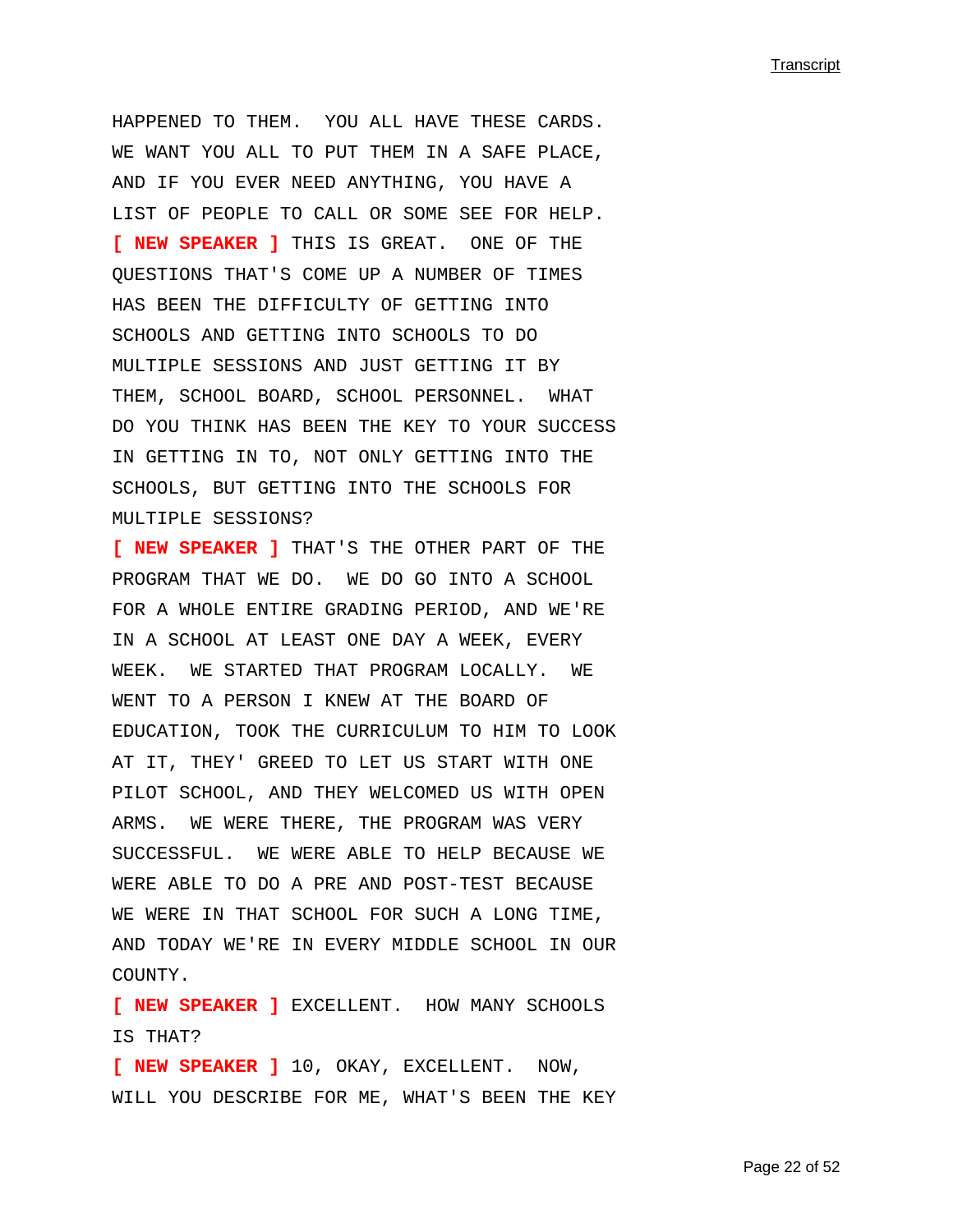TO WORKING WITH YOUR PARTNERS? YOU HAVE A REALLY INTERESTING TEAM ASSEMBLED.

**[ NEW SPEAKER ]** YOU KNOW, OUR TEAM HAS BEEN STRONG AND ACTIVE FOR OVER FIVE YEARS, AND WE STARTED JUST MEETING AS A SART TEAM, AND WE HAVE A CORE GROUP THAT MEETS ONCE A MONTH. WE MEET THE THIRD WEDNESDAY OF EVERY MONTH, SO THEY KNOW NOT TO PLAN ANYTHING ELSE FOR THAT DATE. THEY ALL COME TO THE MEETINGS, AND THERE CAME A TIME, OKAY, HERE WE ARE, WE'RE HERE TO RESPOND, WE HAVE AN OBLIGATION TO LET THE COMMUNITY KNOW THAT WE'RE HERE TO RESPOND, AND WHAT COULD WE DO TO PREVENT THESE RAPE FROM HAPPENING TO BEGIN WITH, AND THAT'S WHEN WE TALKED ABOUT GOING INTO THE SCHOOLS AND DOING THE PRE-PROM PROGRAM.

**[ NEW SPEAKER ]** OKAY. NOW I'M GOING TO ASK YOU THIS. I WANTED YOU TO SHARE SOME OF YOUR SUCCESSES, BUT FIRST, WOULD YOU DESCRIBE SOME OF THE CHALLENGES THAT YOU FACED IN PROMOTING PRIMARY PREVENTION IN THE WAY YOU'RE DOING IT.

**[ NEW SPEAKER ]** I THINK ONE OF THE AREAS THAT'S A BIG CHALLENGE HERE IN WEST VIRGINIA, AND I'M SURE IN OTHER STATES THROUGHOUT THE COUNTRY, IS WEST VIRGINIA IS A VERY RURAL STATE, AND WE HAVE A LOT OF FOLKS WHO WOULD EVEN LIKE TO COME TO OUR SART OR COME TO SOME OF THE PRIMARY PREVENTION PROGRAMS, BUT SOME OF OUR COMMUNITIES HAVE PERHAPS ONLY ONE LAW ENFORCEMENT PERSON, SO THEY CAN'T REALLY WELL LEAVE THEIR DUTIES TO COME TO A MEETING. A LOT OF TIMES TRANSPORTATION IS DIFFICULT FOR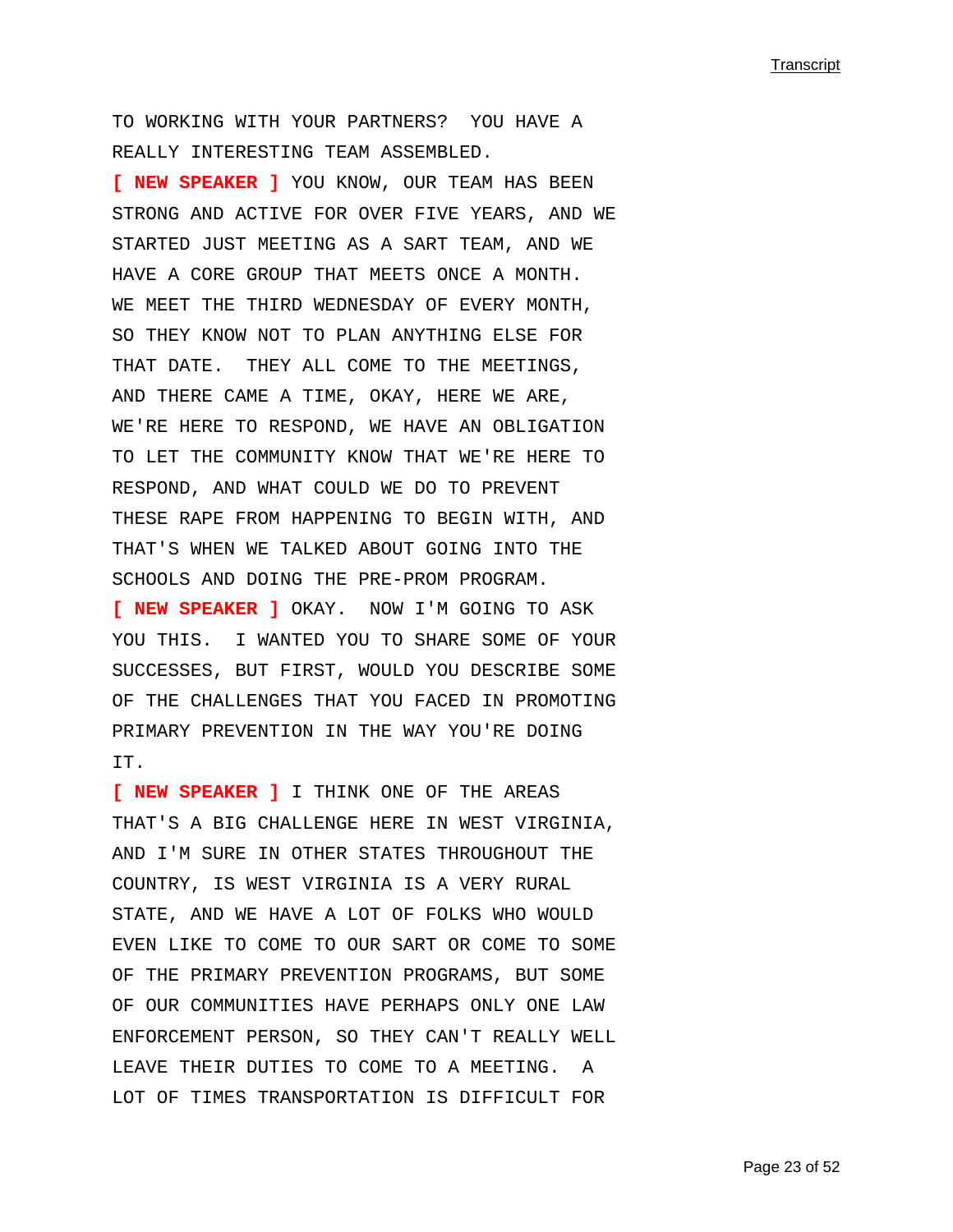US TO GET TO SOME OF THE MORE RURAL AREAS WITHIN THE STATE, TECHNOLOGY IS ANOTHER PROBLEM HERE BECAUSE THERE'S EVEN PARTS OF THE AREA THAT DO NOT OFFER INTERNET SERVICE, AND YOU ALSO HAVE THE FOLKS IF IT IS AVAILABLE, MAYBE THEY DON'T HAVE THE RESOURCES TO BE ABLE TO GET ON THE INTERNET. **[ NEW SPEAKER ]** HOW DID YOU OVERCOME THESE CHALLENGES?

**[ NEW SPEAKER ]** JUST FRIDAY TRYING TO GET THE WORD OUT. WE OFFERED TO MAYBE TAKE SOME OF OUR MEETINGS TO SOME OF THE MORE RURAL AREAS SO THEY DON'T HAVE TO COME AND EACH MONTH WE GO TO A DIFFERENT COMMUNITY, TO A DIFFERENT LOCATION INSTEAD OF HAVING IT AT THE SAME PLACE ALL THE TIME, WE'LL TRY TO GET A DIFFERENT AREAS OF THE STATE FOR THE MEETING. **[ NEW SPEAKER ]** AND WOULD YOU PLEASE, BEFORE I MOVE ON, SHARE WITH US SOME OF YOUR SUCCESSES?

**[ NEW SPEAKER ]** I THINK THE PRE-PROM PROGRAM IS A SUCCESS AND GETTING INTO THE SCHOOLS ON A CONSISTENT LEVEL NOW BEFORE SCHOOL STARTS INSTEAD OF US CALLING TEACHERS IF WE CAN DO IT, THEY'RE CALLING US AND WANTING TO BE THE FIRST ONES TO GET OUR EDUCATION SPECIALISTS IN SO THEY CAN BE SURE THEY HAVE THEM THROUGHOUT THE SCHOOL YEAR.

**[ NEW SPEAKER ]** EXCELLENT. GREAT. THANK YOU. WE'RE GOING TO COME BACK TO YOU, BUT RIGHT NOW WE'RE GOING TO MOVE ON TO OUR NEXT PANELIST, AND I'M GOING TO LET RACHEL INTRODUCE THIS ONE.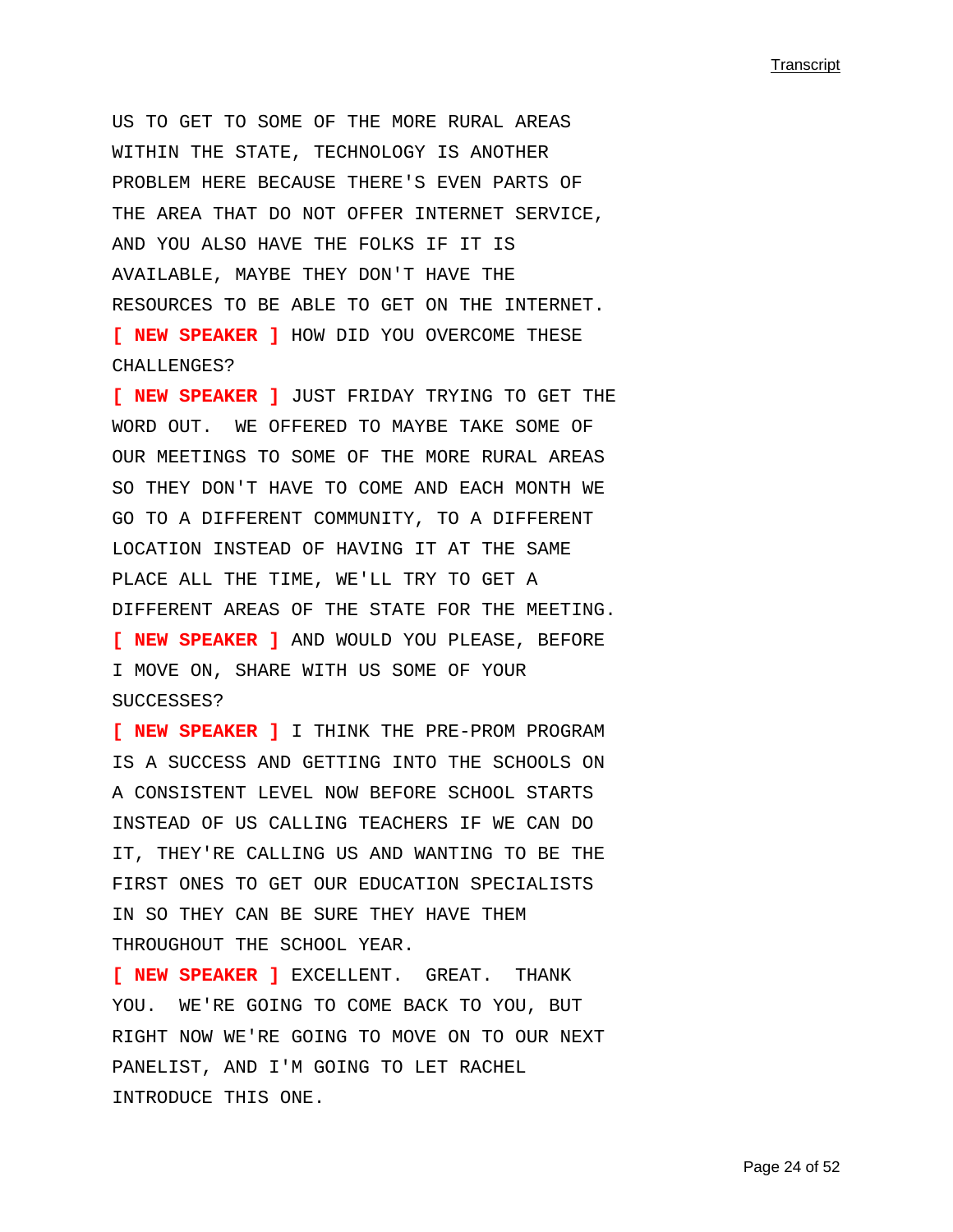**[ NEW SPEAKER ]** THANKS, AND I JUST WANT TO SAY I THINK THERE'S SOME REALLY IMPORTANT AND INSIGHTFUL COMMENTS COMING IN TO THE NEXT CHAT, AND WHEN WE'RE DONE WITH ALL THE PANELS, WE'RE GOING TO LET FOLKS ASK SOME OF THOSE QUESTIONS, BUT I JUST WANTED TO RECOGNIZE THAT THEY'RE THERE, AND I THINK THAT WILL HELP WITH THE DIALOG. SO NOW WE'RE GOING TO TURN OUR FOCUS TO, AND LIZ YOU'RE GOING TO HAVE TO HELP ME HERE.

**[ NEW SPEAKER ]** THIS IS PRADEEPTA.

**[ NEW SPEAKER ]** AND THE HAD THE PLEASURE OF WORKING WITH HER IN SEATTLE FROM CHAYA BACK IN MARCH.

**[ NEW SPEAKER ]** THAT SOUNDS BEAUTIFUL, THAT NAME. THANKS, AND THANKS SO MUCH FOR JOINING US TODAY. CAN YOU TELL US BRIEFLY WHAT CHAYA DOES?

**[ NEW SPEAKER ]** IT IS A COMMUNITY-BASED NON-PROFIT ORGANIZATION HERE IN WASHINGTON STATE. WE ARE LOCATED IN SEATTLE, AND WE WORK PRIMARILY WITH THE SOUTH ASIAN COMMUNITY. WHEN I SAY SOUTH ASIANS, WE' TALKING ABOUT PEOPLE WHO DRAW THEIR ORIGINS FROM ANY ONE OF 7 COUNTRIES. INDIA, NEPAL, SRI LANKA, THE FOCUS OF OUR WORK IS COMMUNITY ENGAGEMENT AND DIRECT SERVICES TO SOUTH ASIAN SURVIVORS OF DOMESTIC VIOLENCE. I THINK I WOULD LIKE TO MENTION THAT I THINK FOR A VERY LONG TIME WE HAD FOCUSED MAINLY ON PROVIDING DIRECT SERVICES, BUT OVER THE PAST FEW YEARS, WE BEGAN TO REALIZE IT IS VERY, VERY IMPORTANT TO BE INVOLVED IN PREVENTION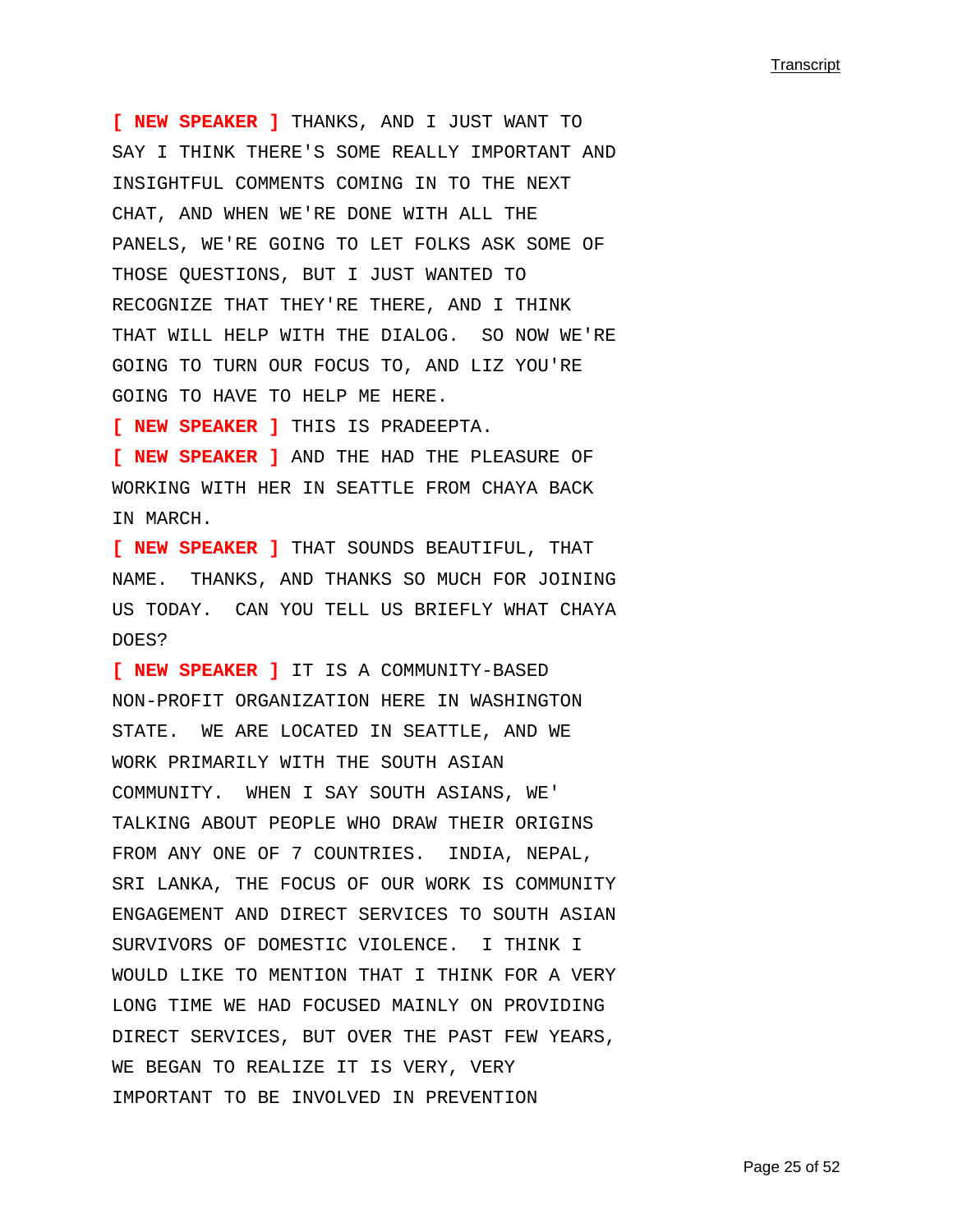ACTIVITIES, AND I'M REALLY HAPPY TO SHARE WITH EVERYBODY THAT A YEAR AND A HALF, WE ADOPTED THE MODEL THAT PREVENTION INSTITUTE HAS, AND THAT REALLY HELPED US INTEGRATE ALL OUR ACTIVITIES AND LOOK UPON THE WHOLE INTERVENTION ISSUE AS NOT ONLY PREVENTION IN THE HOPE THAT WOMEN WOULD BE SAVED, BUT ALSO PREVENTION IN A MORE HOLISTICALLY AT LOOKING AT THE ENTIRE SOUTH ASIAN COMMUNITY. SO THESE ARE THE SERVICE THAT IS WE DO. **[ NEW SPEAKER ]** I THINK, YOU KNOW WHAT YOU'RE TALKING ABOUT IS AN INTERESTING TRANSITION TO GO FROM PRIMARILY SERVICE DELIVERY ONLY TO REALLY THE FULL CONTINUUM, AND CAN YOU TALK A LITTLE BIT ABOUT WHAT WAS, YOU KNOW, WHAT SOME OF THE CHALLENGES MIGHT HAVE BEEN IN DOING THAT AND HOW YOU ENGAGE THE ENTIRE AGENCY REALLY IN MOVING AND SORT OF A MORE BALANCE ALONG THAT CONTINUUM?

**[ NEW SPEAKER ]** I THINK THE CHALLENGES THAT WE HAVE TO GO THROUGH IS INTEGRATING THE STAFF, THAT WOULD BE THE NUMBER ONE CHALLENGE, BECAUSE WHAT WE SAW IS THE STAFF WERE DOING DIRECT SERVICES WERE JUST CAUGHT UP IN DOING DIRECT SERVICES AND STAFF THAT WERE WORKING IN COMMUNITY ENGAGEMENT WERE DOING ONLY COMMUNITY ENGAGEMENT, AND THERE WAS THIS DISCONNECTED WITHIN THE ORGANIZATION. THE OTHER MAJOR ISSUE WAS THAT WE WERE REALLY CONCERNED ABOUT BEING A DIRECT SERVICE ORIENTED ORGANIZATION WITHOUT HAVING A LOT OF ADVOCACY AND POLICY WORK BEING DONE, AND SOMETHING THAT REALLY NEED TO THINK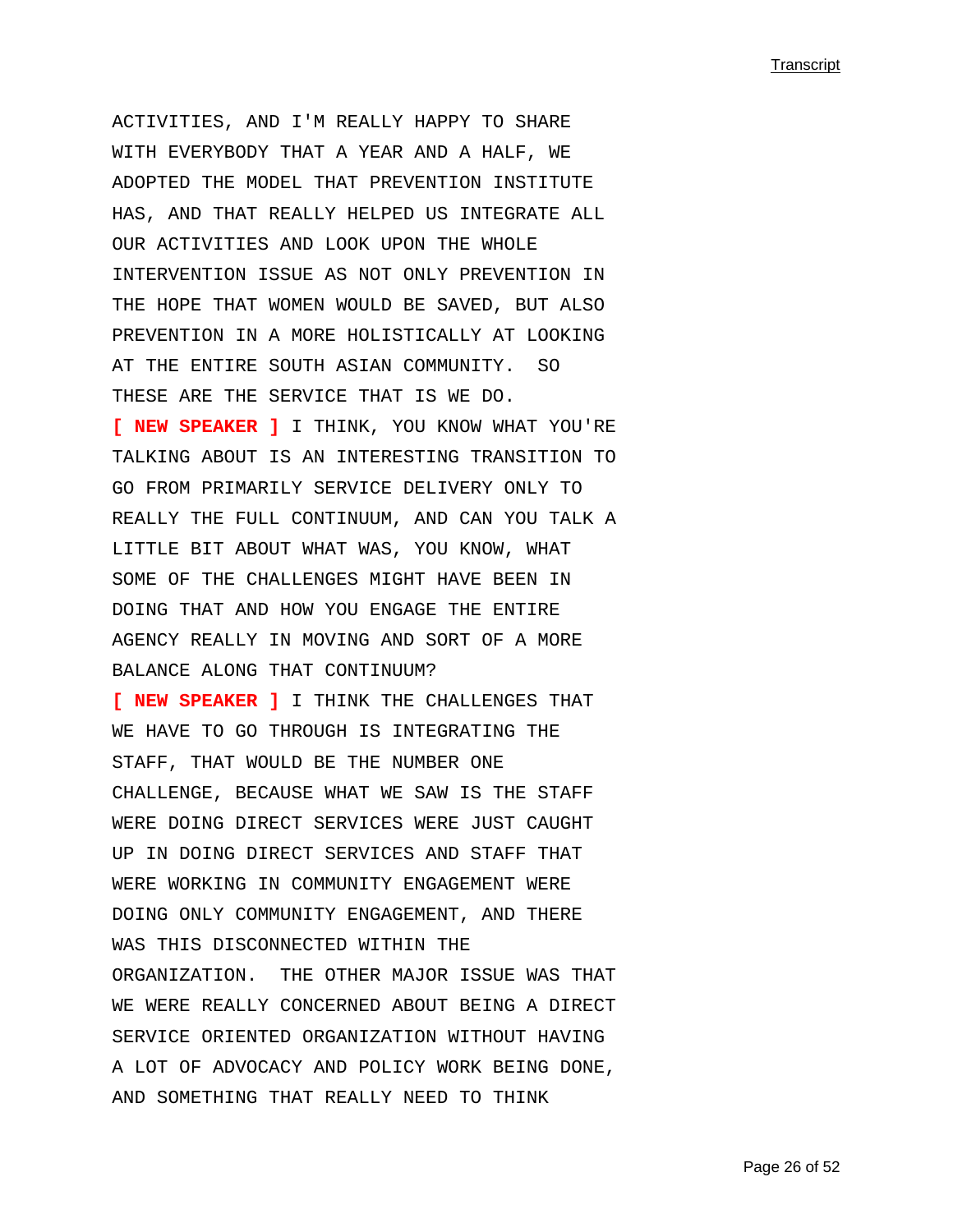ABOUT, AND HARDER, WAS LOOKING AT THE POLICIES THAT THE COMMUNITIES ARE WORKING THROUGH, AND WORKING WITH IMMIGRANT REFUGEE GROUPS PREDOMINANTLY. WE BEGAN TO REALIZE THAT POLICY V. IS A CRUCIAL. ALSO THE OTHER THING WAS LOOKING AT THE MAINSTREAM ORGANIZATIONS AND HOW THERE SEEMED TO BE KIND OF A DISCONNECT TO UNDERSTAND DOMESTIC VIOLENCE IN THE SOUTH ASIAN CONTEXT, AND THE PROBLEMS OUR SURVIVORS WERE HAVING, WHEN IT CAME TO SHELTERS. WE BEGAN TO LOOK AROUND FOR A MODEL THAT WOULD HELP US INTEGRATE ALL THESE DIFFERENT ACTIVITIES, AND NOT ONLY FOCUS ON EITHER/OR. IT WAS AT THAT POINT IN TIME THAT I FOUND THE PREVENTION MODEL WHERE WE INTEGRATED THE STAFF, WE SAID THERE SHOULD BE MORE DIVISION IN PROGRAMS, THE PROGRAMS WERE INTERGRADE. SO IN A SENSE DOING DIRECT SERVICES AND HER TIME ON THAT IS SPENT. WE MAKE SURE SHE HAD TIME TO GO OUT AND DO COMMUNITY ENGAGEMENT AS WELL. THAT HAS CHANGED THE WORK THAT CHAYA HAD BEEN DOING SO LONG. I WILL TALK MORE ABOUT IT WHEN I TALK ABOUT THE SUCCESSES.

**[ NEW SPEAKER ]** I THINK THAT'S REALLY HELPFUL, BECAUSE ONE OF THE CHALLENGES PEOPLE NOTED WAS THAT THERE REALLY SEEMS TO BE A SEPARATION OF STAFF WITHIN, YOU KNOW, FOLKS WHO ARE WORKING ON PREVENTION OR FOLKS WORKING ON INTERVENTION, AND IT SOUNDS LIKE YOU HAD A LOT OF SUCCESS IN TERMS OF TRYING TO SPLIT UP AND INTEGRATE PEOPLE TOGETHER, SO I UNDERSTAND THAT YOU'VE GOT KIND OF AN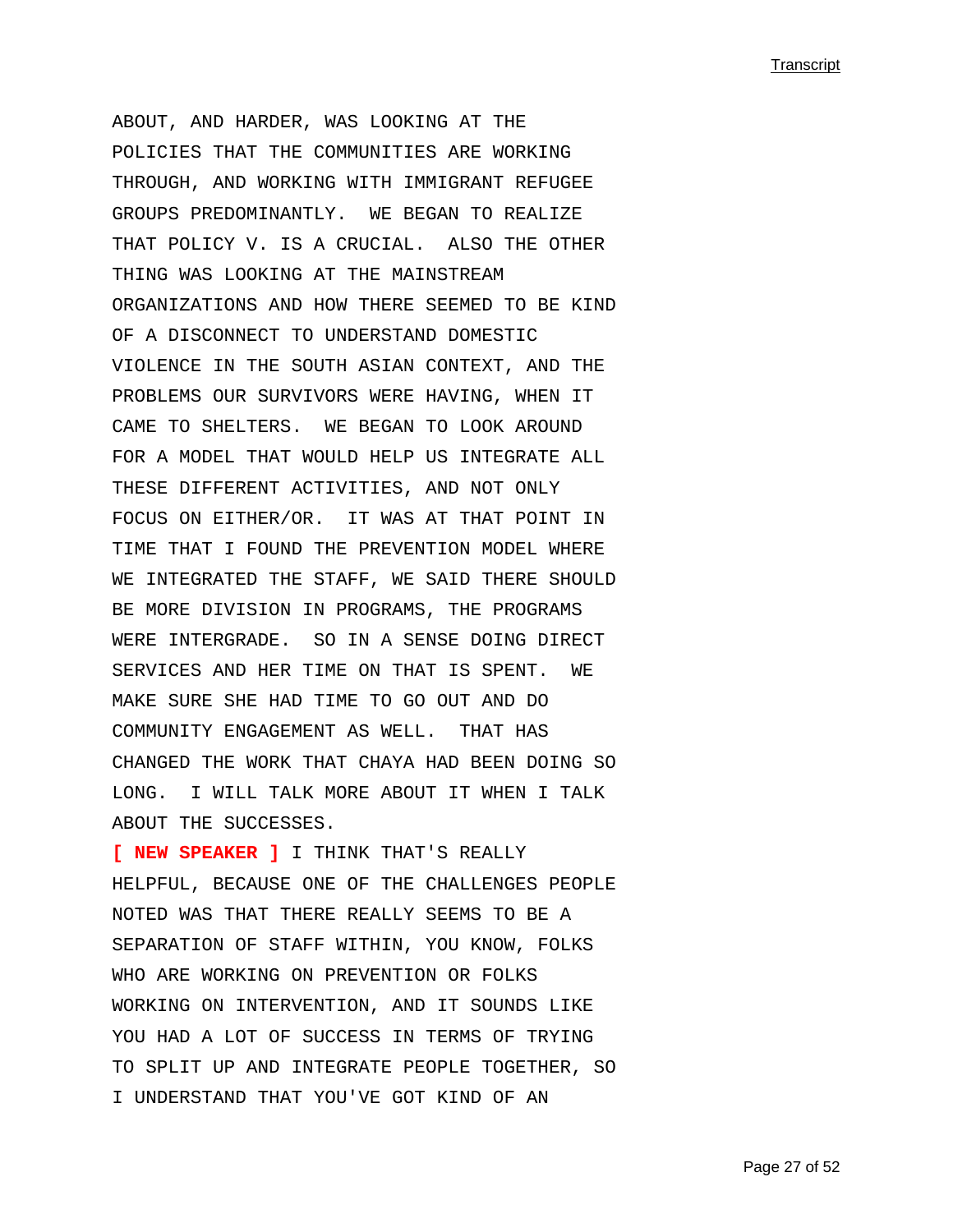INTERESTING PARTNERSHIP WITH AN INDEPENDENT FILM PRODUCTION COMPANY?

**[ NEW SPEAKER ]** YES.

**[ NEW SPEAKER ]** DO YOU WANT TO TALK A LITTLE BIT ABOUT THAT?

**[ NEW SPEAKER ]** SURE.

**[ NEW SPEAKER ]** I ALSO WANT TO MOVE INTO SOME OF YOUR SUCCESSES AS WELL.

**[ NEW SPEAKER ]** WE HAVE THIS ORGANIZATION HERE WHICH MEANS MIRROR, AND THEY HOST SOUTH ASIAN FILM FESTIVAL ONCE A YEAR, AND WE HELP SPONSOR THAT FESTIVAL. WE HAVE ALSO STARTED USING IT FOR MOVIES THAT PROJECT ISSUES AROUND WOMEN, WE STARTED USING IT ALSO AS A WAY TO TALK ABOUT SEXUAL VIOLENCE AND DOMESTIC ASSAULT. WHAT WE DID, WE HAD THIS EVENT WHICH IS CALLED COMMUNITY SPEAKS, AND WE HAD A COUPLE OF WOMEN FROM THE SOUTH ASIAN COMMUNITY WHO SPOKE ABOUT DIFFERENT ISSUES THIS LIVES THAT THEY HAD GONE THROUGH, AND SHARED IT WITH THE AUDIENCE. THAT WAS AMAZING, BECAUSE I THINK, YOU KNOW, THE COMMUNITIES THAT WE COME FROM, THESE ARE NOT ISSUES THAT ARE NOT VERY OPENLY DISCUSSED, BUT SO WE HAVE THIS, YOU KNOW -- WE HAVE A KIND OF OPERATIONS WHERE WE FRIDAY TO BRING MOVIES THAT HAVE BEEN DEVELOPED AROUND SOUTH ASIAN WOMEN'S ALL OVER THE WORLD, AND THAT HAS REALLY HELPED. I THINK IN ATTRACTING THE SOUTH ASIAN COMMUNITY AND ALSO TO SOME EXTENT THIS RELUCTANCE TO TALK ABOUT DOMESTIC VIOLENCE THAT EXISTS WITHIN THE SOUTH ASIAN COMMUNITIES.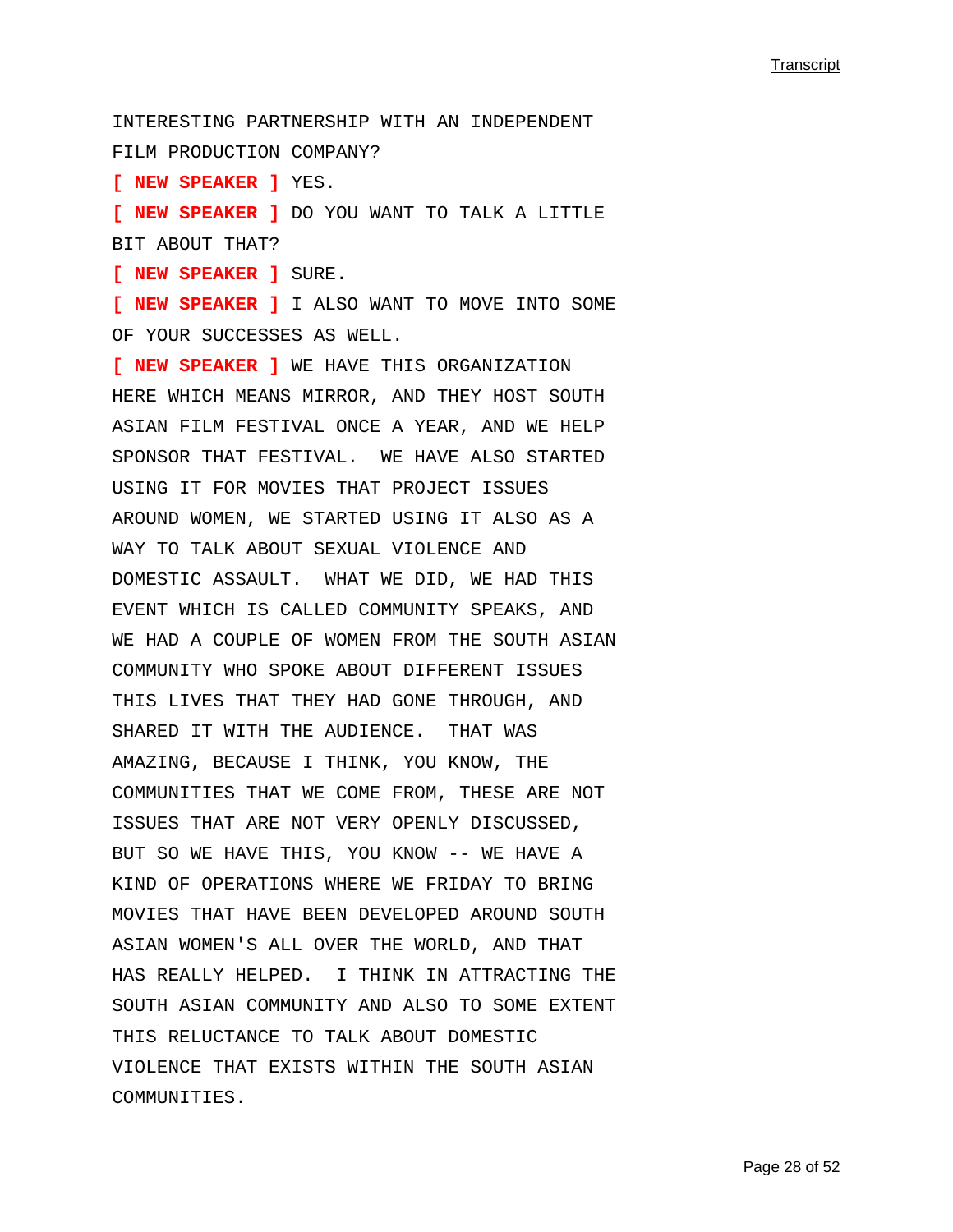**[ NEW SPEAKER ]** GREAT. WELL, BEFORE WE GET YOU TO DESCRIBE SOME OF YOUR SUCCESSES, I WANT TO ASK YOU WHAT ABOUT SOME OF THE KEYS TO SUCCESS FOR YOU IN TERMS OF LEVERAGES RESOURCES, FINANCIAL OR OTHERWISE?

**[ NEW SPEAKER ]** I THINK A MAJOR PROBLEM WHEN WE TRIED TO INTEGRATE OUR PROGRAMS WAS TO BE VERY HONEST WITH ALL OF US, WAS CONVINCING THE FUNDERS THAT COMMUNITY ENGAGEMENT WAS EQUALLY IMPORTANT AS DIRECT SERVICES, AND THAT WAS A REASON WHY I THINK CHAYA HAD ALL THESE TROUBLES, BECAUSE SOMEHOW, THE FEELING WITH THE FUNDING WAS, WE TALK ABOUT CHANGING BEHAVIORS AND BRINGING ABOUT SOCIAL CHANGE, THIS ALWAYS THE FEELING THAT, YOU KNOW, IT'S A VERY SLOW PROCESS, AND IT'S VERY ORGANIC. WHAT I ALWAYS -- THE RESPONSE I GOT FROM THEM WAS WHAT WERE SOME OF THE TANGIBLE OUTCOMES GOING TO? AND I WOULD TRY AND SIT DOWN AND TELL THEM HOW IMPORTANT IT IS. IT'S VERY DIFFICULT TO TELL THE FUNDERS THAT THERE CAN NOT BE ANY SOCIAL CHANGE IF WE DO NOT LOOK AT IT FROM A BOTTOM UP APPROACH AND THE COMMUNITIES HAVE TO BE ENGAGED. YOU'RE TALKING ABOUT VIOLENCE WITHIN OUR COMMUNICATIONS TO BRING THAT BIGGER SOCIAL CHANGE, APART FROM JUST FOCUSING ON DIRECT SERVICES, SO I THINK HONESTLY THE BIGGEST CHALLENGE WE HAVE TO HAVING THE INTEGRATION DONE WAS TO BE ABLE TO SIT DOWN WITH THE FUNDERS AND REALLY EXPLAIN TO THEM WHY CHAYA FELT A NEED FOR CHANGE AND TRANSITION INTO THIS PARTICULAR AREA NOW. I THINK WITHIN THE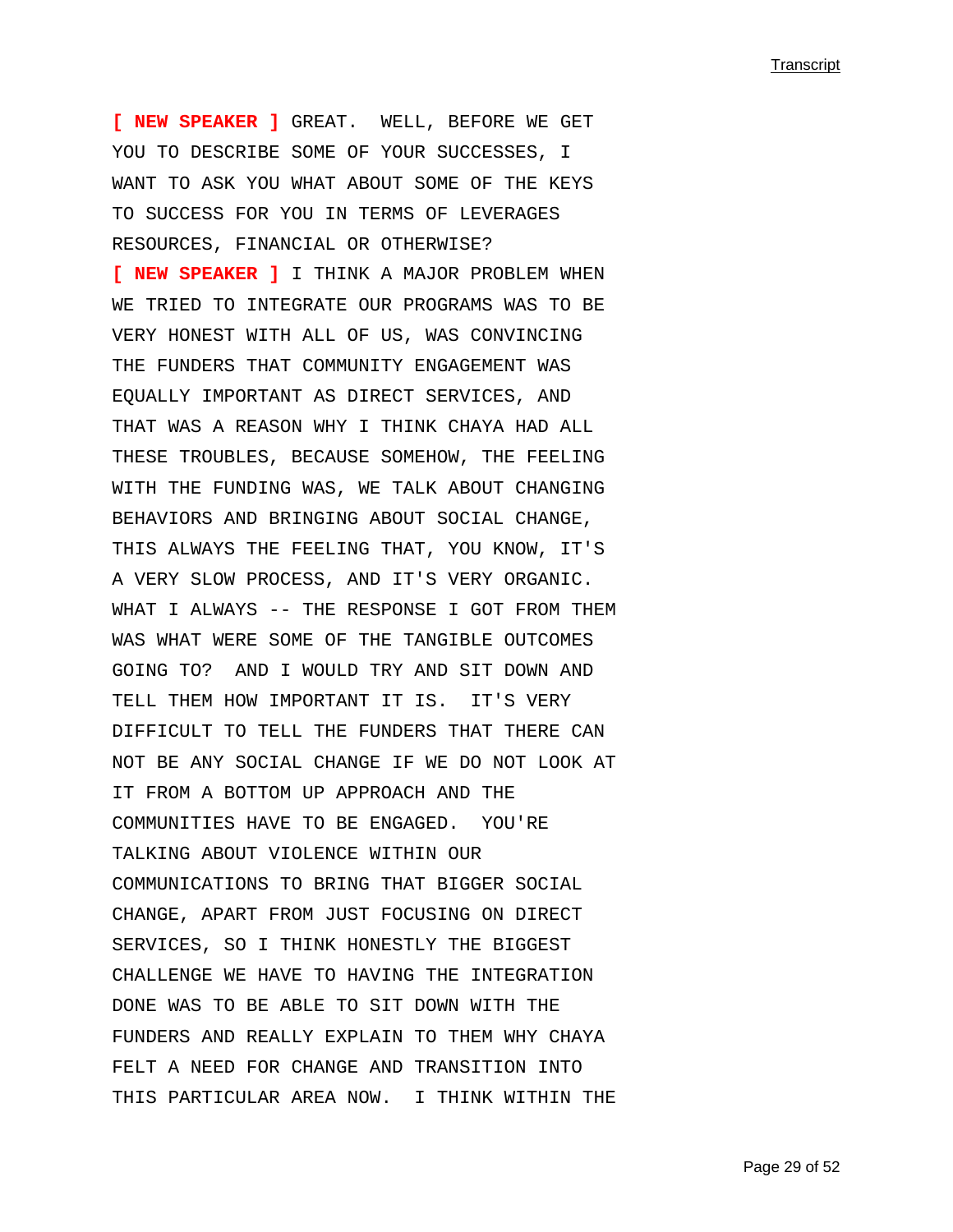ORGANIZATION THERE WAS A KIND -- IT WAS A CHALLENGING SITUATION, TOO, BECAUSE THE ORGANIZATION HAD BEEN USED TO LOOKING AT THESE TWO PROGRAMS SEPARATELY, AND DESIGNING THEM IN A VERY DIFFERENT WAY, SO THAT'S HOW ORGANIZATIONAL CHANGES HAD TO HAPPEN. THIS IS A BIG TRANSITION FOR THE ORGANIZATION, AND IT TOOK US ALMOST 6 MONTHS TO GET THE MODEL, TO GET EVERYBODY ON THE SAME PAGE, AND SAY THIS IS WHAT WE ARE GOING TO BE LOOKING AT NOR THE FUTURE OF CHAYA.

**[ NEW SPEAKER ]** YOU INTEGRATED RESPONSIBILITY AS STAFF, YOU INTEGRATED THE FUNDING AS WELL? **[ NEW SPEAKER ]** YES. THE FUNDING WAS MAJOR, BECAUSE I DID FEAR A LOT OF COMMENTS ABOUT MOST OF THE ORGANIZATIONS ARE VERY, YOU KNOW, START PRIMARY PREVENTION, BUT IT'S A VERY DIFFERENT SCENARIO WHEN YOU SEE FUNDING, ESPECIALLY FUNDING ON DOMESTIC VIOLENCE IS SO TIGHT. WHAT ARE YOUR IMMEDIATE OUTCOMES, AND WE ALL DO KNOW WHEN YOU'RE WORKING ON BRINGING CHANGES WITHIN THE COMMUNITY AND TALKING ABOUT CHANGING ONE'S ATTITUDE, PERCEPTION, KNOWLEDGE AND BEHAVIOR, THESE ARE VERY SLOW CHANGES.

**[ NEW SPEAKER ]** AND IT SEEMS LIKE THAT'S PROBABLY ONE THING, TOO, AS A FIELD WE CAN START TO DO IS TOGETHER ARTICULATE THOSE OUTCOMES BETTER, AND MAYBE THIS AREA OF CHANGE OF HOW THEY'RE CONNECTED LONG-TERM TO OUTCOME SO THAT INDEPENDENTLY EVERYONE IS NOT HAVING TO DO THAT.

**[ NEW SPEAKER ]** RIGHT.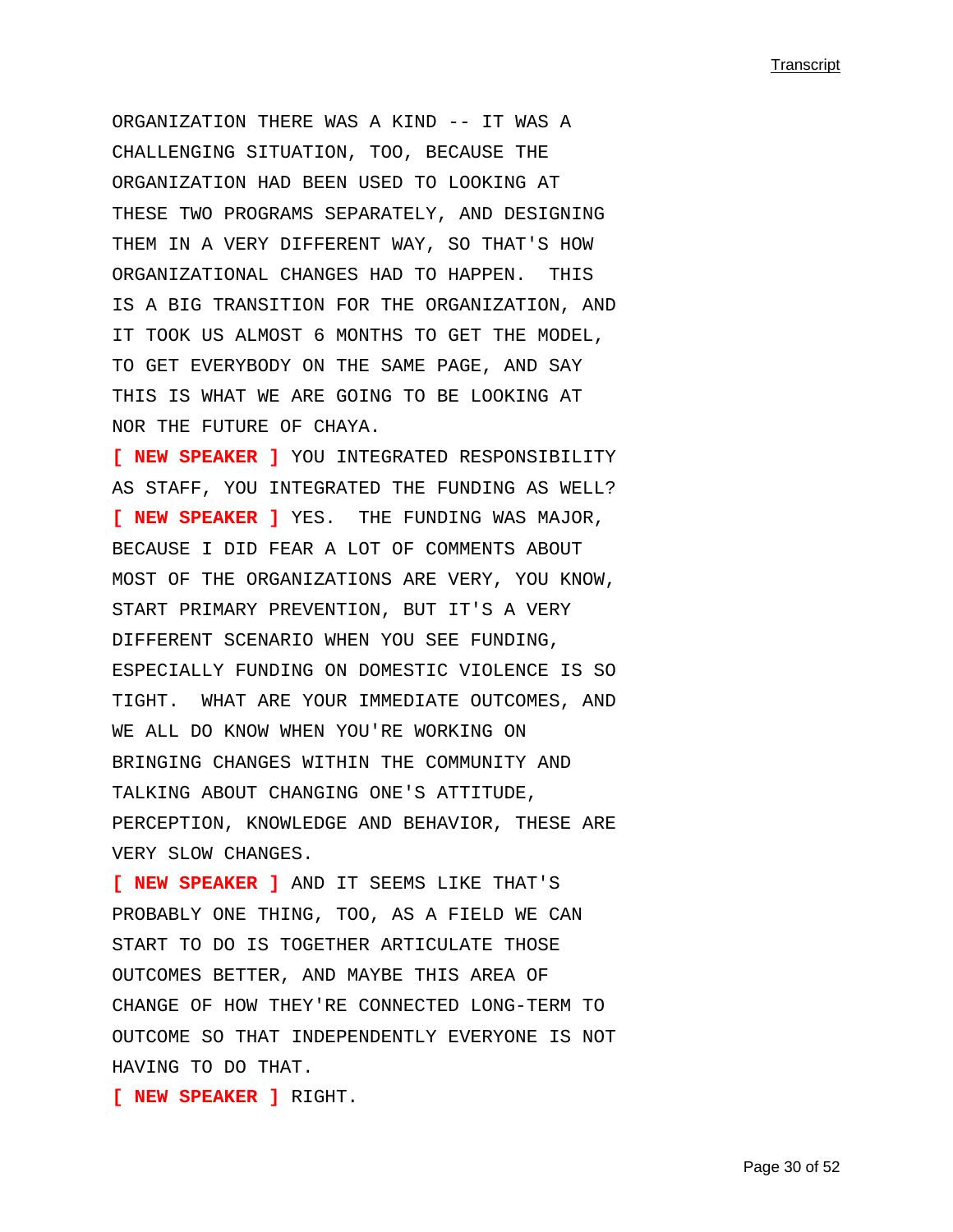**[ NEW SPEAKER ]** OKAY. ALL RIGHT. WHAT WOULD YOU DESCRIBE AS MAJOR MILESTONES THAT YOU'VE HAD?

**[ NEW SPEAKER ]** I WOULD THINK IT HAS BEEN IN THE FIELD OF COMMUNITY ENGAGEMENT BECAUSE WE HAVE A VERY SPECIFIC PROGRAM CALLED THE PEACE FOR FAMILIES, WHICH IS A PROGRAM GEARED TOWARD THE MUSLIM COMMUNITY IN WASHINGTON STATE, AND IT'S HOLDING CONFERENCES WITHIN THE COMMUNITY FOR MEN AND WOMEN BOTH AND TALKING ABOUT DOMESTIC VIOLENCE IN THE CONTEXT OF THE KORAN AND TRYING TO DEMYSTIFY THE STATUS OF WOMEN AS WE SEE IT, AS OPPOSED TO WHAT THE KORAN SAYS ABOUT THE STATUS OF WOMEN. WE HAVE THAT PROGRAM FOR ABOUT THREE YEARS, AND IT HAS BEEN ONE OF OUR MOST SUCCESSFUL PROGRAMS, AND I THINK EVERY WORKSHOP WE'VE HAD, WE'VE HAD SIGNIFICANT PARTICIPATES FROM THE MENACE WELL AS THE WOMEN, AND FOR A COUPLE OF THE WORKSHOPS WE EVEN HAD THE RELIGIOUS LEADERS OF THE MOSQUE PARTICIPATE IN IT. IT'S THAT ASPECT OF THE COMMUNITY. WE TRY TO INCLUDE MEN PARTICIPATES AS MUCH AS WE CAN. THE OTHER THING WE'VE BEEN DOING A LOT IS HOLDING COMMUNITY DIALOG AND COMMUNITY FORUMS, AGAIN, OFFERING IT UP TO EVERYBODY, BECAUSE I THINK WE STRONGLY BELIEVE THAT CHANGE CANNOT COME WITHOUT HAVING MEN INVOLVED, AND WHEN YOU TALK ABOUT DOMESTIC VIOLENCE MANY PEOPLE JUST SHUT THEIR DOORS AND SAY, THIS IS A BIG ISSUE. WE APPROACH THEM WITH ISSUES ABOUT IMMIGRATION, AND HELP, AND BUILDING IT UP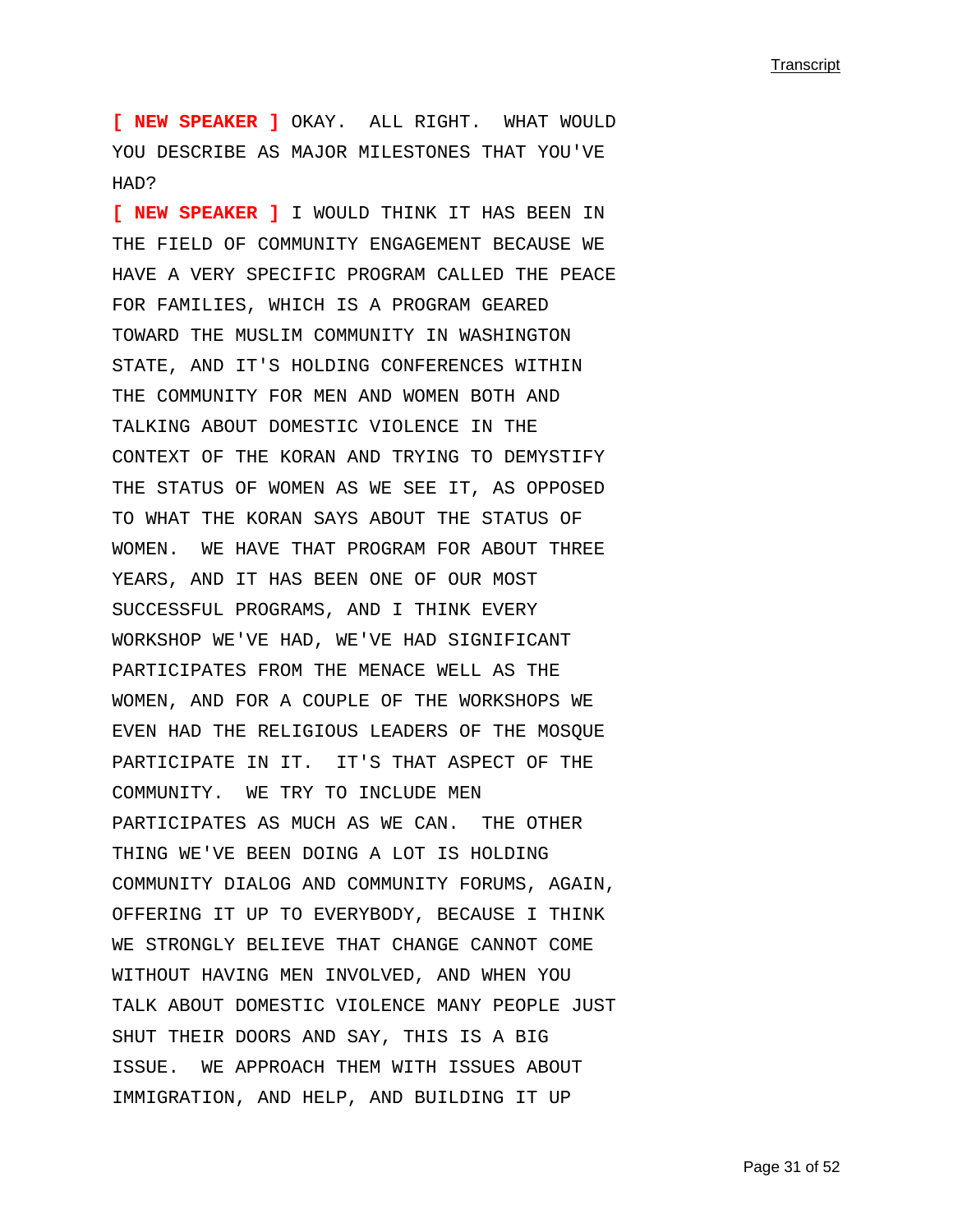WHEN WE FEEL THE COMMUNITY IS ACCEPTING AND OPEN TO TALK ABOUT IT, AND THAT HAS WORKED VERY WELL. VERY RECENTLY WE WERE ABLE TO CONDUCT THE FIRST FOCUS GROUP THAT HAD EVER BEEN CONDUCTED IN SEATTLE OF THE SOUTH ASIAN COMMUNITY, AND IT'S INTERESTING WE HAD SEVEN GROUPS, WE HAD A GROUP OF THE SOUTH ASIAN COMMUNITY, WE HAD TWO GROUPS WITH MEN ONLY, AND WE HAD TWO GROUPS WITH WOMEN ONLY, AND ONE AS MIXED GROUP WEAN MEN AND WOMEN. GOING BACK TO YOUR QUESTION ABOUT COMMUNITY ENGAGEMENT, I THINK IT IS REALLY ENCOURAGING FOR US, BECAUSE MOST THE MEN THAT WERE IN THE MEN'S GROUP SAID THIS IS WHAT WE HAD BEEN NEEDING FOR A LONG TIME. WE WERE WAIT FOG A FORUM LIKE THIS WHERE WE COULD TALK ABOUT DOMESTIC VIOLENCE AND THE THEY ASKED IF WE WOULD CONTINUE THESE FORUMS, IF POSSIBLE. THE COMMUNITY IS EAGER TO GET MORE INFORMATION, AND THAT WE WERE A LITTLE WRONG WHEN WE TALKED ABOUT A SENSE OF DENIAL THAT WE THOUGHT EXISTED, WHICH DIDN'T REALLY SEEM TO BE THAT WAY.

**[ NEW SPEAKER ]** WELL, I HAVE A LOT OF QUESTIONS BASED ON THAT, BUT I'M ACTUALLY GOING TO GO FOR THIS NEXT ONE HERE. ARE THERE SPECIFIC THINGS THAT YOU THINK THE FIELD COULD DO IN THE FUTURE TO MORE STRONGLY SUPPORT INDIVIDUALS AND ORGANIZATIONS WHO ARE STRUGGLING TO MOVE TO PRIMARY PREVENTION? **[ NEW SPEAKER ]** I THINK GOING BACK TO EXPERIENCE THAT CHAYA HAD, TO BE HONEST WITH YOU, WE STRUGGLED WITH IT FOR A LONG TIME. I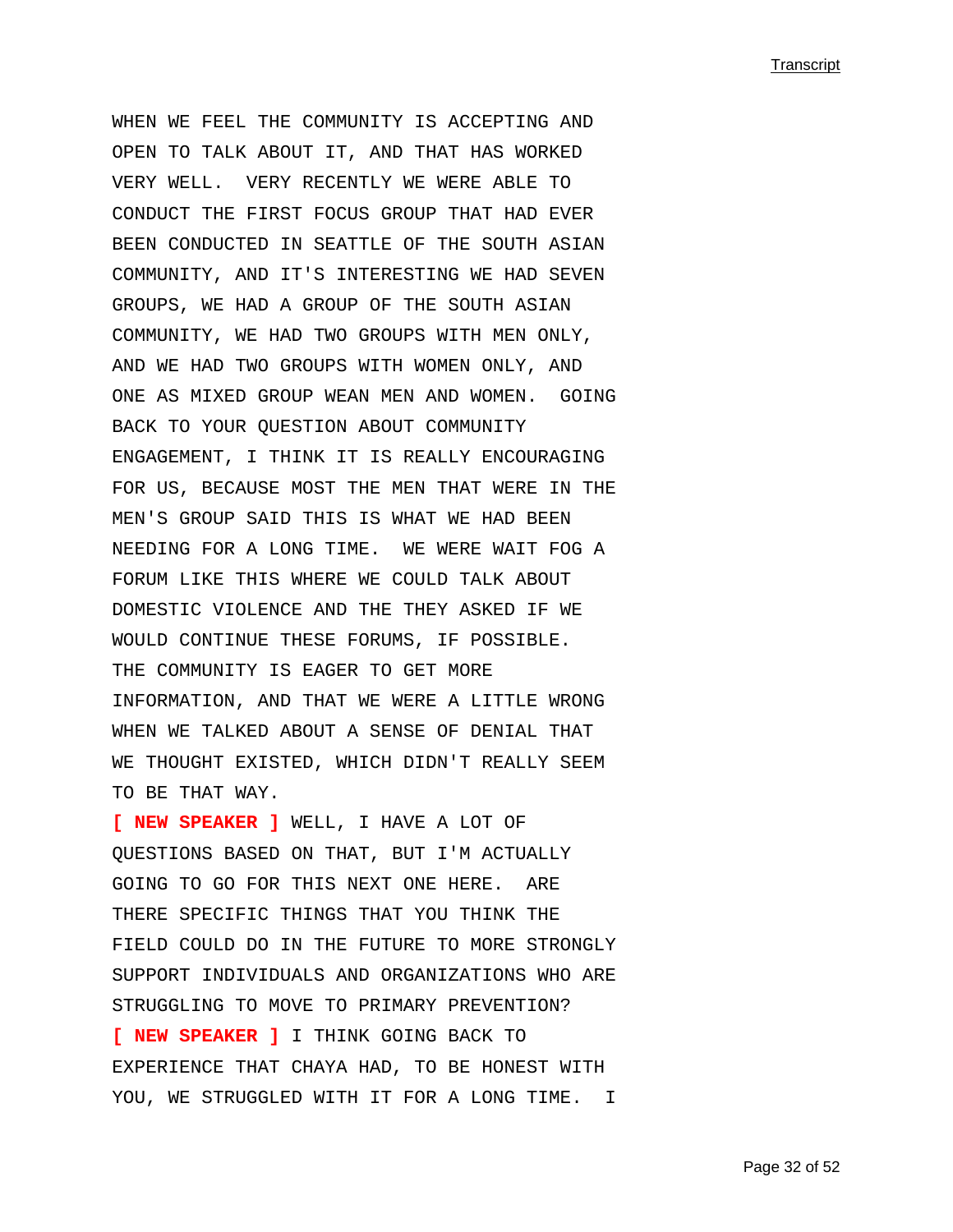THINK WHAT'S IMPORTANT IS TO GET A MODEL THAT HAD BEEN TRIED AND TESTING AND SIT DOWN WITH THE FUNDERS TO HELP MAKE THEM UNDERSTAND WHAT'S HAPPENING. THAT WAS THE FIRST STEP. WHERE TO YOU GET A MODEL AND MOVE THE ORGANIZATION TOWARDS THAT LEVEL? THAT IS SOMETHING VERY, VERY UPON, AND I THINK THE NEXT STEP THEN WAS ALSO TO SOME EXTENT WORKING VERY CLOSELY WITH ORATIONS, AND THAT HAD BEEN SOMETHING THAT CHAYA HAD BEEN DOING FOR A LONG TIME. WE DON'T HAVE A SHELTER, AND ALL THE SURVIVORS HAVE TO GO INTO SHELTERS THAT ARE RUN BY MAINSTREAM ORGANIZATIONS, SO I THINK IT BECAME VERY IMPORTANT FOR US TO UNDERSTAND THE MAINSTREAM ORGANIZATIONS AND FOR THEM TO UNDERSTAND US, AND STRONG NETWORK AND COLLABORATIONS THAT WERE SUSTAINABLE.

**[ NEW SPEAKER ]** GREAT. THANK YOU SO MUCH. I'M GOING TO OPEN IT UP TO QUESTIONS JUST A LITTLE BIT LATER. RIGHT NOW I'M GOING TO TURN IT OVER TO RACHEL AND OUR LAST TWO QUESTIONS.

**[ NEW SPEAKER ]** LARRY McADARA AND SHAWN JOHNSON CO-SPONSOR THIS. SO, WELCOME, BOTH OF YOU.

**[ NEW SPEAKER ]** THANK YOU LARRY, CAN YOU EXPLAIN MY STRENGTH IS NOT FOR HURTING AND HOW YOU'RE DOING PRIMARY PREVENTION WITH THE RAPE CRISIS CENTER? **[ NEW SPEAKER ]** YOU KNOW, RACHEL, DID YOU ASK ME, LARRY, TO ANSWER THAT? **[ NEW SPEAKER ]** YEAH, IS IT BETTER TO ASK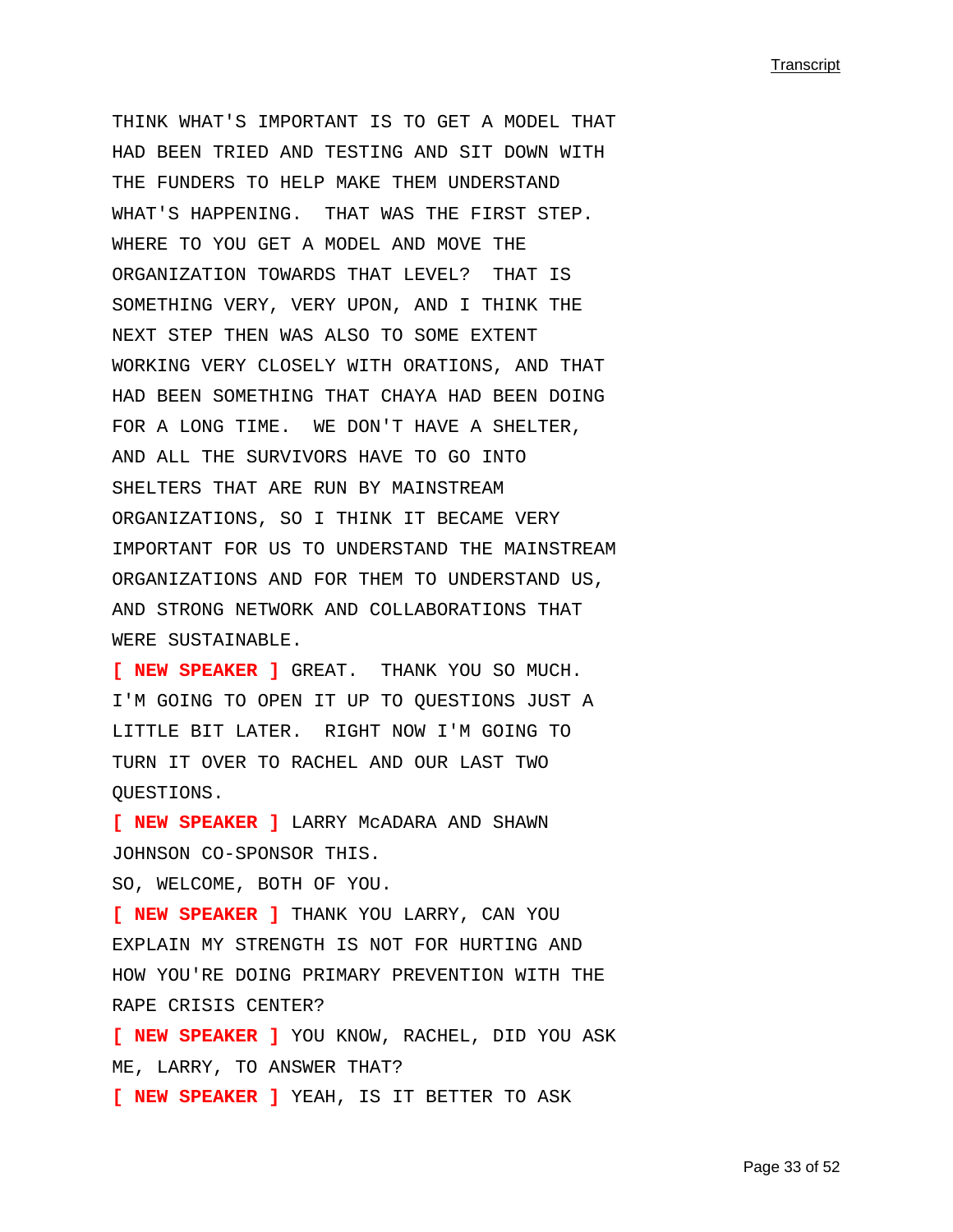SHAWN?

**[ NEW SPEAKER ]** YEAH, I THINK IT WOULD BE BETTER TO ASK SHAWN. **[ NEW SPEAKER ]** BECAUSE SHAWN IS THE FACILITATOR OF THE CAMPAIGN, AND I THINK HE WOULD PROBABLY BE BETTER SUITED TO ANSWER THAT PARTICULAR PART OF IT. **[ NEW SPEAKER ]** THAT'S WHAT I MEANT TO DO. **[ NEW SPEAKER ]** YEAH. **[ NEW SPEAKER ]** HI, SHAWN. **[ NEW SPEAKER ] [ NEW SPEAKER ]** SHAWN, DO YOU WANT TO TALK A LITTLE BIT ABOUT THAT, ABOUT THE CAMPAIGN, AND YOUR PARTNERSHIP WITH THE RAPE CRISIS CENTER? **[ NEW SPEAKER ]** MY PARTNERSHIP WITH THE RAPE CRISIS CENTER COMES FROM THE CONNECTION BETWEEN THE SERVICES THAT WE PROVIDE IN THE CITY OR THE COUNTY OF RIVERSIDE, ONE BEING A TEAM CRISIS SHELTER AND THE OTHER DEALING WITH SEXUAL ASSAULT PREVENTION AND OTHER ASPECTS OF THAT. AS FAR AS THE MY STRENGTH

CLUB, IT IS A PROJECT WHERE IT DEALS WITH EARLY PREVENTION FOR TEEN BOYS, AGES 14 TO 17. WE'VE BEEN -- I'M GOING ON MY FOURTH YEAR OF DOING MY STRENGTH CLUBS HERE IN RIVERSIDE. I DO ONE IN THE CITY AND I DO ANOTHER IN THE COUNTY IN BEAUMONT, WHERE THE FOLKS FOCUS IS REALLY ON PREVENTION, AND WE KIND OF DIVE INTO STEREOTYPES, MYTHS ABOUT MASCULINITY, WE TALK ABOUT SOME OF THE LANGUAGE WE USE IS THE STORY, ABOUT THE THINGS WE USE FOR TRADITIONAL NORMS FOR MEN,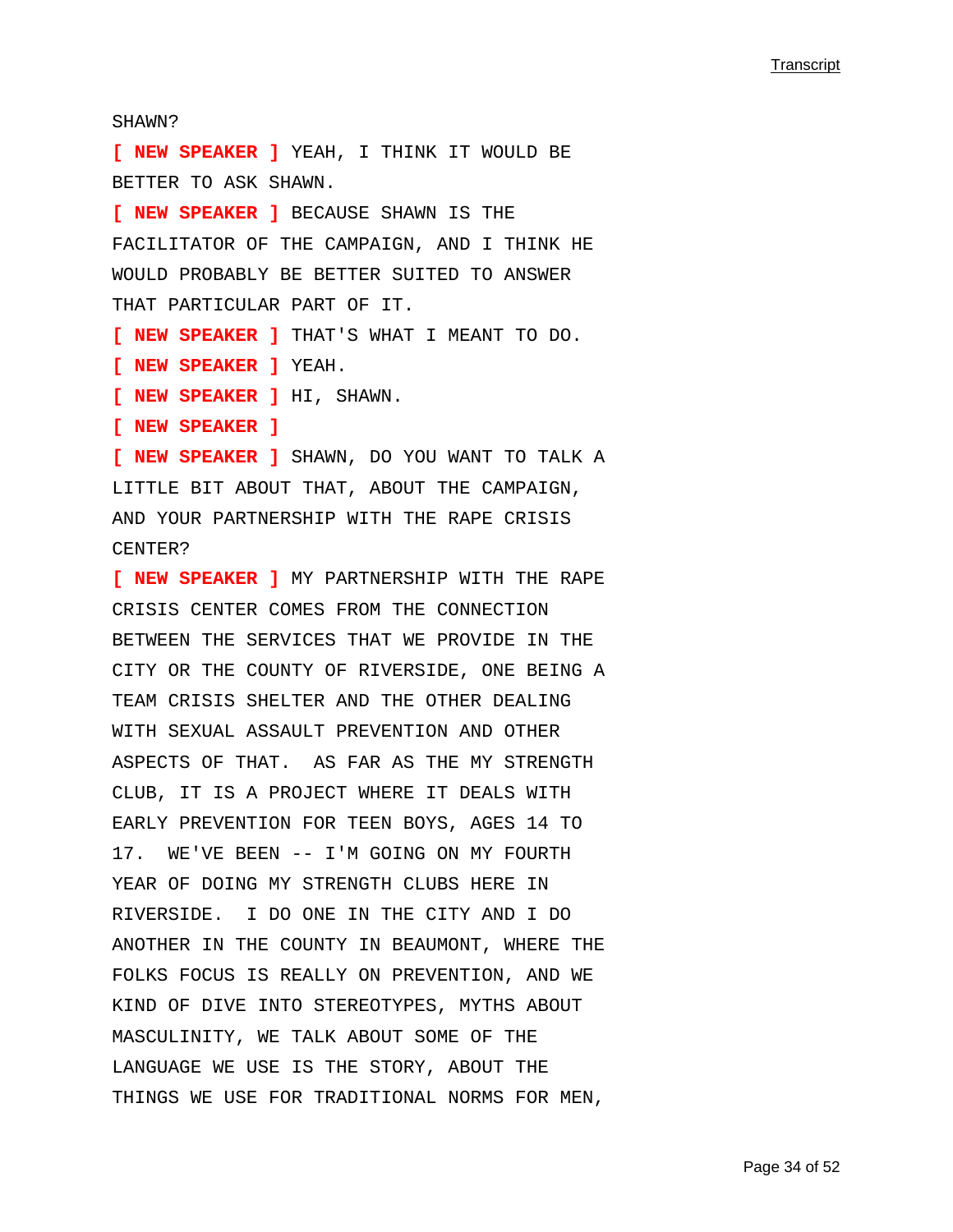WHAT IS ACCEPTABLE FOR MEN, WHAT WE LEARN FROM WHAT WE SEE AS FAR AS MEDIA MUSIC, WHAT SOCIETY TELLS US, AND WE TRY TO DECIPHER WHAT'S GOOD INFO AND WHAT ISN'T SO GOOD INFO. **[ NEW SPEAKER ]** SHAWN, LET ME ASK YOU, BECAUSE I KNOW YOU'RE WORKING WITH RUNAWAYS AS WELL, AND I WANT TO KNOW, FROM THE WORK YOU TO, WHAT'S YOUR EXPERIENCE IN WORKING WITH THESE YOUNG MEN, AND IN PARTICULAR, WHAT ARE SOME OF THE SIMILARITIES AND DIFFERENCES THAT YOU SEE IN THE TWO TYPES OF GROUPS THAT YOU WORK WITH, IN TERMS OF RUNAWAYS, IN TERMS OF KIDS YOU WORK WITH, IN TERMS OF VIOLENCE AGAINST WOMEN, AND WHAT ARE THE BROADER COMMUNITY IMPLICATIONS FOR THE WORK YOU'RE DOING WITH MOTH MY -- BOTH WITH MY STRENGTH AND OPERATION SAFE HOUSE.

**[ NEW SPEAKER ]** THE TWO ARE VERY DIFFERENT. THE MEN I WORK WITH IN THE MY STRENGTH CAMPAIGN HAVE SIMILAR FAMILY BACKGROUNDS, AND ISSUES AT HOME, AND SOMEHOW OR ANOTHER, THEY ARE ABLE TO KIND OF STICK WITH IT AND STAY HOME, THEIR SITUATION HASN'T GOTTEN TO THE POINT WHERE THEY NEED TO RUN AWAY. THE KIDS IDEAL WITH AT SAFE HOUSE, THEIR SITUATIONS HAVE GOTTEN TO THE POINT WHERE THEY HAVE NEEDED TO RUN AWAY. ANOTHER SIMILARITY IS THAT THE YOUNG PEOPLE THAT I WORK WITH AT SAFE HOUSE STILL HAVE THE SAME GENERAL PERCEPTIONS OF SEXUAL PREVENTION, ESPECIALLY THE YOUNG BOYS THAT I WORK WITH, THROUGH SAFE HOUSE, HAVE THE SAME KIND OF VIEWS ABOUT RAPE PREVENTION, RAPE AND SEXUAL ASSAULT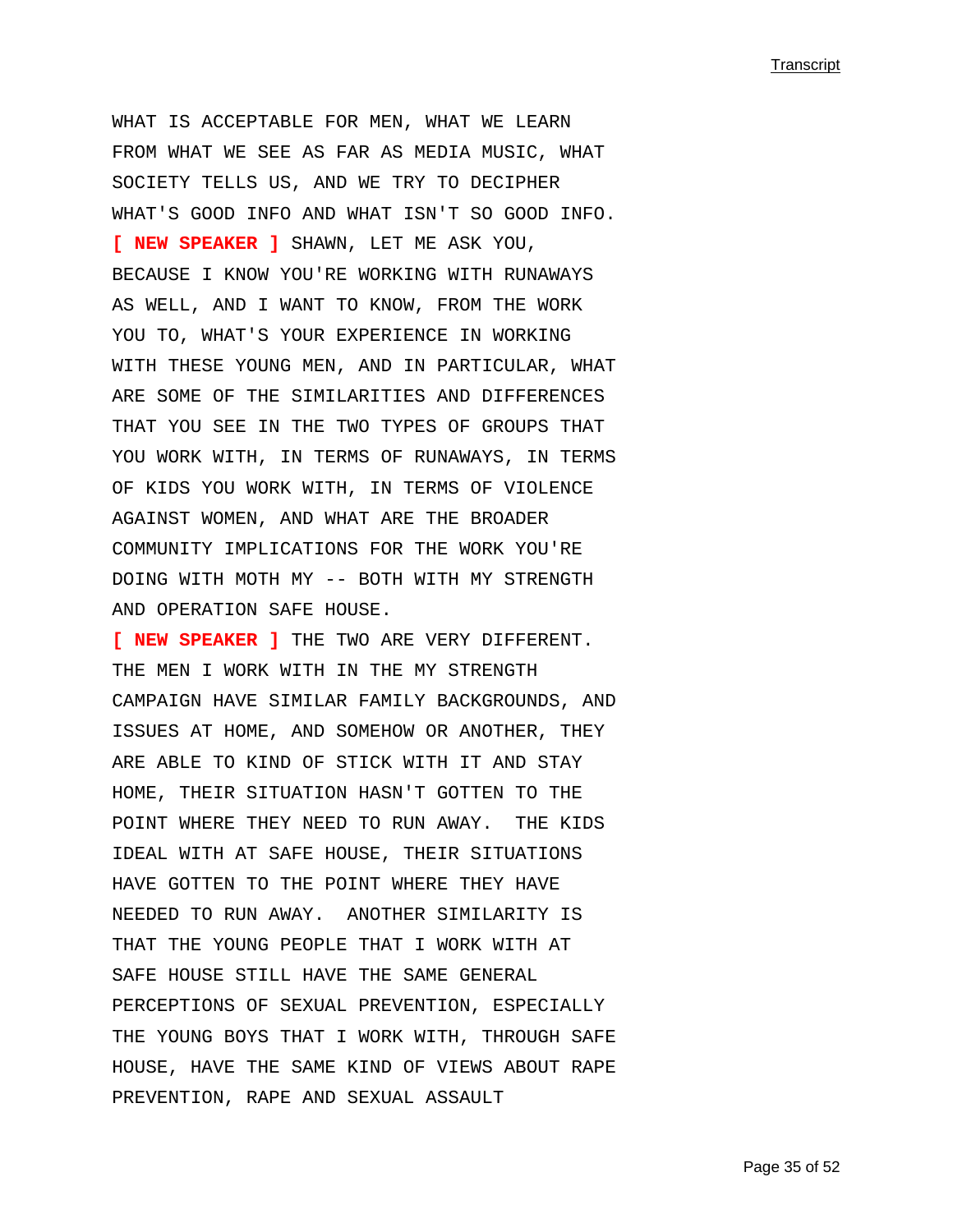PREVENTION, THE KIND OF IDEA THAT THE ONLY WAY THAT US AS MEN CAN PREVENT RAPE IS IF WE DON'T DO IT. SO THEY SHARE THE SAME IDEAS AS SOME OF THE TEAM BOYS THAT I WORK WITH ON THE MY STRENGTH CLUBS. NOW AS FAR AS US ON A LARGER SCALE, WHAT I THINK THE MY STRENGTH CLUB HAS DONE FOR THE SCHOOL IS REALLY BEEN AMBASSADORS FOR THE SCHOOLS, TO SAY THAT WE HAVE A PROGRAM THAT HAS BEEN WELL ACCEPTED, THAT I'LL SAY THAT THE YOUNG PEOPLE THINK IS COOL, IT'S COOL TO BE A PART OF THIS PROGRAM AT SCHOOL, SO IT DOES, IT CREATES AN ENVIRONMENT WHERE THE MY STRENGTH PROGRAM IS ACCEPTABLE AT THE HIGH SCHOOL.

**[ NEW SPEAKER ]** UH-HUH.

**[ NEW SPEAKER ]** AS FAR AS WHAT WE DO AT SAFE HOUSE, WE'RE STILL PRETTY NEW TO THE DESERT AREA. OUR PRIMARY LOCATION HAS BEEN IN RIVERSIDE WHERE WE'VE BEEN UP AND GOING ON 18 YEARS. SO THE WORD IS STILL GETTING OUT THERE ABOUT WHAT WE DO IN THE COMMUNITY, AND WE HAVE AN OUTREACH TEAM THAT'S BEEN GOING TOUT TO THE COMMUNITY, LETTING THEM KNOW WE'RE HERE AND WHAT WE PROVIDE, AND REALLY OUR GOAL IS TO TAKE YOUTH OFF THE STREETS, BY THE SAFE HAVEN FOR YOUTH. THAT'S THE MESSAGE THAT WE TRY TO SPREAD TO THE COMMUNITY IN GENERAL.

**[ NEW SPEAKER ]** OKAY. THANK YOU.

**[ NEW SPEAKER ]** THANKS, SHAWN. LARRY, I'M PRETTY SURE THIS NEXT QUESTION IS FOR YOU. YOU KNOW, WE JUST HEARD FROM PRADEEPTA ABOUT HOW THEY WERE ABLE TO TAKE THEIR ORGANIZATION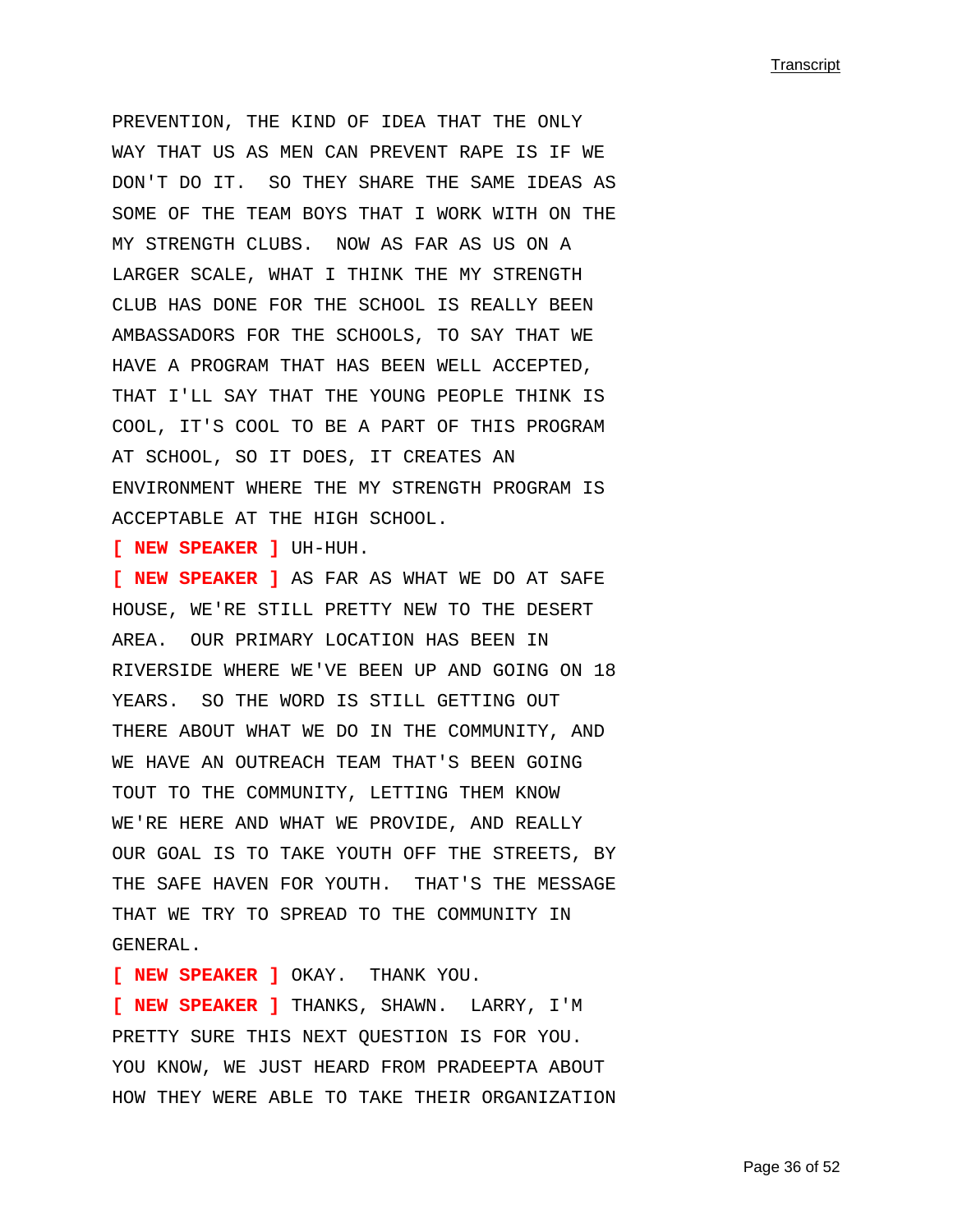FROM A SERVICE DELIVERY, PRIMARY SERVICE TREATMENT ORATION TO INCLUDE PRIMARILY PREVENTION, AND I UNDERSTAND YOU HAVE MOVED YOUR ORGANIZATION TOWARD PRIMARY PREVENTION. I'M CURIOUS WHY DID YOU FEEL THE NEED TO DO THAT, AND HOW DID YOU ACCOMPLISH THAT SHIFT? **[ NEW SPEAKER ]** YOU KNOW, ONE OF THE THINGS I WOULD HAVE TO SAY IS I, IT WASN'T LIKE UNILATERALLY, BUT IT BASICALLY BEGAN ABOUT FOUR YEARS AGO WITH THE BOARD ACTUALLY HIRING ME. I'M -- OUR ORATION HAS BEEN IN EXISTENCE FOR 35 YEARS, AND I'M THE FIRST MALE EXECUTIVE DIRECTOR THAT THEY'VE EVER HAD. THAT WAS A HUGE STEP ON THE PART OF THE BOARD, AND ONE OF THE THINGS I WAS ABLE TO DO AT THE TIME OF THE INTERVIEW WAS TO TALK ABOUT THE FACT THAT YES, WHILE WE ARE TALKING PREVENTING VIOLENCE AGAINST WOMEN IN MANY WAYS, IT REALLY SHOULD NOT BE A GENDER SPECIFIC ISSUE, AND BECAUSE WE HAD ALREADY IN LIKE A PREVIOUS LIFE OF MINE, WE HAD ALREADY BEGUN TO SEE THE SHIFT OF THAT PARADIGM, WHERE ALL OF A SUDDEN NOW, DIRECT SERVICES WERE NOW SORT OF STARTING THAT SHIFT FROM JUST TEACHING WOMEN HOW TO PROTECT THEMSELVES AND MOVING IT INTO HOW TO PREVENT IT IN THE FIRST PLACE, AND IN ORDER TO GET TO THAT LEVEL OF PREVENTION, IT REQUIRES, I THINK, THE INVOLVEMENT, WHICH HAS BEEN ECHOED BY BOTH TINA AND PRADEEPTA TO INCLUDE MEN, AND THAT HAS BEEN A HUGE, HUGE TOOL FOR US AND RESOURCE FOR US, BECAUSE VERY CANDIDLY, WHEN I GO OUT AND MAKE COMMUNITY PRESENTATIONS,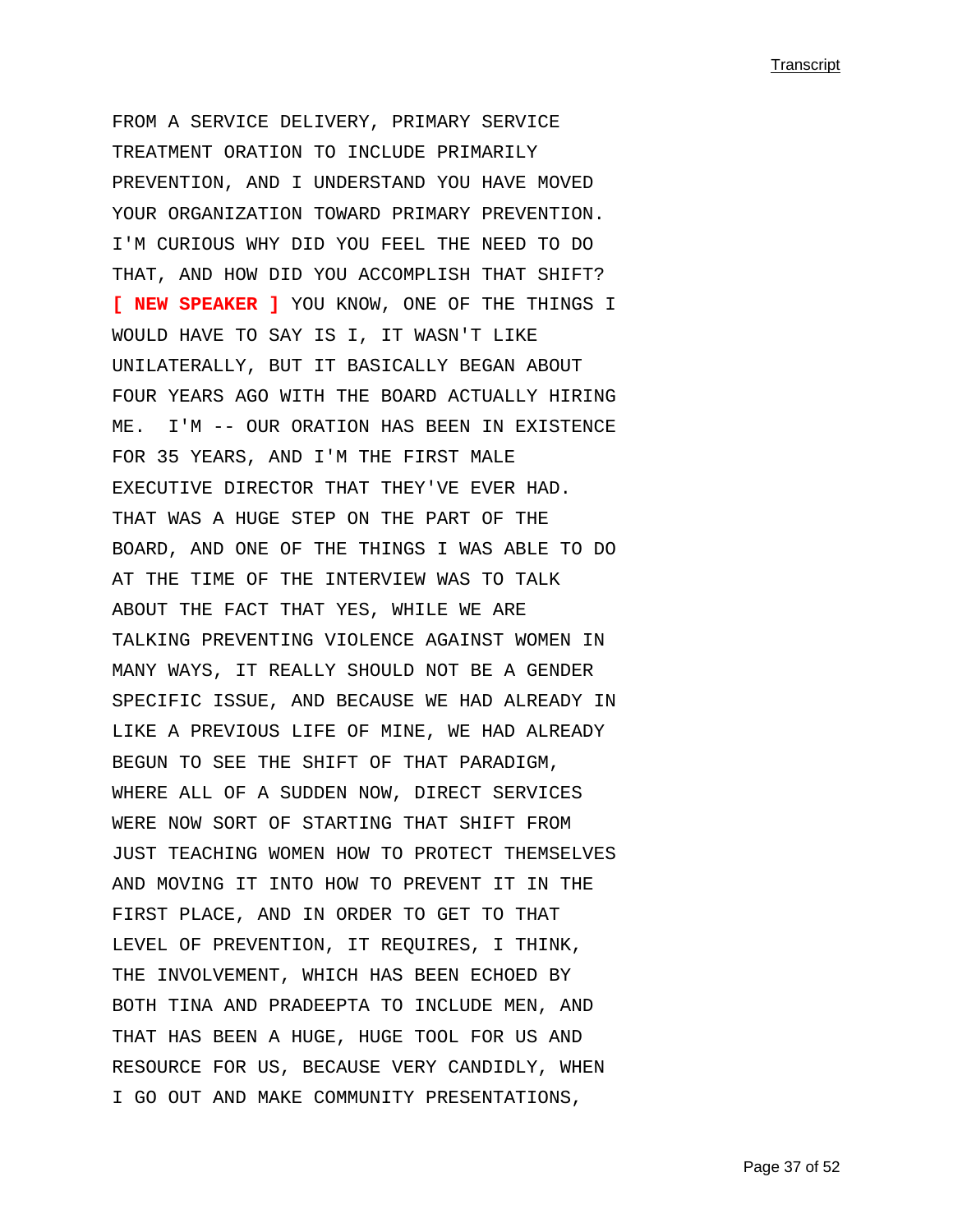WHICH I DO A LOT, PEOPLE HAVE A CERTAIN PREDISPOSITION, AND IMMEDIATELY I CAN COMMAND A CERTAIN LEVEL OF ATTENTION SIMPLY BECAUSE I'M NOT A WOMEN. MOST PEOPLE EXPECT THE EXECUTIVE DIRECTOR OF A RAPE CRISIS CENTER FOR A WOMAN. I CAN COMMAND A LITTLE BIT OF ATTENTION WHEN I'M INITIALLY INTRODUCED. ONE OF THE THINGS I TRY TO DO IS EXPLAIN TO PEOPLE AS WELL THAT WE ARE MORE THAN JUST DIRECT SERVICES, AND THAT LEADS ME MY INTO THE STRENGTH CAMPAIGN. THE STRENGTH CAMPAIGN AS DAVID LEE, WE WERE' FILL 88ED WITH CASA, WE WERE PART OF SIX PILOTS IN CALIFORNIA TO BE SELECTED TO DO THE STRENGTH CAMPAIGN, AND THE STRENGTH CAMPAIGN FACILITATED A MINOR SHIFT OF HOW WE ARE FRAMED IN THE COMMUNITY THAT CREATE ADD ENORMOUS RESPONSE. WE WERE ALREADY DOING PREVENTION. WE HAVE APPROVED CURRICULUM THROUGH BOTH OF OUR SCHOOL DISTRICTS, FOR PRIMARY, MIDDLE, HIGH SCHOOL, AS WELL AS COLLEGE, WE'RE OUT THERE DOING THE PREVENTION ALL ALONG, BUT I HAVE NOT RECEIVED NEARLY AS MANY CALLS ABOUT THOSE PREVENTION PROGRAMS AS I HAVE ABOUT THE STRENGTH CAMPAIGN, WITH SCHOOLS WANTING THE STRENGTH CAMPAIGN IN THEIR SCHOOLS, AND WHAT IT DOES IS IT PROACTIVELY ENGAGES YOUNG MEN IN BEHAVIOR THAT PREVENTS VIOLENCE AGAINST WOMEN. IT DOES IT IN A VERY PROACTIVE WAY, AND AGAIN GOING BACK TO A LEADERSHIP CONFERENCE THAT I JUST ATTENDED, WE HAD A MAN SPEAK, HIS NAME IS MARK MANUS, AND ONE OF THE THINGS I WAS REALLY ENTHRALLED WITH WAS THE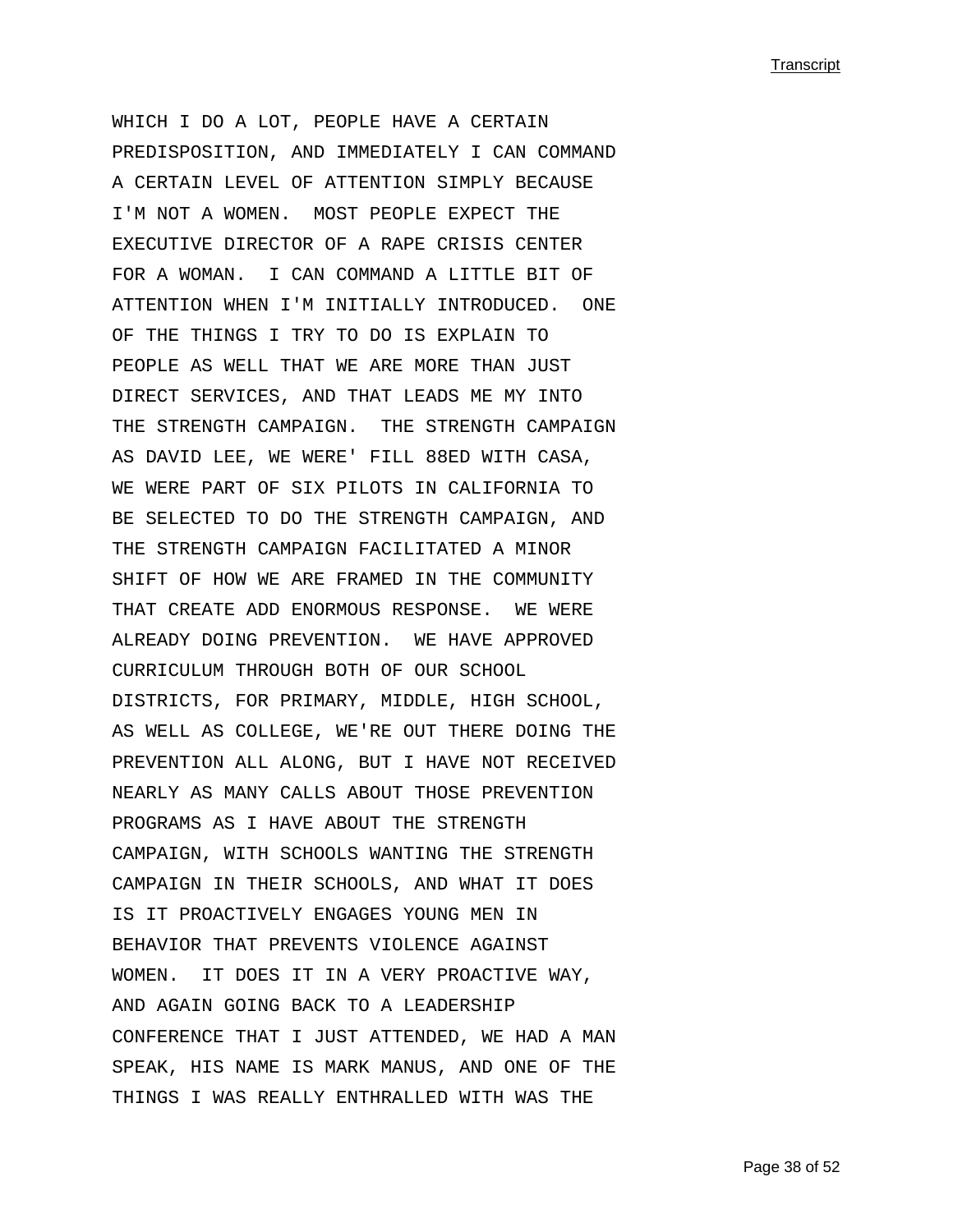ABLE HE WAS ABLE TO ARTICULATE THE CONTINUUM. AND THOSE OF US WHO ARE INVOLVED IN PREVENTION, AT ONE END OF THE CONTINUUM IS THE DISCUSSION OF RISKY BEHAVIOR, AND AT THE OTHER END OF THE CONTINUUM IS THE INTRODUCTION OF POSITIVE BEHAVIOR AND/OR WHAT HE REFERS TO AS ASSET-BUILDING, AND BASICALLY BOTH ARE ALMOST SAYING THE SAME THINGS, HOWEVER, WHEN YOU GET INTO THE POSITIVE BEHAVIOR REINFORCEMENT OR CREATION OF THAT POSITIVE BEHAVIOR, IF YOU WILL, USING HIS -- I THINK THERE WERE 40 OR 41 ASSET-BUILDING ATTRIBUTES TO THE PROGRAM, YOU ARE ESSENTIALLY SAYING THE SAME THING IN A VERY USER FRIENDLY WAY, BECAUSE A NUMBER OF THE THINGS WE ARE CONFRONTED WITH ARE THE SAME THINGS THAT I THINK MOST DIRECT SERVICE PROVIDES ARE ENCOUNTERING FROM SCHOOL DISTRICTS AND VARIOUS OTHER THINGS, AND THAT IS A REAL CONCERN ABOUT WHAT ARE YOUR PROGRAMS GOING TO PRESENT, ARE YOU GOING TO BE DOING SHOCK TALK, THAT TYPE OF THING, RATHER THAN JUST THE PREVENTION ASPECT, BUT THE RECEPTION OF THE STRENGTH CAMPAIGN HAS ALSO IRONICALLY ENOUGH, ONE OF THE INTERESTING THINGS IN TALKING TO LIZ AND OTHER PEOPLE EVEN EARLIER, ONE OF THE MAJOR THINGS, AND THIS MAY BE A QUESTION YOU WERE GOING TO ASK ME LATER, AS FAR AS ONE OF THE ROADBLOCKS TO PRIMARY PREVENTION, IS, AGAIN, OUTCOME MEASUREMENT. THAT'S 1 THING IDEAL WITH ALL THE TIME. INTERESTINGLY ENOUGH, OUR COMMUNITY HAS RESPONDED SO POSITIVELY TO THE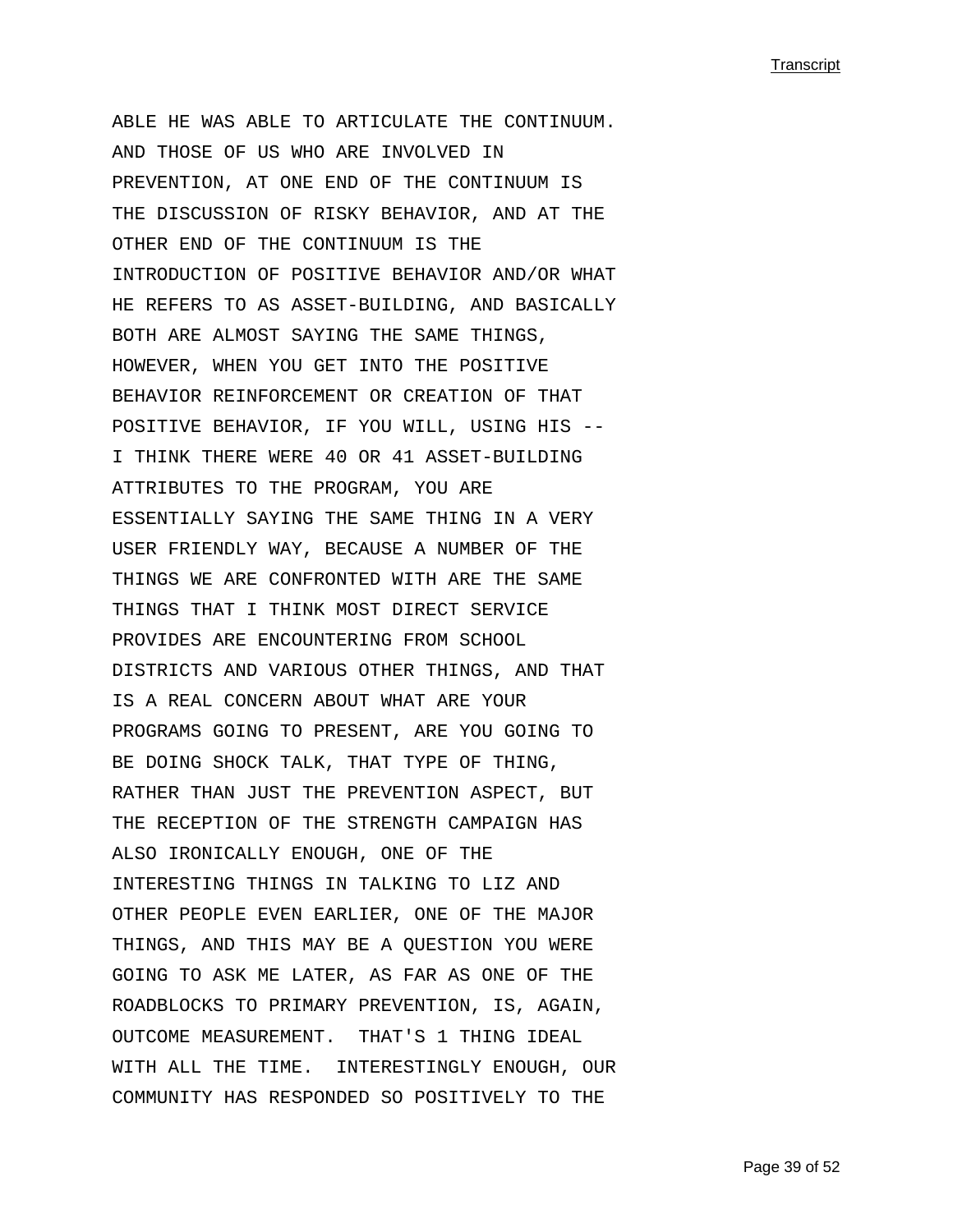STRENGTH CAMPAIGN THAT NORMALLY WHAT THE QUESTION IS, WHAT IS IT ONCE IT'S EXPLAINED, IT STOPS SHORT OF ASKING ME WHAT THE OUTCOME MEASUREMENTS OF THAT ARE, BECAUSE PEOPLE ARE SO TAKEN WITH THE FACT THAT IT IS ENGAGING MEN IN THIS PARTICULAR MOVEMENT.

**[ NEW SPEAKER ]** UH-HUH.

**[ NEW SPEAKER ]** SO, YOU KNOW, I WAS REALLY, I HAVE TO SAY THAT JUST TALKING WITH YOU I SUSPECT THAT JUST PART OF YOUR ENTHUSIASTIC ABOUT THIS IS HAD SOMETHING TO DO WITH HOW YOU'VE BEEN ABLE TO MOVE THIS FORWARD, BECAUSE IT'S REALLY KIND OF INFECTIOUS ALMOST, BUT I WAS CURIOUS BECAUSE YOU SAID IT STARTED BECAUSE THE BOARD MADE A DIFFERENT DECISION, AND I'VE HAD A LOT OF PEOPLE SAY TO ME, YOU KNOW, THAT'S NOT WHERE OUR BOARD IS AT, HOW DO I GET TO OUR BOARD, OR THAT'S NOT WHERE MY EXECUTIVE DIRECTOR IS AT, HOW DO WE GET THEM THERE. I'M CURIOUS FOR WHAT ADVICE YOU HAVE FOR PEOPLE WHO ARE REALLY TRYING TO EXPAND THE CONTINUUM WITHIN THEIR ORGANIZATION TO MAKE THE CASE FOR LEADERSHIP -- OR MAKE THE CASE TO LEADERSHIP TO DO MORE OF THIS, AND CLEARLY WE'RE HEARING THE OUTCOME MEASURE STUFF IS AN ISSUE, WE'RE HEARING HOW MUCH FRAMEWORK HELPS, BUT WHAT ADVICE WOULD YOU GIVE TO THOSE FOLKS? **[ NEW SPEAKER ]** I THINK, AGAIN, GOING BACK TO MA MARK MANUS WAS TALKING ABOUT, IS GOING TOWARDS ON THE PREVENTION CONTINUUM, GOING TOWARDS THE POSITIVE BEHAVIOR TYPE THINGS. WHEN I WAS TALKING TO LIZ EARLIER, ONE OF THE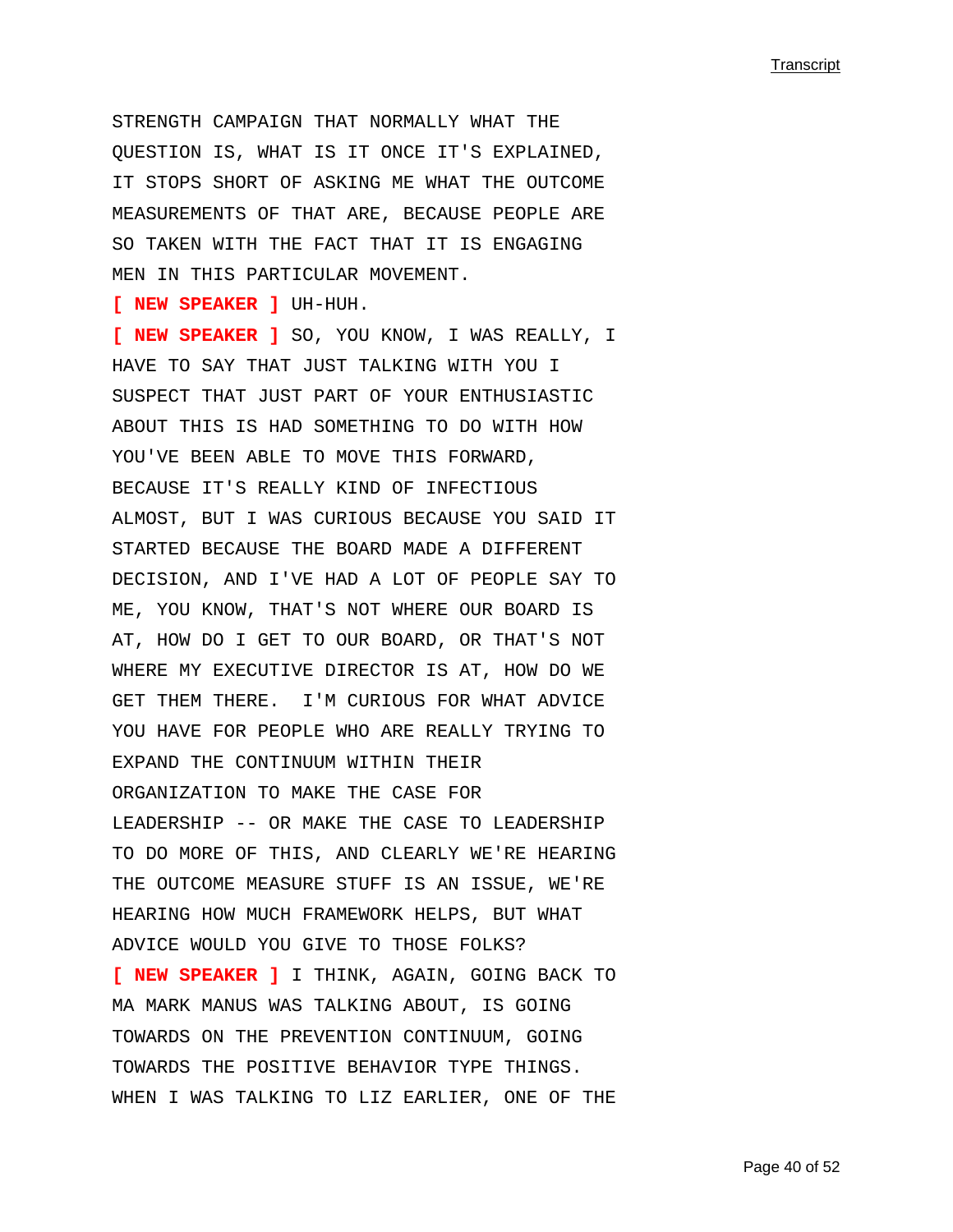THINGS WE'RE PLANNING TO DO IN THE FUTURE IS WE'RE TRYING TO PUT TOGETHER A PROGRAM, AND THIS WAS -- THIS IS A HUGE OVERSIMPLE IF I INDICATION, BUT SOMETHING THAT YOU WOULD HAND SOMETHING, SOMETHING THEY WOULD HANG ON A REFRIGERATOR, AND IT WOULD BE A LIST OF DO'S RATHER THAN DON'TS, AND OFTENTIMES, FOR INSTANCE, THERE ARE PEOPLE ON OUR BOARD WHO ARE VERY, VERY CONCERNED ABOUT THE DELIVERY OF DIRECT SERVICES, WHICH IS WHERE A LOT OF OUR EMPHASIS GOES, BUT IN ADDITION TO THAT, WE HAVE A NUMBER OF PEOPLE, AND I THINK THIS SPEAKS TO YOUR BOARD MAKEUP AS WELL, WE HAVE A NUMBER OF PEOPLE THAT ARE FROM OUR DISTRICT ATTORNEY'S OFFICE, WE HAVE A NUMBER OF PEOPLE THAT ARE FROM LAW ENFORCEMENT, ALL TYPES OF PEOPLE WHO ARE LOOKING TO PREVENT THE TYPES OF THINGS THAT THEY ARE DEALING WITH ON A DAY-TO-DAY BASIS, AND I'M SURE ACROSS THE COUNTRY I WOULD PROBABLY PRETTY MUCH BE, I DON'T KNOW, PROBABLY PRETTY MUCH BE SURE THAT THE NUMBERS ARE NOT GOING DOWN DRAMATICALLY, AND THAT'S ONE OF THE THINGS. SOMETIMES YOU DO HAVE TO BE SORT OF SUBTLE, BUT I KNOW WITH OUR BOARD, AGAIN, THE INITIAL, THE INITIAL INTERVIEW THAT WE HAD, THE MAJOR, MAJOR QUESTION WAS HOW WAS I GOING TO AS A MAN ADDRESS THESE ISSUES.

>> , AND SO I KNEW THAT THERE WAS ALREADY A PREDISPOSITION TO CHANGE.

**[ NEW SPEAKER ]** THANK YOU. I'M CONSCIOUS OF THE TIME, AND I WANT TO GIVE YOU A CHANCE, SHAWN, TO JUST, YOU KNOW, WEIGH IN ON TERMS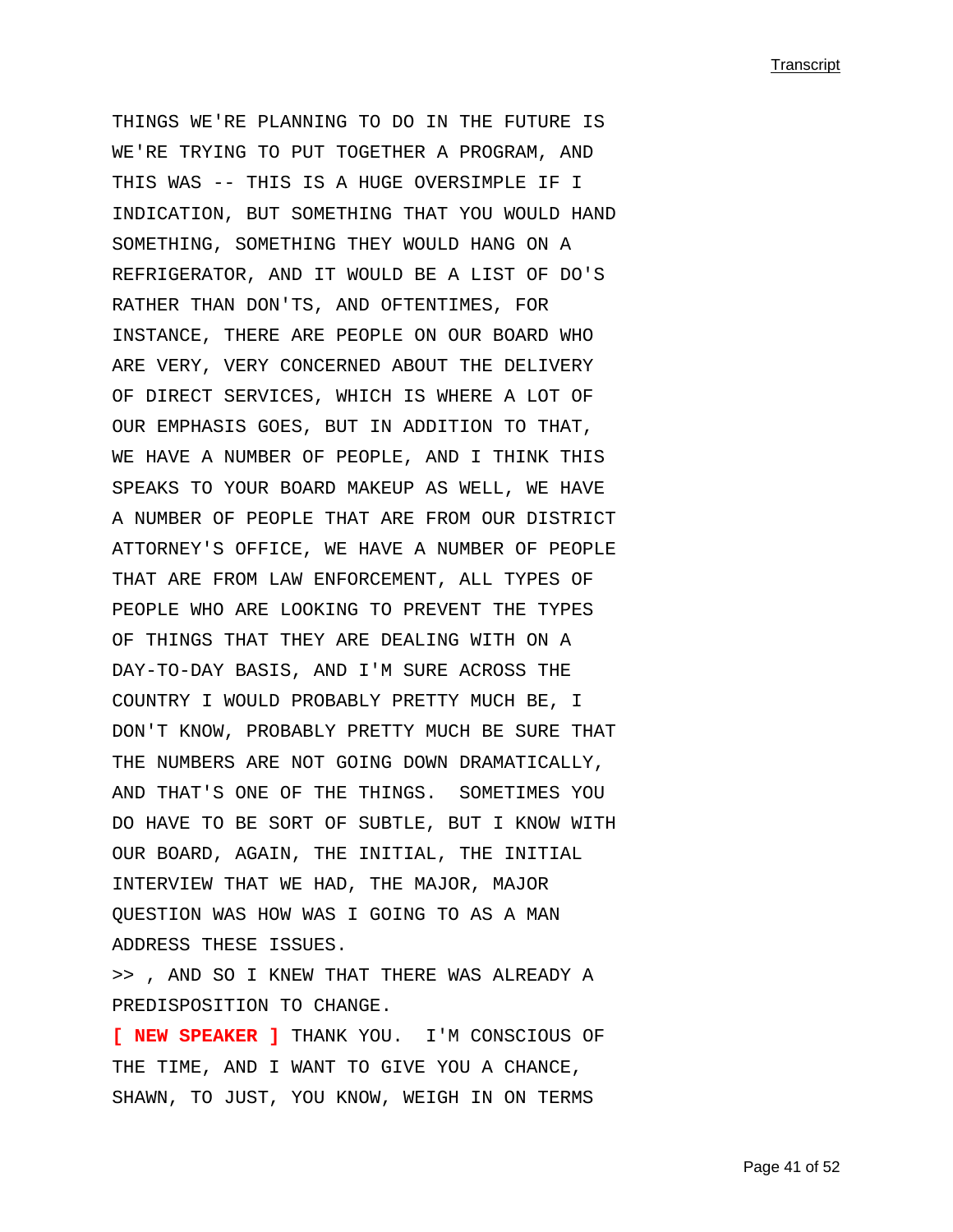OF WHAT YOU THINK MIGHT BE NEEDED TO ADVANCE PRIMARY PREVENTION EFFORTS WITHIN SERVICE DELIVERY ORGANIZATIONS, AND IN A MINUTE WE'RE GOING TO OPEN IT UP FOR MORE, FOR PEOPLE TO ASK QUESTIONS OR MAKE COMMENTS, AND KIND OF JUST OPEN UP THE WHOLE CONFERENCE, SO SHAWN, DO YOU EVER ANY FINAL THOUGHTS ABOUT HOW TO MOVE THIS PRIMARY PREVENTION AGENDA? **[ NEW SPEAKER ]** YOU KNOW, I WAS TALKING ABOUT LARRY BEFORE WE STARTED, AND I THINK FROM US ON FROM WHAT THE RAPE CRISIS CENTER HAS BEEN ABLE TO DO, I THINK WE'VE DONE A GOOD JOB WITH GETTING THE WORD OUT THERE AND REALLY PROMOTING THIS PROGRAM, AND I EVEN THINK THE SCHOOLS THAT WE'VE CONNECTED WITH, I'VE BEEN FORTUNATE TO HAVE REALLY GOOD SUCCESS WITH THE SCHOOLS AND REALLY GOOD SUPPORT FROM THE SCHOOLS, BUT I WOULD LIKE TO SEE EVEN MORE WORK DONE IN THE SCHOOLS. WE TALKED ABOUT MY TIME WITH MY GROUPS ARE REALLY SHORT, YOU KNOW. WE'RE TALKING 40 TO 45 MINUTES, AND EVEN HAVE TRIED TO INTRODUCE THIS AS PART OF CURRICULUM IN THE SCHOOLS -- THOSE ARE THE TYPE OF THINGS I PERSONALLY WOULD LIKE TO SEE HAPPEN, BUT FORTUNATELY, I'VE HAD REALLY GOOD SUCCESS AT BOTH OF SCHOOLS, AND REALLY GOOD SUPPORT FROM LARRY HERE AT THE RAPE CRISIS CENTER AND THE SCHOOL COUNSELORS, THE PRINCIPALS, YOU KNOW, AND TEACHERS.

**[ NEW SPEAKER ]** SO, I MEAN, I THINK JUST ANOTHER EXAMPLE, WE HEARD THAT FROM SOME OTHER PANELISTS ABOUT THE IMPORTANCE OF PARTNERSHIPS AND REALLY WORKING WITH PARTNERS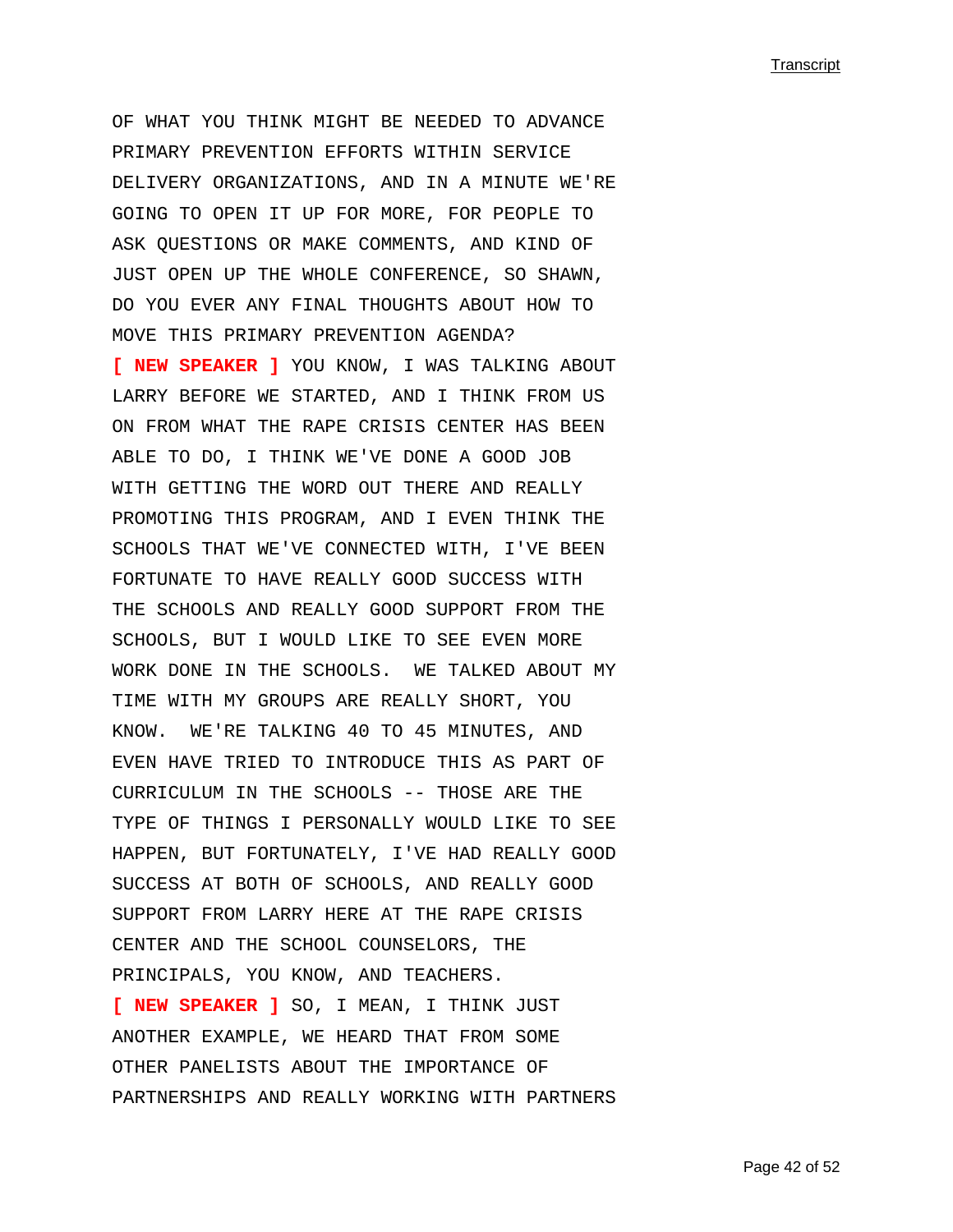WHO ARE PART OF THE PREVENTION PARTNERS IN ADVANCING THIS. SO I WANT TO THANK ACTUALLY ALL OF YOU, AND BECAUSE WE ARE RUNNING A LITTLE BEHIND AND I DO WANT TO MAKE SURE WE HAVE A CHANCE TO OPEN UP, I'M SORT OF GOING TO TAKE MODERATOR'S PREROGATIVE HERE, AND I'M GOING TO ASK THE PANEL ONE QUESTION THAT'S ABSOLUTELY FOR ALL OF YOU TO ANSWER THROUGH TEXT CHAT, TOO, AND IF ANY OF YOU WANT TO MAKE COMMENTS ON YOUR PHONE LINES, YOU CAN GO AHEAD AND RAIDS YOUR HAND NOW AND WE'LL CALL ON YOU.

**[ NEW SPEAKER ]** COMMENTS OR IF YOU HAVE QUESTIONS FOR ANY OF OUR PANELISTS.

**[ NEW SPEAKER ]** EXACTLY, THANKS, LIZ, AND WHILE YOU'RE TEXT CHATTING IN OR RAISING YOUR HAPPENED, LET ME JUST PUT OUT THIS QUESTION, WHICH HAS SORT OF BEEN PLAGUING ME AS WE'VE BEEN THINKING ABOUT THIS PARTICULAR FORUM. I AM WONDERING IF YOU THINK THERE IS ANY INHERENT CONFLICT IN THIS CURRENT SYSTEM WHICH IS PUTTING PREVENTION FUNDING THROUGH THE SERVICE DELIVERY ECONOMY NIX, AND IF SO, WHAT IS THAT CONFLICT, OR, YOU KNOW, DOES IT MAKE SENSE IN TERMS OF MODELS WE'VE BEEN HEARING TODAY TO REALLY LOOK AT BETTER INTEGRATION? SO, YOU KNOW, JUST CURIOUS WHAT PEOPLE'S THOUGHTS ARE ABOUT THAT, AND PANELISTS, IF YOU WANT TO START, AND THEN IF ANYBODY WANT TO TALK, FEEL FREE TO RAISE YOUR HAND AND WE CAN GET YOUR PHONE LINE OPENED. **[ NEW SPEAKER ]** ACTUALLY, I'M GOING TO JUST TAKE ON SOMEBODY RIGHT NOW WHILE WE'RE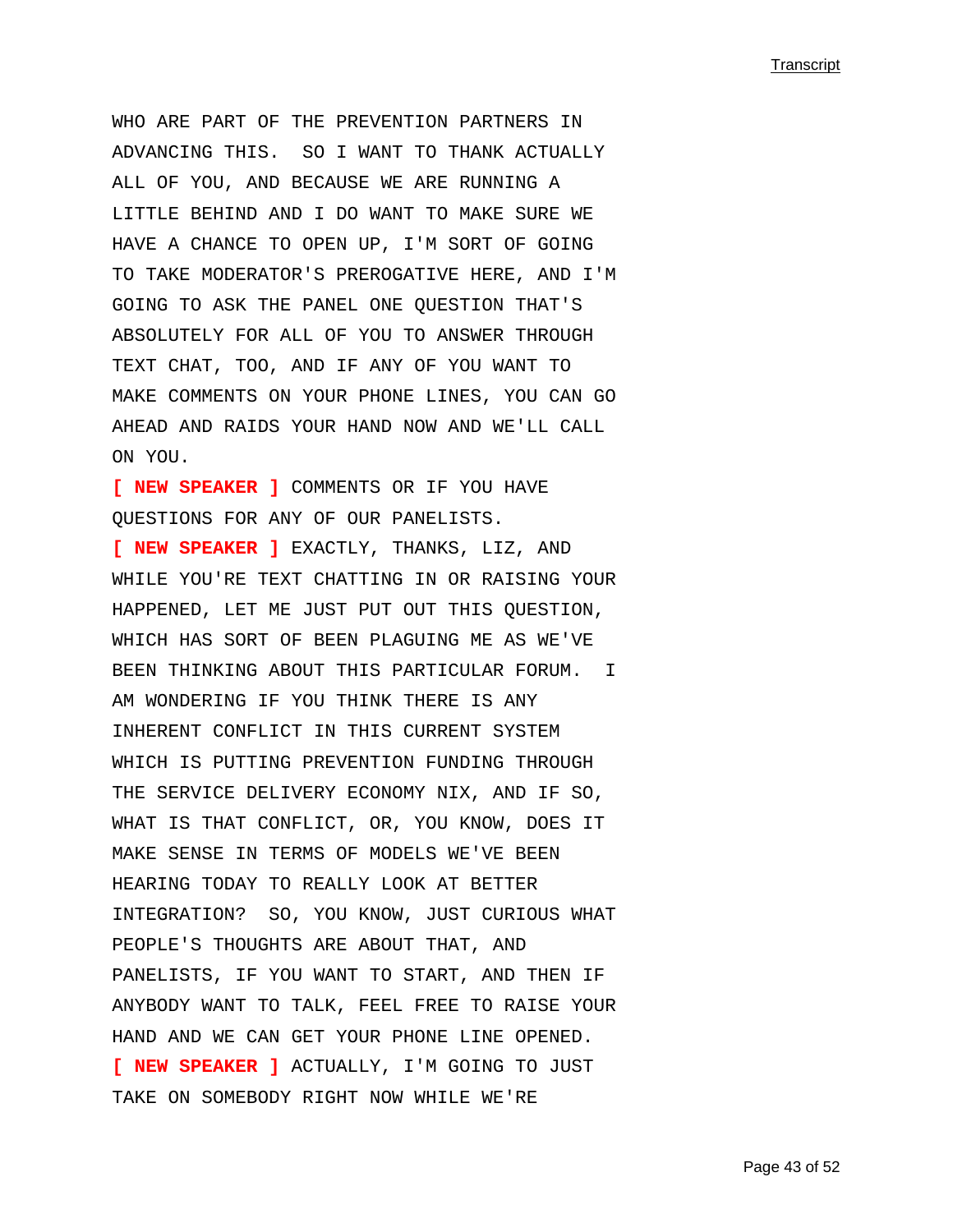GETTING RESPONSES FROM OUR AUDIENCES. PRADEEPTA, DO YOU SEE, FUNDS SOMETHING ONE OF THE THINGS THAT YOU TALKED ABOUT, DO YOU SEE ANY CONFLICT AS RACHEL JUST ASKED BY PUTTING FUNDING MONEY THROUGH DELIVERY SERVICES ORGANIZATIONS OR DO YOU THINK THAT'S THE WAY TO GO?

**[ NEW SPEAKER ]** IT'S AN INTERESTING QUESTION BECAUSE, YOU KNOW, THAT, I THINK IS SOMETHING THAT I STRUGGLED WITH REALLY LONG TIME, BECAUSE VERY OFTEN WHEN YOU GET R.F.P.'S, IT SAYS A SHELTER, AN ORGANIZATION THAT HAS A SHELTER OR A SHELTER RUN ORGANIZATION IS ONLY ELIGIBLE TO APPLY. SO WHEN YOU LOOK AT THE WAY THE FUNDING SOURCES ARE DESIGNATED, I DO AGREE, IT'S DIFFICULT FOR AN ORGANIZATION TO SEE WHERE YOU PUT THE MONEY, WOULD YOU REALLY RATHER DIVERT IT TO DIRECT SERVICES OR FOCUS IT TOWARD PREVENTION? I THINK IT'S SOMETHING WE SHOULD BE ABLE TO CHALLENGE THE FUNDERS WITH AND REALLY BE ABLE TO MAKE THEM UNDERSTAND THAT AS AN ORGANIZATION THAT BELIEVES IN SOCIAL CHANGE AND SOCIAL JUSTICE, THAT'S WHAT I DID WITH CHAYA, WE JUST HAVE TO LOOK AT BOTH COMPONENTS TO BE EQUALLY IMPORTANT TO THE WORK WE ARE DOING, AND I THINK WE'VE BEEN PRETTY SUCCESSFUL BECAUSE I WANT TO SHARE WITH EVERYBODY THAT ONCE WE KIND OF INTEGRATED THE PROGRAM AND WE ADOPTED THE MODEL, IT REALLY HAS BEEN EASY TO TALK ABOUT. HOW DO WE PUT FORWARD AND THIS IS THE POSITION WE ARE IN, BUT IT HELPED US A LOT WHEN WE HAD THAT.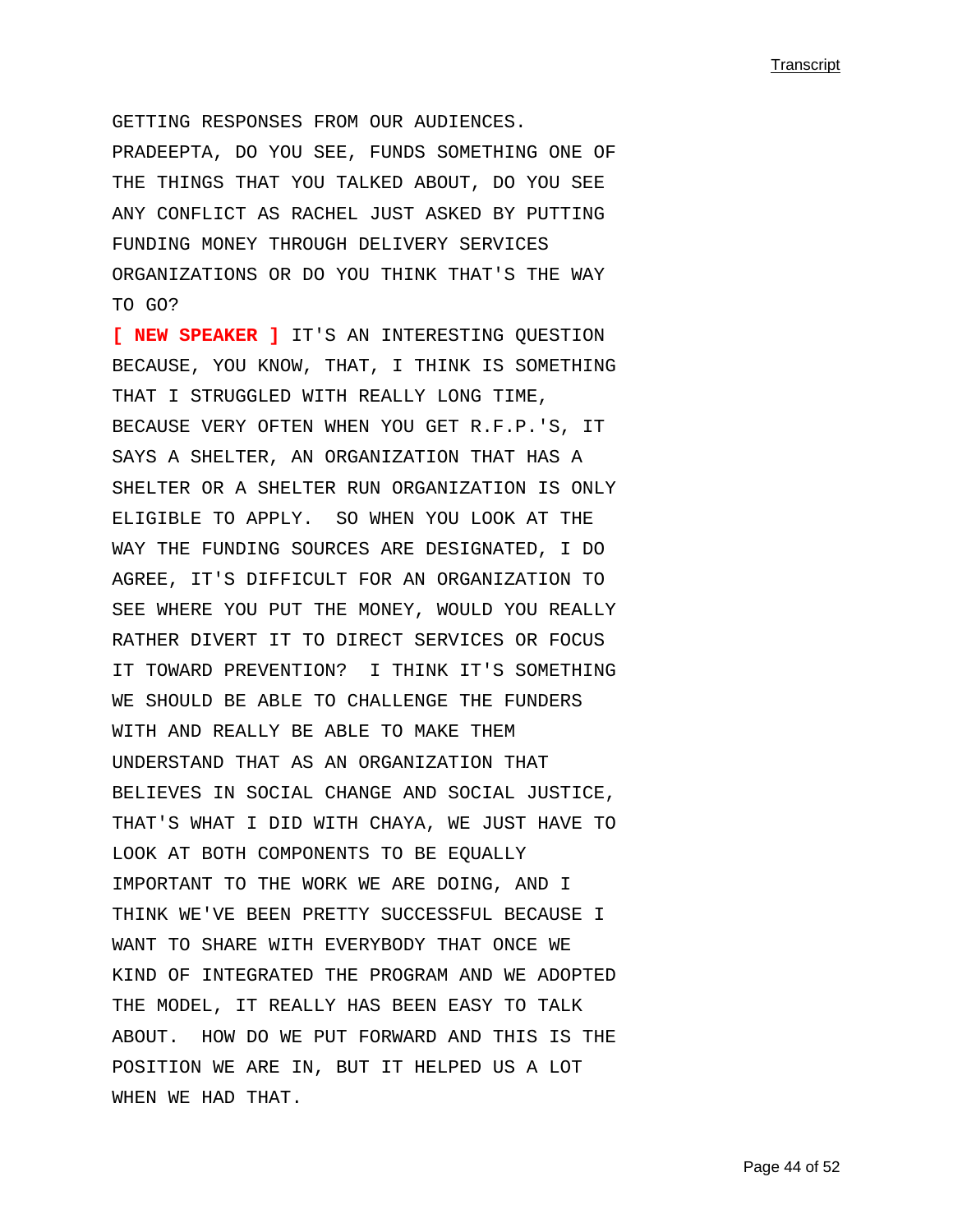**[ NEW SPEAKER ]** THANKS. I WANT TO ASK IF WE CAN GET DIXIE ALLEN'S PHONE LINE OPENED. AND IT SEEMS THERE SEEMS TO BE A LOT OF COMMENT THAT HAS TO DO WITH THE COMMUNITY ENGAGEMENT, COMMUNITY-BUILDING ASPECT, AND THAT IT MIGHT NOT MAKE SENSE TO SEPARATE THAT OUT, AND OF COURSE, THERE IS THE EXISTING CAPACITY WITHIN THOSE ORGANIZATIONS AND THAT KNOWLEDGE BASE. SO IF FOLKS HAVE OTHER THOUGHTS, YOU KNOW, RAISE YOUR HAND AND WE'LL CALL ON YOU, OR ALSO YOU CAN TEXT IT IN. DID WE GET DIXIE'S PHONE LINE OPEN?

**[ NEW SPEAKER ]** THIS IS DAVID. THE ISSUE THAT SOMETIMES YOU CAN'T STRAIGHT THEM OUT AND SOMETIMES THERE ARE OTHER ISSUES THAT COME UP, DISCLOSURE AND THINGS HIKE THAT, SO WE HAVE TO HAVE ATTENTIVE TO THINGS LIKE THAT.

**[ NEW SPEAKER ]** GOOD POINT.

**[ NEW SPEAKER ]** MISS ALLEN, YOUR LINE IS NOW OPEN.

**[ NEW SPEAKER ]** DID YOU CAN YOU HEAR ME?

**[ NEW SPEAKER ]** YES, HI.

**[ NEW SPEAKER ]** I WONDER IF THE CONFLICT BETWEEN DELIVERY OF SERVICES AND PREVENTION OF VIOLENCE IN TERMS OF FUNDING MIGHT BE PROBLEMATIC, AND I DON'T WANT TO STEP ON ANYONE'S TOES, I'VE WORKED IN SHELTERS FOR A LONG TIME, AND NOW I'M AT A UNIVERSITY, BUT IN TERMS OF WE HAVE THESE NUMBERS THAT WE HAVE TO JUSTIFY AS FAR AS THE NUMBER OF BEDS THAT ARE FILLED, THE NUMBER OF CLIENTS THAT WE'RE SEEING, AND IF YOU STOP AND SAY, WELL,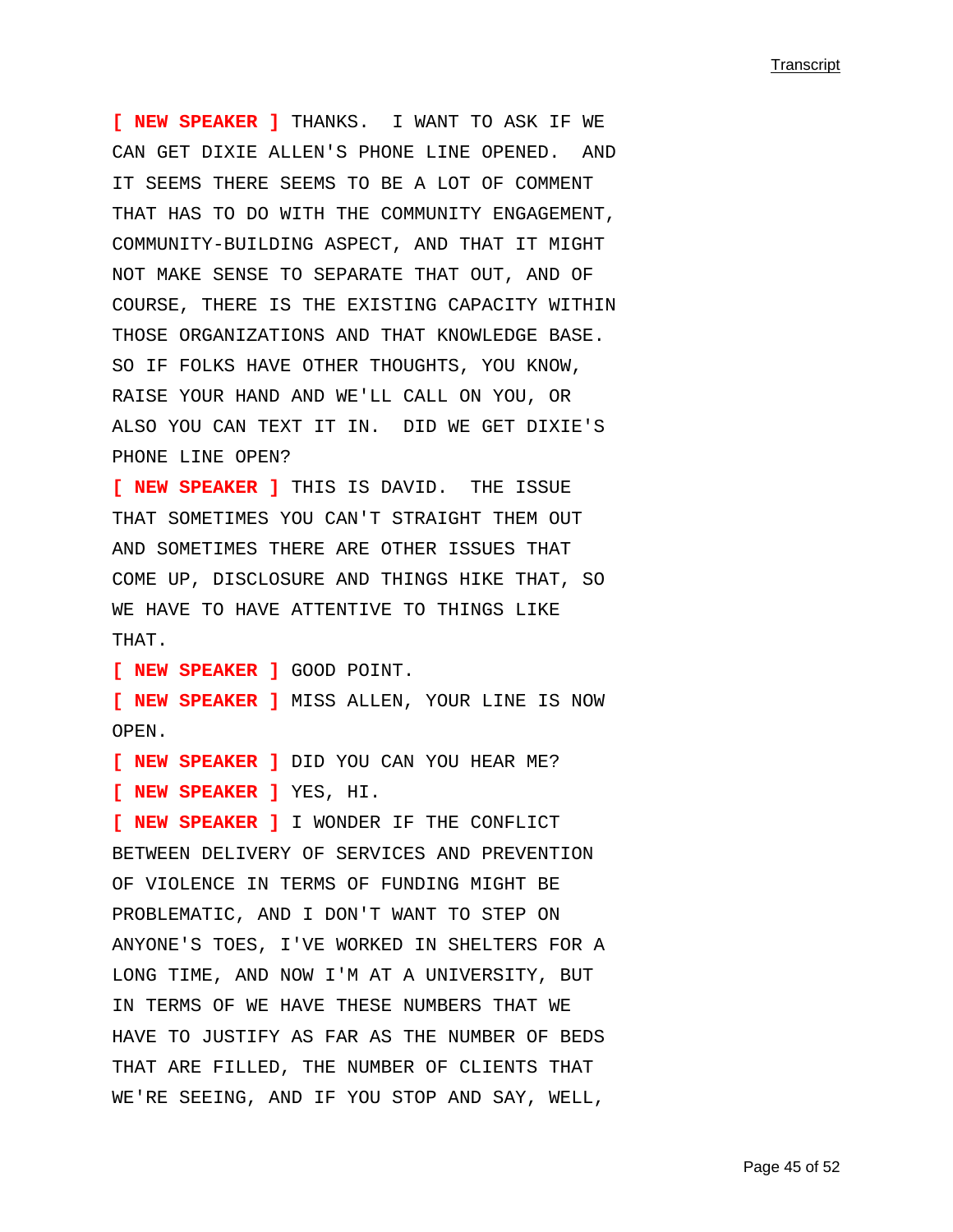WE WANT TO ACTUALLY PREVENT THIS, WOULD WE BE PUTTING OURSELVES OUT OF A JOB, AND WE SAY THAT WE WANT TO PUT OURSELVES OUT OF A JOB, BUT DO WE REALLY WANT TO PUT OURSELVES OUT OF A JOB, AND THAT'S A QUESTION THAT I THINK WE HAVE TO BE HONEST IN ASKING, AND YOU KNOW, IS THAT A CONFLICT?

**[ NEW SPEAKER ]** SO, YOU KNOW, I THINK THAT'S AN INTERESTING QUESTION, AND I'D KIND OF LIKE TO PUT THAT OUT TO ALL OF YOU, YOU KNOW, PANELISTS AND THE REST OF THE AUDIT YEN. DO YOU THINK THAT THAT'S KIND OF AN ISSUE? **[ NEW SPEAKER ]** RACHEL, THIS IS LARRY AT THE RIVERSIDE RAPE CRISIS CENTER. ONE OF THE THINGS I SEE WITH THAT, AND I DO NOT SEE A HUGE CONFLICT WITH THAT BECAUSE WE TALK ABOUT THAT QUITE A BIT IN OUR VOLUNTEER TRAINING, THAT EVENTUALLY WHAT WE'RE TRYING TO WORK TOWARDS IS WHERE WE ARE NOT REALLY NEEDED IN THE CAPACITY OF DIRECT SERVICES DELIVERY, HOWEVER, MY CONCEPT OF THE WHOLE THING IS THAT IF YOU ARE ABLE TO BRING THOSE NUMBERS DOWN, THEN WHAT YOUR SERVICES ARE GOING TO DO IS THERE'S GOING TO BE A SHIFT TO THE PREVENTION ASPECT OF IT, AND THAT PREVENTION ASPECT OF THE SERVICES THAT ARE BEING DELIVERED ARE WHAT IS GOING TO SUSTAIN THE LOWERING OF THE FREQUENCY OF THOSE EVENTS. **[ NEW SPEAKER ]** SO THAT WE SEE A SHIFTING FROM FOCUS IN INTERVENTION AND TREATMENT AND SERVICES TO PREVENTION. **[ NEW SPEAKER ]** EXACTLY, EXACTLY. IT'S

THOUGH EFFORTS THAT HAVE BROUGHT DOWN THOSE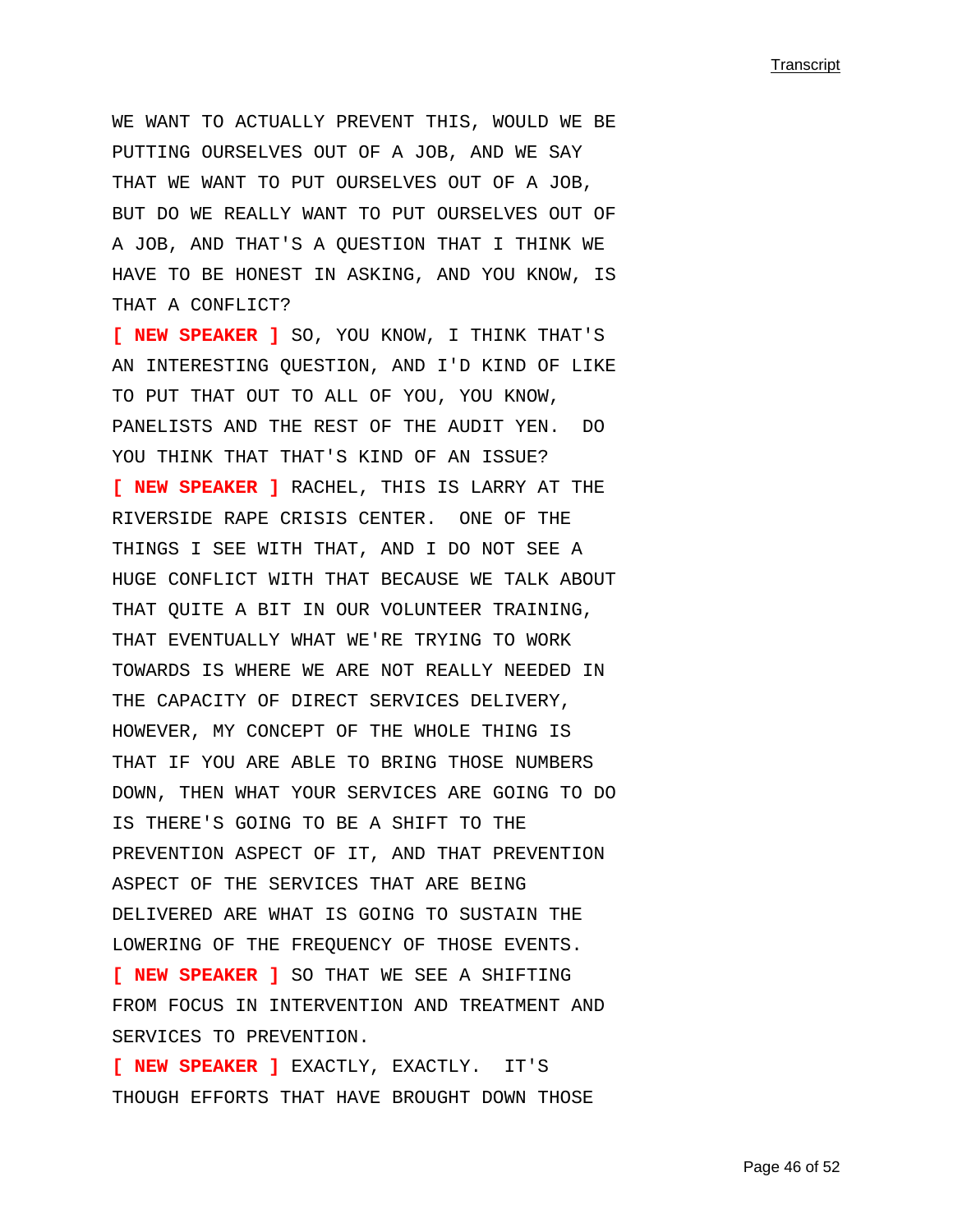NUMBERS, AND THOSE EFFORTS NEED TO BE SUSTAINED FOR THOSE NUMBERS TO CONTINUE TO DECREASE. **[ NEW SPEAKER ]** HELLO? **[ NEW SPEAKER ]** EXCITEMENT IN THE BACKGROUND THERE. **[ NEW SPEAKER ]** OH, IS THAT EXCITEMENT? SORRY, I JUST FORGOT COMPLETELY WHAT I WAS GOING TO SAY, BUT YOU KNOW, I DO THINK IT'S IMPORTANT TO BE EXPLICIT ABOUT THAT, BECAUSE SOMETIMES I THINK THAT WHEN PREVENTION IS WORKING, THAT THEN WE FORGET THAT IT'S NEEDED. **[ NEW SPEAKER ]** EXACTLY. **[ NEW SPEAKER ]** AND STOP FOCUSING ON IT, SO THE NOTION THAT WE'RE BEING EXPLICIT IN NUMBERS GOING DOWN, WE NEED TO KEEP THE INVESTMENT IN PREVENTION SO WE DON'T SEE THE NUMBER GO BACK UP, MAKES A LOT OF SENSE TO ME. **[ NEW SPEAKER ]** RIGHT. **[ NEW SPEAKER ]** AND I SAW WENDY'S COMMENT THAT YOU WANT TO WORK YOURSELF OUT OF A JOB. **[ NEW SPEAKER ]** ONE THING I HAVE TO ACKNOWLEDGE THOUGH, IS BEING VERY AWARE OF OUR COLLABORATION WITH OPERATION SAFE HOUSE, BOTH HERE IN RIVERSIDE AND OUT IN THE DESERT IS THAT I CAN UNDERSTAND THE CHALLENGE OF BED NIGHTS, THOSE TYPE OF ISSUES THAT KEEP THAT FUNDING COMING, AND I CAN IMAGINE THE CHALLENGE TO SHELTERS ARE MUCH DIFFERENT THAN THE CHALLENGES TO THE TYPE OF DIRECT SERVICES THAT WE DELIVER AS A RAPE CRISIS CENTER, SO I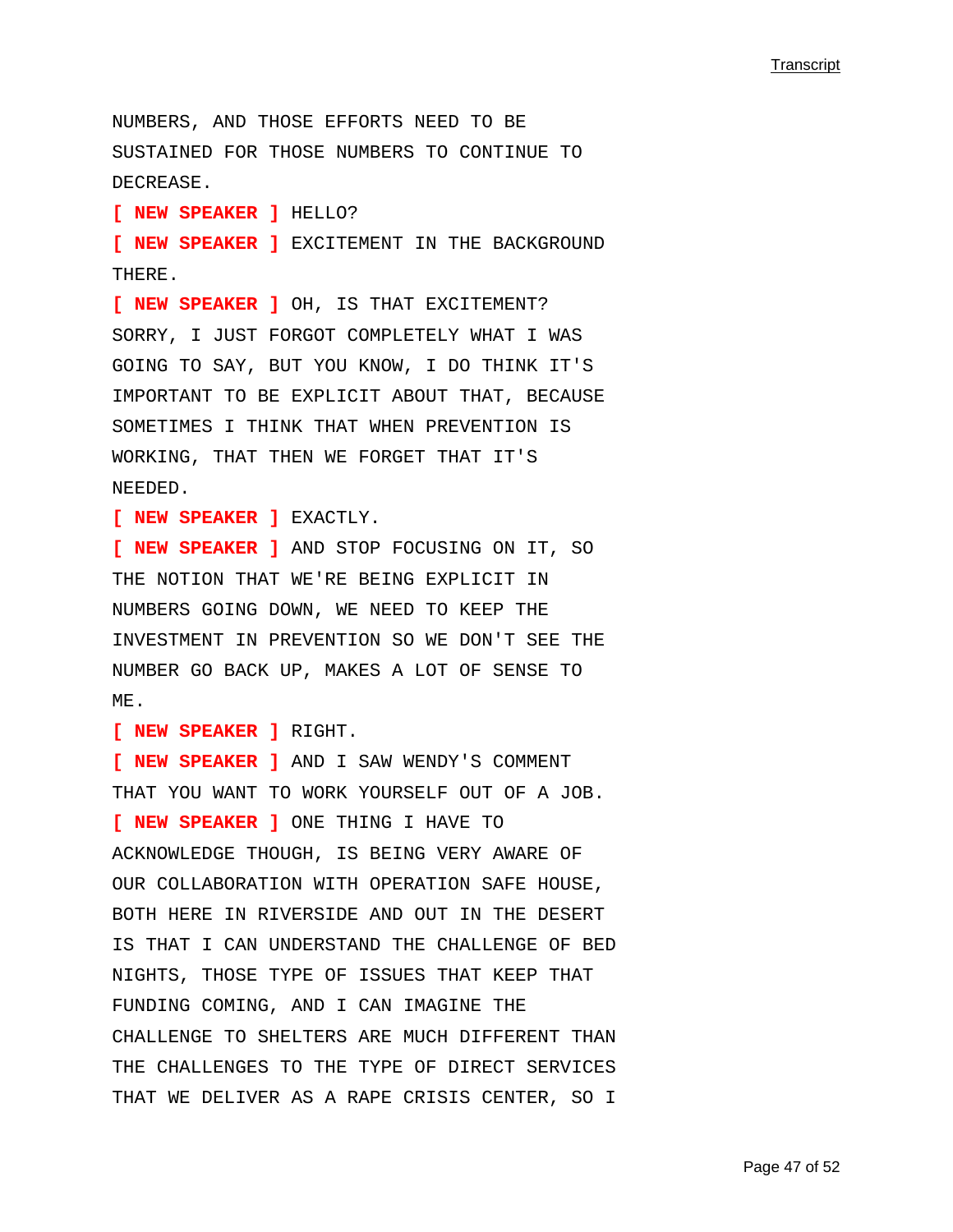DON'T MEAN TO JUST SIMPLY SAY, WELL, YOU JUST NEED TO DO THIS, MAKE THAT PARADIGM SHIFT FROM DELIVERING SERVICE TO PREVENTION, BUT I KNOW THERE'S GOT TO BE THAT GRADUAL THING TO WHERE WE DO, AND I THINK RACHEL, IT WAS JUST YOU WHO SAID IT MORE ELOQUENTLY THAN I, AND THAT'S THE FACT THAT WE NEED TO DO THAT TO SUSTAIN THE LOWERING OF THOSE NUMBERS.

**[ NEW SPEAKER ]** YEAH, I THINK THAT'S TRUE, AND YOU KNOW WHAT I'M THINKING MIGHT MAKE SENSE, BECAUSE WE DO HAVE A COUPLE MORE MINUTES RIGHT NOW, MAYBE WE COULD GO BACK TO THOSE CHALLENGES SLIDES THAT WE HAD UP.

**[ NEW SPEAKER ]** YES.

**[ NEW SPEAKER ]** AND I'D LOVE TO HEAR FROM MORE OF YOU ABOUT THE KINDS OF THINGS YOU'VE DONE TO OVERCOME THOSE CHALLENGES, BECAUSE I THINK THAT WOULD BE HELPFUL TO EVERYONE THAT IS PARTICIPATING TODAY, AND.

**[ NEW SPEAKER ]** WHILE EAR HE PULLING THAT UP, PRADEEPTA, THERE WAS A SPECIFIC QUESTION. COULD YOU DESCRIBE FOR US THE ORGANIZATIONAL MODEL THAT YOU USED TO ACCOMPLISH PRIMARY PREVENTION?

**[ NEW SPEAKER ]** THE ORGANIZATION MODEL THAT WE USED FOR PRIMARY PREVENTION?

**[ NEW SPEAKER ]** YES.

**[ NEW SPEAKER ]** I DIDN'T QUITE UNDERSTAND THE QUESTION.

**[ NEW SPEAKER ]** YEAH, I'M TRYING TO PUT IT UP IN TEXT CHAT HERE, TOO.

**[ NEW SPEAKER ]** OKAY.

**[ NEW SPEAKER ]** AND I WONDER, BECAUSE I KNOW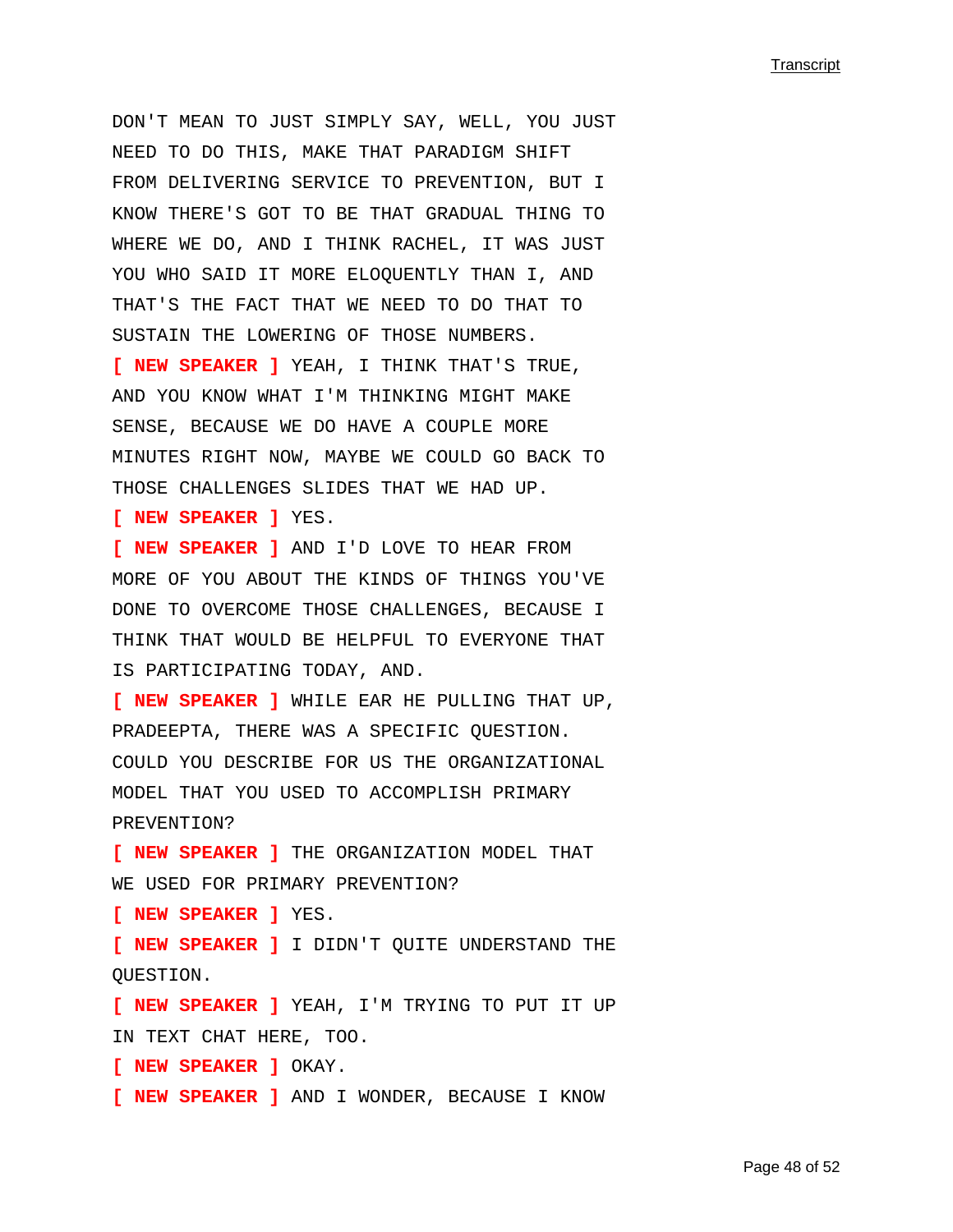YOU MENTIONED USING PREVENTION AS AN AS A PART OF INTEGRATION.

**[ NEW SPEAKER ]** THE WHOLE INTEGRATION STARTED AS A RESULT OF US WANTING TO ADAPT THE SPECTRUM OF PREVENTION.

**[ NEW SPEAKER ]** SOMEBODY ELSE IS ON THE LINE. **[ NEW SPEAKER ]** WE'RE HEARING SOME BACKGROUND NOISE.

**[ NEW SPEAKER ]** RACHEL?

**[ NEW SPEAKER ]** SORRY, I THINK WE INTERRUPTED YOU, PRADEEPTA.

**[ NEW SPEAKER ]** I THINK THERE ARE A COUPLE OF THINGS WE WANTED TO ADAPT THIS ASPECT OF PREVENTION ON ONE SIDE AND THE OTHER THING WAS ALSO TRYING TO FIGURE OUT, LIKE, AS A COMMUNITY-BASED ORGANIZATION, WE HAD TO BE CAREFUL FOR THE MANY YEARS THAT CHILD IS AROUND, WHAT IS IT THAT WE WANT TO DO WITHIN OUR COMMUNITIES AND BRING THE FEELING, MAKE SURE THAT TOMORROW THE ORGANIZATION IS NOT AROUND, DOMESTIC VIOLENCE SHOULD NOT BE AN ISSUE WE CANNOT DEAL WITH. I THINK WHAT WE LOOKED AT WAS IMPORTANT, PREVENTION AND AWARENESS WAS CRUCIAL BECAUSE, YOU KNOW, THE COMMUNITY HAS TO BE HELD RESPONSIBLE, AND THEY HAVE TO BE ABLE TO TAKE ON VIOLENCE AGAINST WOMEN AS SOMETHING THAT IS AN ISSUE WITHIN THE COMMUNITY AND ON OWN THE RESPONSIBILITY FOR WHAT'S HAPPENING, AND NOT AGAIN ON AN ORGANIZATION, AS A NON-PROFIT, WE'RE ALL VERY FRAGILE, AND IT DEPENDS ON THE FUNDING STREAM WE'RE IN. FIGURE OUT AND SEE WHAT IS THE IMPACT THAT WE CAN LEAVE BEHIND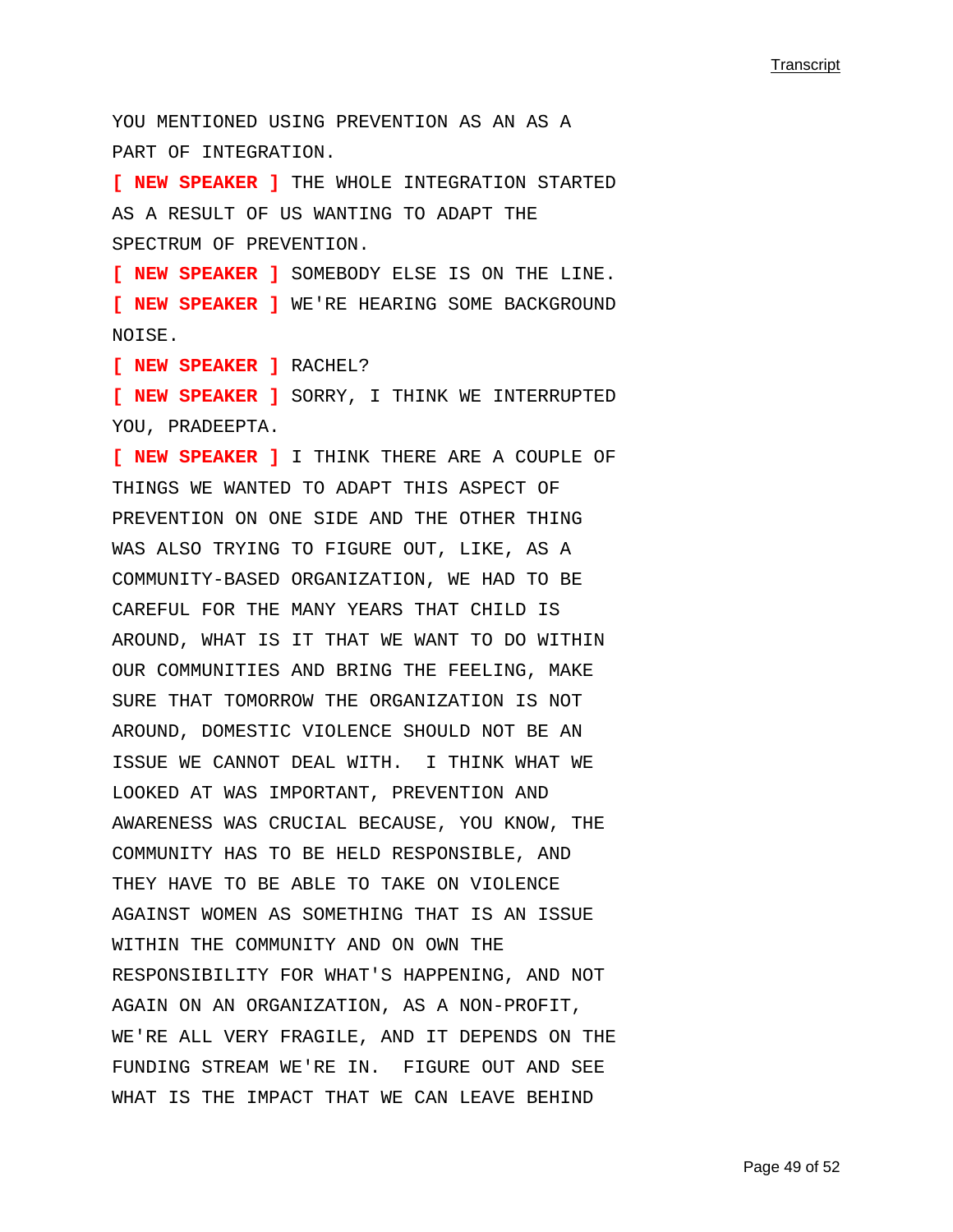FOR OUR COMMUNITIES, AND HOW DO WE MAKE OUR COMMUNITIES MORE ACCOUNTABLE AND RESPONSIBLE TO TAKE ON VIOLENCE AGAINST WOMEN ISSUES, THERE HAS TO BE KIND OF A OWNERSHIP. IT WAS A PREVENTION MODEL, AND THIS NOT ONLY TO HOLD THE COMMUNITY RESPONSIBLE AS A BASIS FORT CHANGES THAT WE NEED IN FOCUSING ON PRIMARY PREVENTION AS AN EQUAL PART OF THE WORK THAT WE DO, AND NOT ONLY DIRECT SERVICES, AND WE KNEW FOR THE LONGEST TIME THAT THE CHALLENGE WOULD BE FUNDING, AND THAT WAS SOMETHING WE SAID, WELL, YOU WE JUST HAVE TO DEAL WITH IT AND SEE HOW IT GOES.

**[ NEW SPEAKER ]** THANKS, KNOW WELL, FOR CLARIFYING THE QUESTION, AND IT WAS ABOUT COMMUNITY ENGAGEMENT AND HOW YOU DO THAT, THANK YOU.

**[ NEW SPEAKER ]** THANKS, EVERYONE. I'VE NOTICED A COUPLE OF PEOPLE ARE STARTING TO HAVE WRITTEN IN SOME OF THE WAYS THEY'VE OVERCOME CHALLENGES, THAT'S GREAT. YOU KNOW, WE'LL HAVE AN ARCHIVE OF THIS TEXT CHAT AT PREVENTION CONNECTION WEBSITE. I WANT TO THANK ALL OF YOU FOR PARTICIPATING TODAY, AND PARTICULARLY THANK OUR PANELIST, AND I WILL I'LL JUST SAY FOR A FINAL SAY THAT A NUMBER OF THE THEMES I HEARD TODAY HAD TO DO WITH INTEGRATION OF STAFF ALONG THE CONTINUUM, PARTNERSHIPS, MAKING THIS REALLY SOMETHING THAT OTHERS WANT, YOU KNOW, THE OTHER PARTNERS REALLY EXCITED, THAT WE NEED TO GET SOME MORE CONCRETE OUTCOME MEASURES ON THE PRIMARY PREVENTION SIDE, AND THAT COMMUNITY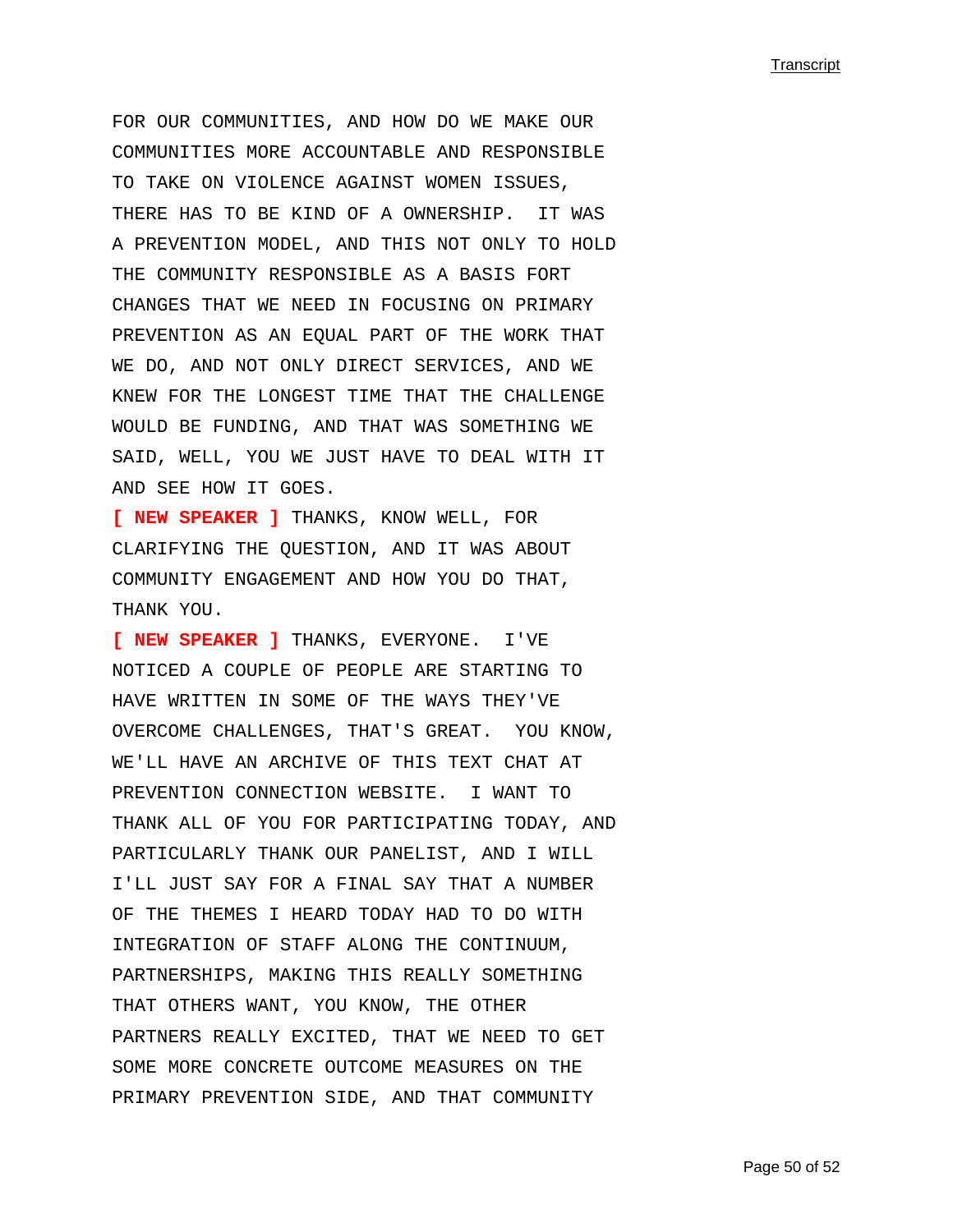CAPACITY AND COMMUNITY ENGAGEMENT IS REALLY A PIECE THAT TRANSCENDS ALL OF THIS, AND SOMETHING TO BUILD ON, SO THANK YOU, EVERYONE, AND LIZ.

**[ NEW SPEAKER ]** UH-HUH, I GUESS EXACTLY, THE COMMUNITY ENGAGEMENT PIECE STOOD OUT FOR ME THROUGHOUT THESE SESSIONS, AND THE IMPORTANCE OF GETTING THE COMMUNITY ENGAGED IN ORDER TO GET THE BROADER POLICY CHANGES IN PLACE. ALSO, WAYS TO BRING LEADERSHIP ON BOARD AND THE CRUCIAL ASPECT THAT THAT PLAYS IN MOVING PRIMARY PREVENTION FROM THE MARGINS TO THE CENTER. I JUST WANT TO THANK ONCE AGAIN ALL OF OUR GUEST PANELISTS, TINA, LARRY, SHAWN, PRADEEPTA. THANK YOU FOR JOINING US, AND THANK OUR AUDIENCE, AND I'LL GOING TO TURN IT OVER TO DAVID NOW FOR THE EVALUATION. **[ NEW SPEAKER ]** YOU SHOULD SEE ON YOUR SCREEN AN EVALUATION. IF YOU DON'T SEE ONE, WE'LL MAIL YOU A LINK TO THAT IMMEDIATELY FOLLOWING THE WEB CONFERENCE SO YOU'LL BE ABLE TO DO THAT. WE WILL POST ON THE PREVENT CONNECT LISTSERV, THE ARCHIVE OF THE TEXT CHAT, AND THE LINES, WE ARE GOING TO SEE IF WE CAN GET A RECORDING, WE'VE HAD A LITTLE BIT OF TECHNICAL PIECES WITH THAT, AND THERE'S A LOT OF PEOPLE WHO ARE ASKING FOR RESOURCES, SO WE WILL INCLUDE THOSE RESOURCES IN THE TEXT CHAT SECTION, BECAUSE A LOT OF YOU WANT TO FIND HOW TO FIND RESOURCES, AND MANY PEOPLE WERE SHARING THEIR RESOURCES. ONCE AGAIN, THIS IS A DISCUSSION, I FEEL LIKE IT IS ONLY THE BEGINS OF A CONVERSATION, AND WHAT WE'RE